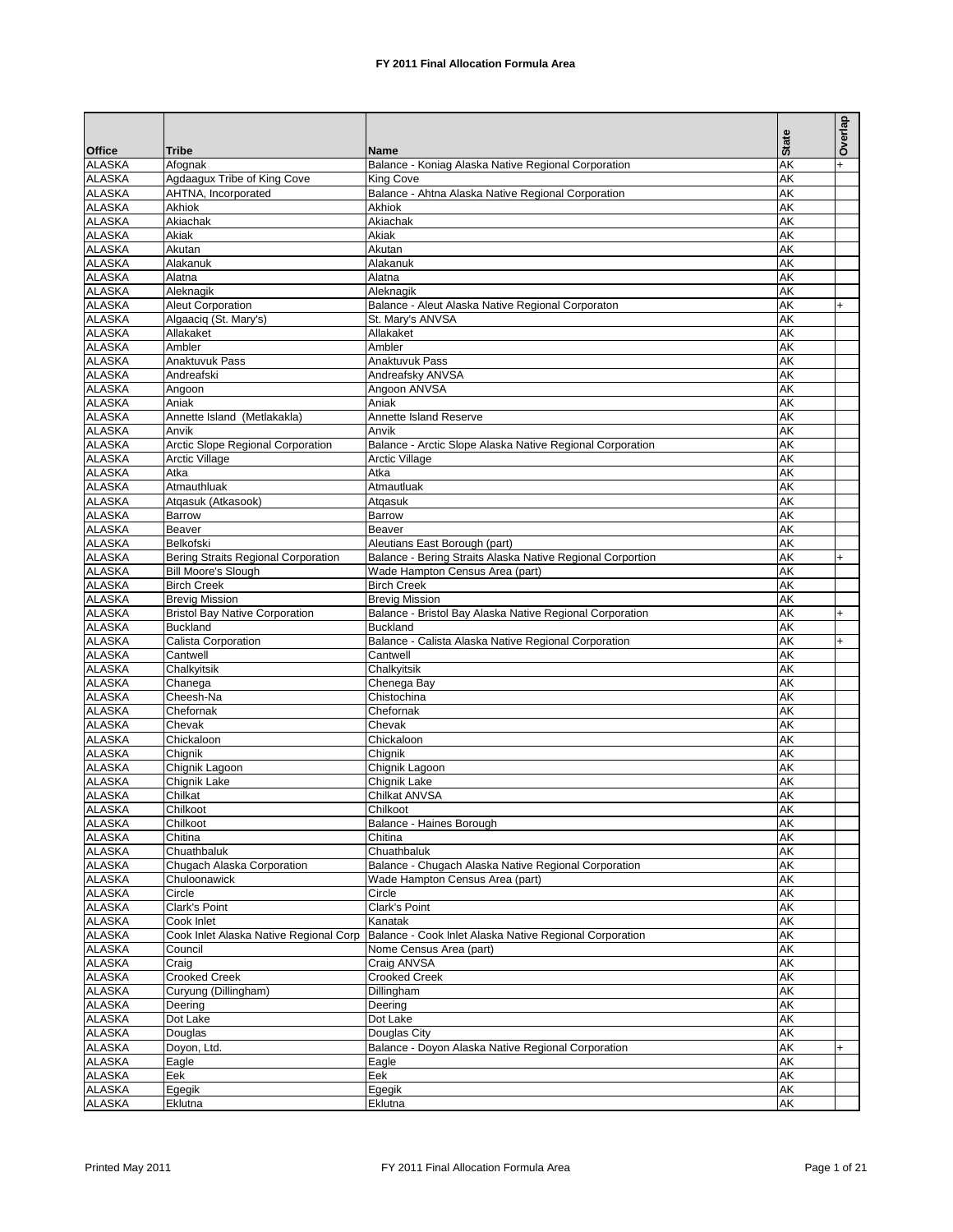|                                |                                  |                                                                                        |                        | Overlap          |
|--------------------------------|----------------------------------|----------------------------------------------------------------------------------------|------------------------|------------------|
| <b>Office</b>                  | Tribe                            | Name                                                                                   | <b>State</b>           |                  |
| <b>ALASKA</b>                  | Ekuk                             | Dillingham Census Area (part)                                                          | AK                     |                  |
| <b>ALASKA</b><br><b>ALASKA</b> | Ekwok<br>Elim                    | Ekwok<br>Balance - Nome Census Area                                                    | AK<br>AK               | $+$              |
| <b>ALASKA</b>                  | Emmonak                          | Emmonak                                                                                | AK                     |                  |
| <b>ALASKA</b>                  | Evansville (Bettles Field)       | Evansville                                                                             | AK                     |                  |
| <b>ALASKA</b>                  | Eyak                             | City of Cordova                                                                        | AK                     |                  |
| <b>ALASKA</b><br><b>ALASKA</b> | Eyak<br><b>False Pass</b>        | Eyak ANVSA<br><b>False Pass</b>                                                        | AK<br>AK               |                  |
| <b>ALASKA</b>                  | Fort Yukon                       | Fort Yukon                                                                             | AK                     |                  |
| <b>ALASKA</b>                  | Gakona                           | Gakona ANVSA                                                                           | AK                     |                  |
| <b>ALASKA</b>                  | Galena                           | Galena                                                                                 | ΑK                     |                  |
| <b>ALASKA</b>                  | Gambell                          | Gambell                                                                                | AK                     |                  |
| <b>ALASKA</b>                  | Georgetown                       | Georgetown                                                                             | AK                     |                  |
| <b>ALASKA</b><br><b>ALASKA</b> | Golovin (Chinik)<br>Goodnews Bay | Golovin<br>Goodnews Bay                                                                | AK<br>AK               |                  |
| <b>ALASKA</b>                  | Grayling                         | Grayling                                                                               | AK                     |                  |
| <b>ALASKA</b>                  | Gulkana                          | Gulkana                                                                                | AK                     |                  |
| <b>ALASKA</b>                  | Hamilton                         | Wade Hampton Census Area (part)                                                        | AK                     |                  |
| <b>ALASKA</b>                  | <b>Healy Lake</b>                | <b>Healy Lake</b>                                                                      | AK                     |                  |
| <b>ALASKA</b><br><b>ALASKA</b> | <b>Holy Cross</b><br>Hoonah      | <b>Holy Cross</b><br>Hoonah                                                            | AK<br>AK               |                  |
| <b>ALASKA</b>                  | Hooper Bay                       | Hooper Bay                                                                             | AK                     |                  |
| <b>ALASKA</b>                  | Hughes                           | Hughes                                                                                 | AK                     |                  |
| <b>ALASKA</b>                  | Huslia                           | Huslia                                                                                 | AK                     |                  |
| <b>ALASKA</b>                  | Hydaburg                         | Hydaburg                                                                               | ΑK                     |                  |
| <b>ALASKA</b>                  | Igiugig                          | Igiugig                                                                                | AK                     |                  |
| <b>ALASKA</b>                  | Iliamna                          | Iliamna                                                                                | ΑK                     |                  |
| <b>ALASKA</b><br><b>ALASKA</b> | Inalik (Diomede)<br>laurmuit     | Inalik<br>Russian Mission                                                              | AK<br>AK               |                  |
| <b>ALASKA</b>                  | <b>Ivanof Bay</b>                | Ivanof Bay                                                                             | AK                     |                  |
| <b>ALASKA</b>                  | Kaguyak                          | Balance - Koniag Alaska Native Regional Corporation                                    | AK                     | $\ddot{}$        |
| <b>ALASKA</b>                  | Kake                             | Kake ANVSA                                                                             | AK                     |                  |
| <b>ALASKA</b>                  | Kaktovik                         | Kaktovik                                                                               | AK                     |                  |
| <b>ALASKA</b>                  | Kalskag                          | Kalskag                                                                                | AK                     |                  |
| <b>ALASKA</b><br><b>ALASKA</b> | Kaltag<br>Kanatak                | Kaltag<br>Minimum Needs                                                                | AK<br>AK               |                  |
| <b>ALASKA</b>                  | Karluk                           | Karluk                                                                                 | AK                     |                  |
| <b>ALASKA</b>                  | Kasigluk                         | Kasigluk                                                                               | <b>AK</b>              |                  |
| <b>ALASKA</b>                  | Kassan                           | Kasaan ANVSA                                                                           | AK                     |                  |
| <b>ALASKA</b>                  | Kenaitze                         | Kenaitze                                                                               | AK                     |                  |
| <b>ALASKA</b>                  | Ketchikan                        | Balance - Ketchikan Gateway Borough                                                    | <b>AK</b>              |                  |
| <b>ALASKA</b>                  | Kiana                            | Kiana                                                                                  | AK                     |                  |
| <b>ALASKA</b><br><b>ALASKA</b> | King Island<br>King Salmon       | Balance - Nome Census Area<br>Balance - Bristol Bay Alaska Native Regional Corporation | AK<br>AK               | $+$<br>$\ddot{}$ |
| <b>ALASKA</b>                  | Kipnuk                           | Kipnuk                                                                                 | AK                     |                  |
| <b>ALASKA</b>                  | Kivalina                         | Kivalina                                                                               | <b>AK</b>              |                  |
| <b>ALASKA</b>                  | Klawock                          | Klawock ANVSA                                                                          | AK                     |                  |
| <b>ALASKA</b>                  | Kluti Kaah (Copper Center)       | <b>Copper Center</b>                                                                   | <b>AK</b>              |                  |
| <b>ALASKA</b>                  | Knik                             | Knik ANVSA                                                                             | AK                     |                  |
| <b>ALASKA</b><br><b>ALASKA</b> | Kobuk<br>Kokhanok                | Kobuk<br>Kokhanok                                                                      | AK<br><b>AK</b>        |                  |
| <b>ALASKA</b>                  | Koliganek                        | New Koliganek                                                                          | <b>AK</b>              |                  |
| <b>ALASKA</b>                  | Kongiganak                       | Kongiganak                                                                             | <b>AK</b>              |                  |
| <b>ALASKA</b>                  | Koniag, Incorporated             | Balance - Koniag Alaska Native Regional Corporation                                    | <b>AK</b>              | $\ddot{}$        |
| <b>ALASKA</b>                  | Kotlik                           | Kotlik                                                                                 | <b>AK</b>              |                  |
| <b>ALASKA</b>                  | Kotzebue                         | Kotzebue                                                                               | <b>AK</b>              |                  |
| <b>ALASKA</b>                  | Koyuk<br>Koyukuk                 | Koyuk                                                                                  | <b>AK</b>              |                  |
| <b>ALASKA</b><br><b>ALASKA</b> | Kwethluk                         | Koyukuk<br>Kwethluk                                                                    | AK<br><b>AK</b>        |                  |
| <b>ALASKA</b>                  | Kwigillingok                     | Kwigillingok                                                                           | <b>AK</b>              |                  |
| <b>ALASKA</b>                  | Kwinhagak (Quinhagak)            | Kwinhagak                                                                              | <b>AK</b>              |                  |
| <b>ALASKA</b>                  | Larsen Bay                       | Larsen Bay                                                                             | <b>AK</b>              |                  |
| <b>ALASKA</b>                  | Lesnoi (Woody Island)            | Balance - Koniag Alaska Native Regional Corporation                                    | <b>AK</b>              | $\ddot{}$        |
| <b>ALASKA</b>                  | Levelock                         | Levelock<br>Bethel Census Area (part)                                                  | <b>AK</b><br><b>AK</b> |                  |
| <b>ALASKA</b><br><b>ALASKA</b> | Lime Village<br>Lower.Kalskag    | Lower Kalskag                                                                          | <b>AK</b>              |                  |
| <b>ALASKA</b>                  | <b>Manley Hot Springs</b>        | <b>Manley Hot Springs</b>                                                              | <b>AK</b>              |                  |
| <b>ALASKA</b>                  | Manokotak                        | Manokotak                                                                              | AΚ                     |                  |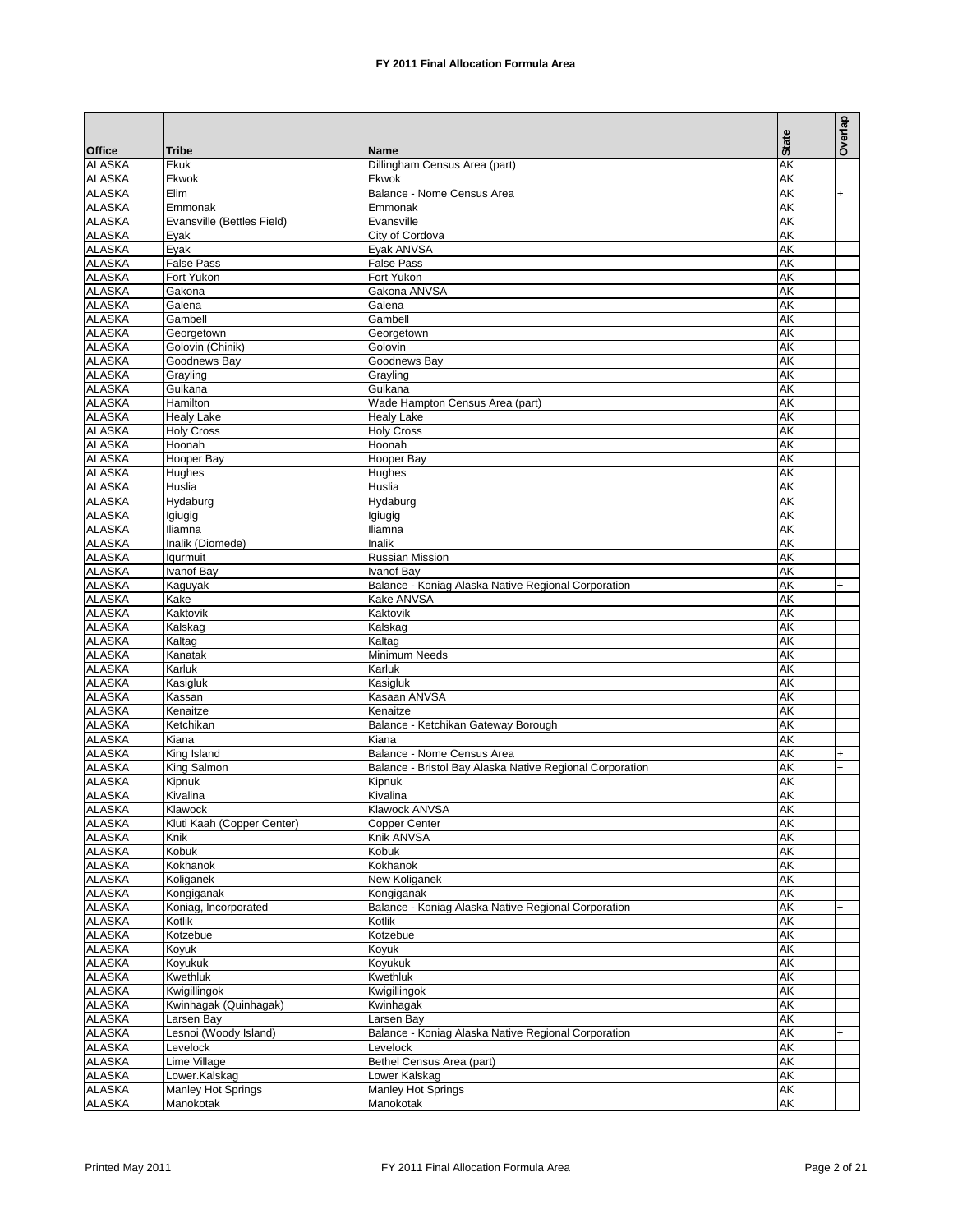|                                |                                                   |                                                               | <b>State</b>           | Overlap   |
|--------------------------------|---------------------------------------------------|---------------------------------------------------------------|------------------------|-----------|
| <b>Office</b><br><b>ALASKA</b> | <b>Tribe</b><br>Marshall                          | <b>Name</b><br>Marshall                                       | <b>AK</b>              |           |
| <b>ALASKA</b>                  | Mary's Igloo                                      | Nome Census Area (part)                                       | <b>AK</b>              |           |
| <b>ALASKA</b>                  | McGrath                                           | McGrath                                                       | AK                     |           |
| <b>ALASKA</b>                  | Mekoryuk                                          | Mekoryuk                                                      | <b>AK</b>              |           |
| <b>ALASKA</b>                  | Mentasta                                          | Mentasta Lake                                                 | AK                     |           |
| <b>ALASKA</b>                  | Minto                                             | Minto                                                         | <b>AK</b>              |           |
| <b>ALASKA</b>                  | Mountain Village (Asa'Carsarmiut)                 | Mountain Village                                              | <b>AK</b>              |           |
| <b>ALASKA</b>                  | Naknek                                            | <b>Naknek</b>                                                 | <b>AK</b><br><b>AK</b> |           |
| <b>ALASKA</b><br><b>ALASKA</b> | <b>NANA Corporation</b><br>Nanwelek (English Bay) | Balance - NANA Alaska Native Regional Corporation<br>Nanwalek | <b>AK</b>              |           |
| <b>ALASKA</b>                  | Napaimute                                         | Bethel Census Area (part)                                     | AK                     |           |
| <b>ALASKA</b>                  | Napakiak                                          | Napakiak                                                      | <b>AK</b>              |           |
| <b>ALASKA</b>                  | Napaskiak                                         | Napaskiak                                                     | AK                     |           |
| <b>ALASKA</b>                  | Nelson Lagoon                                     | Nelson Lagoon                                                 | <b>AK</b>              |           |
| <b>ALASKA</b>                  | Nenana                                            | Nenana                                                        | AK                     |           |
| <b>ALASKA</b>                  | New Stuyahok                                      | New Stuyahok                                                  | <b>AK</b>              |           |
| <b>ALASKA</b>                  | Newhalen                                          | Newhalen                                                      | <b>AK</b>              |           |
| <b>ALASKA</b>                  | Newtok                                            | Newtok                                                        | <b>AK</b>              |           |
| <b>ALASKA</b><br><b>ALASKA</b> | Nightmute<br>Nikolai                              | Nightmute<br>Nikolai                                          | <b>AK</b><br><b>AK</b> |           |
| <b>ALASKA</b>                  | Nikolski                                          | Nikolski                                                      | <b>AK</b>              |           |
| <b>ALASKA</b>                  | Ninilchik                                         | Ninilchik                                                     | <b>AK</b>              |           |
| <b>ALASKA</b>                  | Noatak                                            | Noatak                                                        | AK                     |           |
| <b>ALASKA</b>                  | Nome                                              | Balance - Nome Census Area                                    | <b>AK</b>              | $\ddot{}$ |
| <b>ALASKA</b>                  | Nondalton                                         | Nondalton                                                     | AK                     |           |
| <b>ALASKA</b>                  | Noorvik                                           | Noorvik                                                       | <b>AK</b>              |           |
| <b>ALASKA</b>                  | Northway                                          | Balance - Doyon Alaska Native Regional Corporation            | AK                     | $+$       |
| <b>ALASKA</b>                  | Northway                                          | Northwav                                                      | <b>AK</b>              | $+$       |
| <b>ALASKA</b>                  | Nuigsut                                           | Nuigsut                                                       | AK                     |           |
| <b>ALASKA</b><br><b>ALASKA</b> | Nulato<br>Nunapitchuk                             | Nulato<br>Nunapitchuk                                         | <b>AK</b><br>AK        |           |
| <b>ALASKA</b>                  | Ohogamiut                                         | Wade Hampton Census Area (part)                               | <b>AK</b>              |           |
| <b>ALASKA</b>                  | Old Harbor                                        | Old Harbor                                                    | <b>AK</b>              |           |
| <b>ALASKA</b>                  | Orutsararmuit (Bethel)                            | <b>Bethel</b>                                                 | <b>AK</b>              |           |
| <b>ALASKA</b>                  | Oscarville                                        | Oscarville                                                    | <b>AK</b>              |           |
| <b>ALASKA</b>                  | Ouzinkie                                          | Ouzinkie                                                      | <b>AK</b>              |           |
| <b>ALASKA</b>                  | Paimiut                                           | Wade Hampton Census Area (part)                               | AK                     |           |
| <b>ALASKA</b>                  | Pauloff Harbor Village                            | Balance - Aleut Alaska Native Regional Corporation            | AK                     | $\ddot{}$ |
| <b>ALASKA</b><br><b>ALASKA</b> | Pedro Bay                                         | Pedro Bay                                                     | AK<br>AK               |           |
| <b>ALASKA</b>                  | Perryville<br>Petersburg                          | Perryville<br>Petersburg Census Area                          | AK                     |           |
| <b>ALASKA</b>                  | <b>Pilot Point</b>                                | Pilot Point ANVSA                                             | AK                     |           |
| <b>ALASKA</b>                  | <b>Pilot Station</b>                              | <b>Pilot Station</b>                                          | AK                     |           |
| <b>ALASKA</b>                  | Pitka's Point                                     | <b>Pitkas Point</b>                                           | AK                     |           |
| <b>ALASKA</b>                  | Platinum                                          | Platinum                                                      | AK                     |           |
| <b>ALASKA</b>                  | Point Hope                                        | Point Hope                                                    | AΚ                     |           |
| <b>ALASKA</b>                  | Point Lay                                         | Point Lay                                                     | ΑK                     |           |
| <b>ALASKA</b>                  | Port Graham                                       | Port Graham                                                   | <b>AK</b>              |           |
| <b>ALASKA</b><br><b>ALASKA</b> | Port Heiden                                       | Port Heiden                                                   | AΚ                     |           |
| <b>ALASKA</b>                  | Port Lions<br>Portage Creek                       | Port Lions<br>Portage Creek                                   | AΚ<br><b>AK</b>        |           |
| <b>ALASKA</b>                  | Qagan Tayagungin (Sand Point)                     | Sand Point                                                    | <b>AK</b>              |           |
| <b>ALASKA</b>                  | Qawalangin (Unalaska)                             | Unalaska                                                      | <b>AK</b>              |           |
| <b>ALASKA</b>                  | Rampart                                           | Rampart                                                       | <b>AK</b>              |           |
| <b>ALASKA</b>                  | <b>Red Devil</b>                                  | <b>Red Devil</b>                                              | <b>AK</b>              |           |
| <b>ALASKA</b>                  | Ruby                                              | Ruby                                                          | AΚ                     |           |
| <b>ALASKA</b>                  | Saint George                                      | St. George                                                    | <b>AK</b>              |           |
| <b>ALASKA</b>                  | Saint Michael                                     | St. Michael                                                   | <b>AK</b>              |           |
| <b>ALASKA</b>                  | Saint Paul                                        | St. Paul ANVSA                                                | AK                     |           |
| <b>ALASKA</b><br><b>ALASKA</b> | Salamatoff<br>Savoonga                            | Salamatof<br>Savoonga                                         | AΚ<br><b>AK</b>        |           |
| <b>ALASKA</b>                  | Saxman                                            | Saxman                                                        | <b>AK</b>              |           |
| <b>ALASKA</b>                  | Scammon Bay                                       | Scammon Bay                                                   | <b>AK</b>              |           |
| <b>ALASKA</b>                  | Selawik                                           | Selawik                                                       | AΚ                     |           |
| <b>ALASKA</b>                  | Seldovia                                          | Seldovia                                                      | <b>AK</b>              |           |
| <b>ALASKA</b>                  | Shageluk                                          | Shageluk                                                      | <b>AK</b>              |           |
| <b>ALASKA</b>                  | Shaktoolik                                        | Shaktoolik                                                    | AΚ                     |           |
| <b>ALASKA</b>                  | Sheldon's Point                                   | Nunam Iqua                                                    | AK                     |           |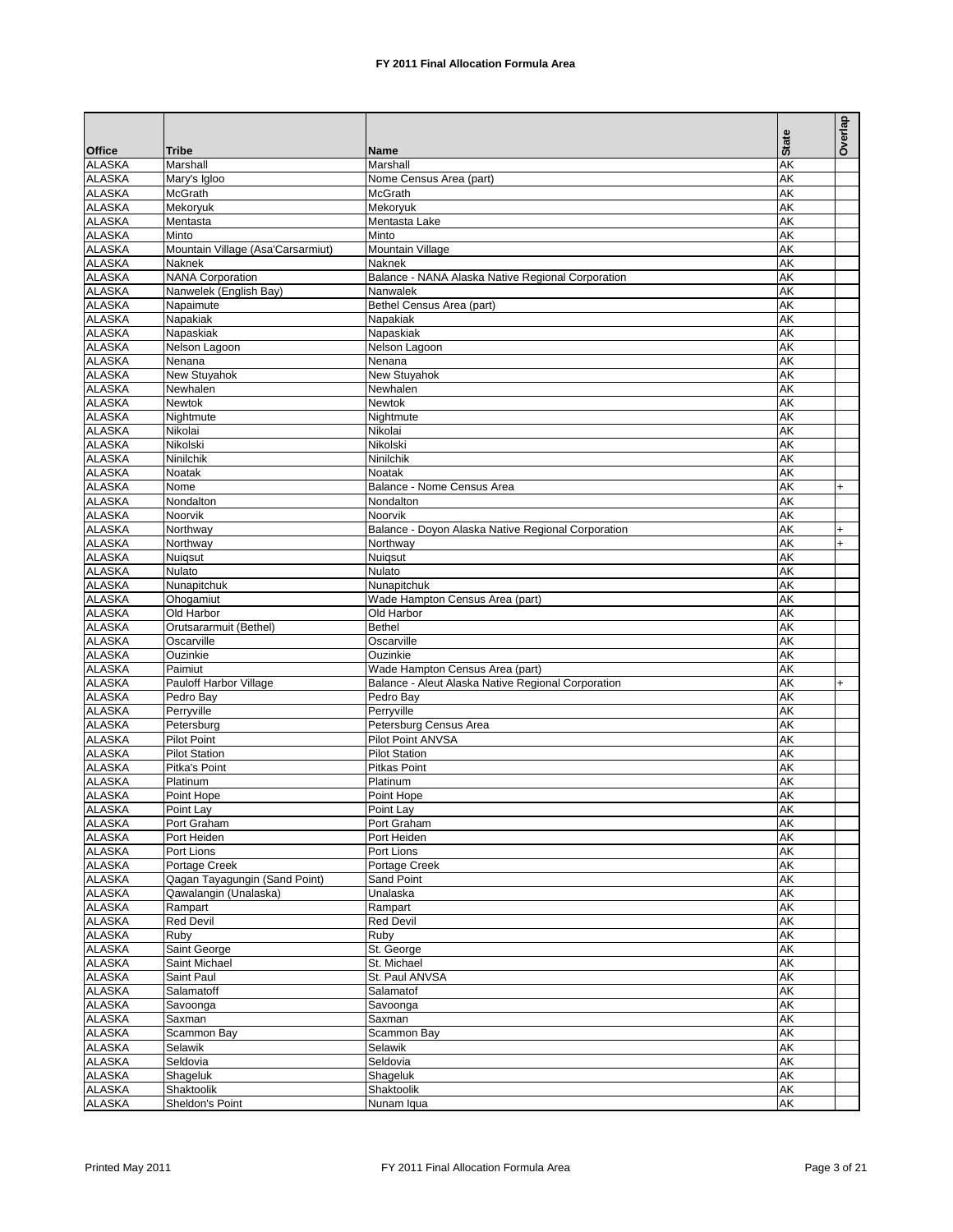|               |                                  |                                                       |              | Overlap |
|---------------|----------------------------------|-------------------------------------------------------|--------------|---------|
| Office        | <b>Tribe</b>                     | <b>Name</b>                                           | <b>State</b> |         |
| <b>ALASKA</b> | Shishmaref                       | Shishmaref                                            | <b>AK</b>    |         |
| <b>ALASKA</b> | Shungnak                         | Shungnak                                              | <b>AK</b>    |         |
| <b>ALASKA</b> | Sitka Tribe (was Baranof Island) | Balance - Sitka City and Borough                      | AK           |         |
| <b>ALASKA</b> | Skagway                          | Balance - Skagway-Hoonah-Angoon Census Area           | <b>AK</b>    |         |
| <b>ALASKA</b> | Sleetmute                        | Sleetmute                                             | <b>AK</b>    |         |
| <b>ALASKA</b> | Solomon                          | Solomon                                               | AK           |         |
| <b>ALASKA</b> | South Naknek                     | South Naknek                                          | <b>AK</b>    |         |
| <b>ALASKA</b> | <b>Stebbins</b>                  | <b>Stebbins</b>                                       | <b>AK</b>    |         |
| <b>ALASKA</b> | <b>Stevens Village</b>           | <b>Stevens Village</b>                                | <b>AK</b>    |         |
| <b>ALASKA</b> | <b>Stony River</b>               | <b>Stony River</b>                                    | AK           |         |
| <b>ALASKA</b> | Sun'ag Tribe of Kodiak           | Balance - Koniag Alaska Native Regional Corporation   | <b>AK</b>    | $+$     |
| <b>ALASKA</b> | Takotna                          | Takotna                                               | <b>AK</b>    |         |
| <b>ALASKA</b> | Tanacross                        | Tanacross                                             | AK           |         |
| <b>ALASKA</b> | Tanana                           | Tanana                                                | <b>AK</b>    |         |
| <b>ALASKA</b> | Tatitlek                         | <b>Tatitlek</b>                                       | AK           |         |
| <b>ALASKA</b> | Tazlina                          | Tazlina                                               | <b>AK</b>    |         |
| <b>ALASKA</b> | Telida                           | Telida                                                | <b>AK</b>    |         |
| <b>ALASKA</b> | Teller                           | Teller                                                | <b>AK</b>    |         |
| <b>ALASKA</b> | Tetlin                           | Tetlin                                                | <b>AK</b>    |         |
| <b>ALASKA</b> | Tlingit-Haida Central Council    | Balance - Sealaska Alaska Native Regional Corporation | <b>AK</b>    |         |
| <b>ALASKA</b> | Togiak                           | Togiak                                                | <b>AK</b>    |         |
| <b>ALASKA</b> | Toksook Bay-Nunakauyarmuit Tribe | <b>Toksook Bay</b>                                    | <b>AK</b>    |         |
| <b>ALASKA</b> | Tuluksak                         | Tuluksak                                              | <b>AK</b>    |         |
| <b>ALASKA</b> | Tuntutuliak                      | Tuntutuliak                                           | <b>AK</b>    |         |
| <b>ALASKA</b> | Tununak                          | Tununak                                               | <b>AK</b>    |         |
| <b>ALASKA</b> | <b>Twin Hills</b>                | <b>Twin Hills</b>                                     | <b>AK</b>    |         |
| <b>ALASKA</b> | Tyonek                           | Tyonek                                                | AK           |         |
| <b>ALASKA</b> | Ugashik                          | Ugashik                                               | <b>AK</b>    |         |
| <b>ALASKA</b> | Umkumiute                        | Balance - Calista Alaska Native Regional Corporation  | <b>AK</b>    | $+$     |
| <b>ALASKA</b> | Unalakleet                       | Unalakleet                                            | <b>AK</b>    |         |
| <b>ALASKA</b> | Unga                             | Balance - Aleut Alaska Native Regional Corporation    | <b>AK</b>    | $+$     |
| <b>ALASKA</b> | Venetie                          | Balance Doyon Alaska Native Regional Corporation      | AK           | $+$     |
| <b>ALASKA</b> | Wainwright                       | Wainwright                                            | AK           |         |
| <b>ALASKA</b> | Wales                            | Wales                                                 | <b>AK</b>    |         |
| <b>ALASKA</b> | <b>White Mountain</b>            | White Mountain                                        | AK           |         |
| <b>ALASKA</b> | Wrangell                         | <b>Wrangell Census Area</b>                           | <b>AK</b>    |         |
| <b>ALASKA</b> | Yakutat                          | Yakutat ANVSA                                         | <b>AK</b>    |         |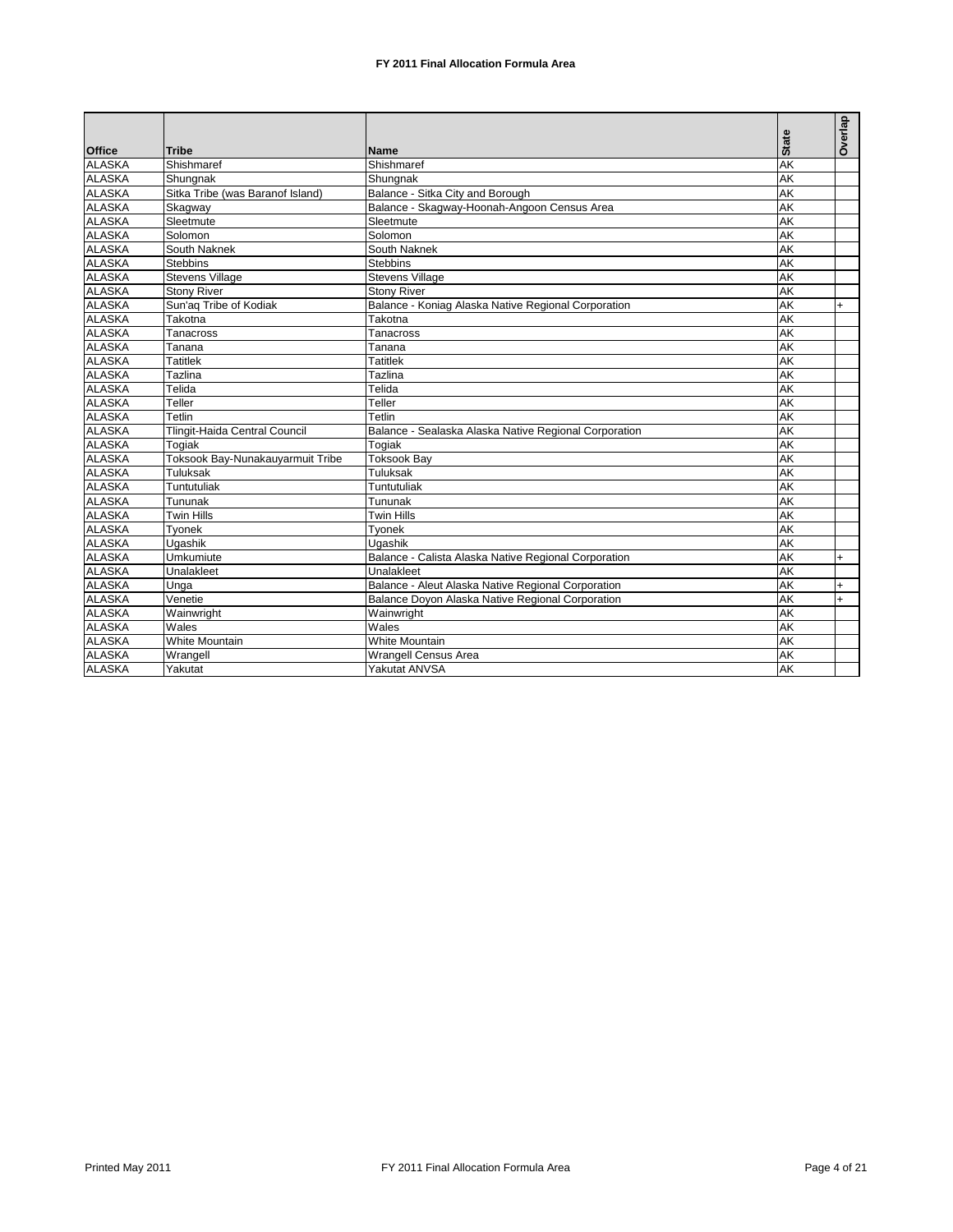|                                  |                                                                  |                                                                                              | <b>State</b>                       | Overlap   |
|----------------------------------|------------------------------------------------------------------|----------------------------------------------------------------------------------------------|------------------------------------|-----------|
| <b>Office</b><br><b>CHICAGO</b>  | <b>Tribe</b><br>Aroostook Band of Micmac                         | <b>Name</b><br>Aroostook Band of Micmac                                                      | <b>ME</b>                          | $\ddot{}$ |
| <b>CHICAGO</b>                   | Aroostook Band of Micmac                                         | Balance - Aroostook County                                                                   | <b>ME</b>                          | $+$       |
| <b>CHICAGO</b>                   | <b>Bad River Band</b>                                            | <b>Bad River Reservation</b>                                                                 | WI                                 |           |
| <b>CHICAGO</b>                   | <b>Bad River Band</b>                                            | <b>Balance - Ashland County</b>                                                              | WI                                 |           |
| <b>CHICAGO</b>                   | <b>Bad River Band</b>                                            | Balance - Iron County                                                                        | WI                                 |           |
| <b>CHICAGO</b>                   | Bay Mills Indian Community                                       | Bay Mills Reservation and Off-Reservation Trust Land                                         | MI                                 | $+$       |
| <b>CHICAGO</b>                   | Bay Mills Indian Community                                       | Balance - Chippewa County                                                                    | MI                                 | $+$       |
| <b>CHICAGO</b>                   | Boise Forte Band of Minnesota Chippew: Bois Forte Reservation    |                                                                                              | <b>MN</b>                          |           |
| <b>CHICAGO</b><br><b>CHICAGO</b> | Catawba Indian Tribe<br>Catawba Indian Tribe                     | <b>Balance - Cabarrus County</b><br><b>Balance - Cleveland County</b>                        | <b>NC</b><br><b>NC</b>             |           |
| <b>CHICAGO</b>                   | Catawba Indian Tribe                                             | Balance - Gaston County                                                                      | <b>NC</b>                          |           |
| <b>CHICAGO</b>                   | Catawba Indian Tribe                                             | Balance - Mecklenburg County                                                                 | <b>NC</b>                          |           |
| <b>CHICAGO</b>                   | Catawba Indian Tribe                                             | Balance - Rutherford County                                                                  | <b>NC</b>                          |           |
| <b>CHICAGO</b>                   | Catawba Indian Tribe                                             | <b>Balance - Union County</b>                                                                | <b>NC</b>                          |           |
| <b>CHICAGO</b>                   | Catawba Indian Tribe                                             | Balance - Abbeville County                                                                   | SC                                 |           |
| <b>CHICAGO</b>                   | Catawba Indian Tribe                                             | Balance - Aiken County                                                                       | SC                                 |           |
| <b>CHICAGO</b>                   | Catawba Indian Tribe                                             | Balance - Allendale County                                                                   | <b>SC</b>                          |           |
| <b>CHICAGO</b>                   | Catawba Indian Tribe                                             | Balance - Anderson County                                                                    | $\overline{SC}$                    |           |
| <b>CHICAGO</b>                   | Catawba Indian Tribe                                             | Balance - Bamberg County                                                                     | SC                                 |           |
| <b>CHICAGO</b>                   | Catawba Indian Tribe                                             | <b>Balance - Barnwell County</b>                                                             | SC                                 |           |
| <b>CHICAGO</b><br><b>CHICAGO</b> | Catawba Indian Tribe<br>Catawba Indian Tribe                     | <b>Balance - Beaufort County</b>                                                             | <b>SC</b><br><b>SC</b>             |           |
| <b>CHICAGO</b>                   | Catawba Indian Tribe                                             | <b>Balance - Berkeley County</b><br>Balance - Calhoun County                                 | $\overline{SC}$                    |           |
| <b>CHICAGO</b>                   | Catawba Indian Tribe                                             | Balance - Charleston County                                                                  | SC                                 |           |
| <b>CHICAGO</b>                   | Catawba Indian Tribe                                             | Balance - Cherokee County                                                                    | <b>SC</b>                          |           |
| <b>CHICAGO</b>                   | Catawba Indian Tribe                                             | <b>Balance - Chester County</b>                                                              | SC                                 |           |
| <b>CHICAGO</b>                   | Catawba Indian Tribe                                             | Balance - Chesterfield County                                                                | <b>SC</b>                          |           |
| <b>CHICAGO</b>                   | Catawba Indian Tribe                                             | Balance - Clarendon County                                                                   | SC                                 |           |
| <b>CHICAGO</b>                   | Catawba Indian Tribe                                             | <b>Balance - Colleton County</b>                                                             | <b>SC</b>                          |           |
| <b>CHICAGO</b>                   | Catawba Indian Tribe                                             | Balance - Darlington County                                                                  | $\overline{SC}$                    |           |
| <b>CHICAGO</b>                   | Catawba Indian Tribe                                             | Balance - Dillon County                                                                      | <b>SC</b>                          |           |
| <b>CHICAGO</b>                   | Catawba Indian Tribe                                             | <b>Balance - Dorchester County</b>                                                           | SC                                 |           |
| <b>CHICAGO</b>                   | Catawba Indian Tribe                                             | Balance - Edgefield County                                                                   | <b>SC</b>                          |           |
| <b>CHICAGO</b><br><b>CHICAGO</b> | Catawba Indian Tribe                                             | <b>Balance - Fairfield County</b>                                                            | $\overline{SC}$<br>$\overline{SC}$ |           |
| <b>CHICAGO</b>                   | Catawba Indian Tribe<br>Catawba Indian Tribe                     | Balance - Florence County<br>Balance - Georgetown County                                     | SC                                 |           |
| <b>CHICAGO</b>                   | Catawba Indian Tribe                                             | <b>Balance - Greenville County</b>                                                           | $\overline{SC}$                    |           |
| <b>CHICAGO</b>                   | Catawba Indian Tribe                                             | Balance - Greenwood County                                                                   | SC                                 |           |
| <b>CHICAGO</b>                   | Catawba Indian Tribe                                             | Balance - Hampton County                                                                     | SC                                 |           |
| <b>CHICAGO</b>                   | Catawba Indian Tribe                                             | <b>Balance - Horry County</b>                                                                | SC                                 |           |
| <b>CHICAGO</b>                   | Catawba Indian Tribe                                             | Balance - Jasper County                                                                      | SC                                 |           |
| <b>CHICAGO</b>                   | Catawba Indian Tribe                                             | Balance - Kershaw County                                                                     | SC                                 |           |
| <b>CHICAGO</b>                   | Catawba Indian Tribe                                             | Balance - Lancaster County                                                                   | SC                                 |           |
| <b>CHICAGO</b>                   | Catawba Indian Tribe                                             | <b>Balance - Laurens County</b>                                                              | SC                                 |           |
| <b>CHICAGO</b>                   | Catawba Indian Tribe                                             | Balance - Lee County                                                                         | SC                                 |           |
| <b>CHICAGO</b><br><b>CHICAGO</b> | Catawba Indian Tribe<br>Catawba Indian Tribe                     | Balance - Lexington County<br>Balance - McCormick County                                     | SC<br>SC                           |           |
| <b>CHICAGO</b>                   | Catawba Indian Tribe                                             | <b>Balance - Marion County</b>                                                               | SC                                 |           |
| <b>CHICAGO</b>                   | Catawba Indian Tribe                                             | Balance - Marlboro County                                                                    | SC                                 |           |
| <b>CHICAGO</b>                   | Catawba Indian Tribe                                             | <b>Balance - Newberry County</b>                                                             | SC                                 |           |
| <b>CHICAGO</b>                   | Catawba Indian Tribe                                             | <b>Balance - Oconee County</b>                                                               | SC                                 |           |
| <b>CHICAGO</b>                   | Catawba Indian Tribe                                             | Balance - Orangeburg County                                                                  | SC                                 |           |
| <b>CHICAGO</b>                   | Catawba Indian Tribe                                             | <b>Balance - Pickens County</b>                                                              | SC                                 |           |
| <b>CHICAGO</b>                   | Catawba Indian Tribe                                             | Balance - Richland County                                                                    | SC                                 |           |
| <b>CHICAGO</b>                   | Catawba Indian Tribe                                             | Balance - Saluda County                                                                      | SC                                 |           |
| <b>CHICAGO</b>                   | Catawba Indian Tribe                                             | Balance - Spartanburg County                                                                 | SC                                 |           |
| <b>CHICAGO</b>                   | Catawba Indian Tribe                                             | <b>Balance - Sumter County</b>                                                               | SC                                 |           |
| <b>CHICAGO</b><br><b>CHICAGO</b> | Catawba Indian Tribe<br>Catawba Indian Tribe                     | <b>Balance - Union County</b><br>Balance - Williamsburg County                               | SC<br>SC                           |           |
| <b>CHICAGO</b>                   | Catawba Indian Tribe                                             | Catawba Reservation                                                                          | SC                                 |           |
| <b>CHICAGO</b>                   | Catawba Indian Tribe                                             | Balance - York County                                                                        | SC                                 |           |
| <b>CHICAGO</b>                   | Cayuga Nation                                                    | Cayuga Nation                                                                                | NY                                 |           |
| <b>CHICAGO</b>                   | Cayuga Nation                                                    | <b>Balance - Erie County</b>                                                                 | <b>NY</b>                          |           |
| <b>CHICAGO</b>                   | Coharie State Tribe                                              | Coharie                                                                                      | <b>NC</b>                          |           |
| <b>CHICAGO</b>                   | Eastern Cherokee                                                 | Eastern Cherokee Reservation                                                                 | <b>NC</b>                          |           |
| <b>CHICAGO</b>                   |                                                                  | Fond Du Lac Band of Minnesota Chippey Fond du Lac Reservation and Off-Reservation Trust Land | MN                                 |           |
| <b>CHICAGO</b>                   | Fond Du Lac Band of Minnesota Chippev Balance - Carlton County   |                                                                                              | MN                                 |           |
| <b>CHICAGO</b>                   | Fond Du Lac Band of Minnesota Chippey Balance - St. Louis County |                                                                                              | ΜN                                 |           |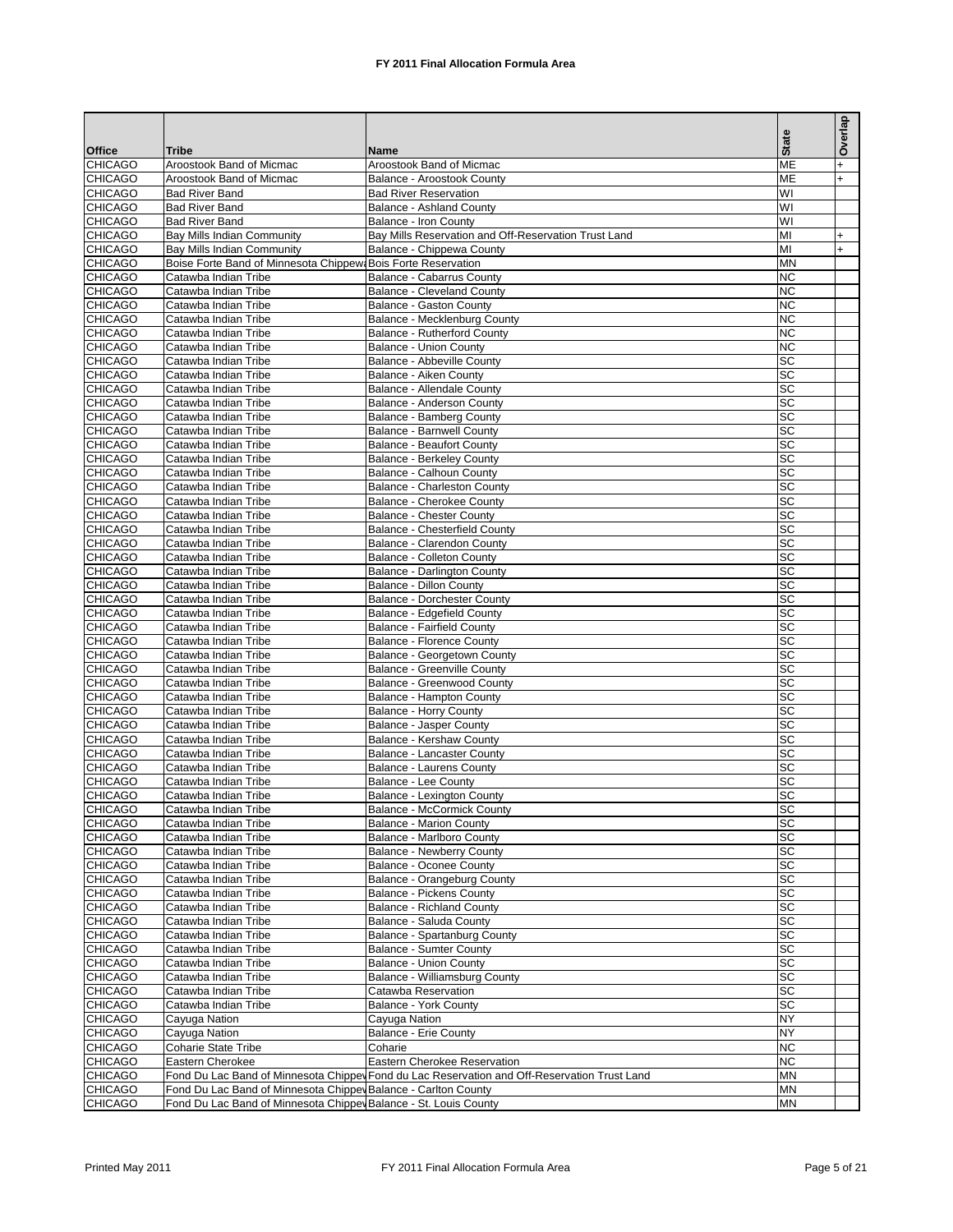|                                  |                                                                                                                                    |                                                                                                     | <b>State</b>    | Overlap                |
|----------------------------------|------------------------------------------------------------------------------------------------------------------------------------|-----------------------------------------------------------------------------------------------------|-----------------|------------------------|
| <b>Office</b>                    | Tribe                                                                                                                              | Name                                                                                                |                 |                        |
| <b>CHICAGO</b>                   |                                                                                                                                    | Fond Du Lac Band of Minnesota Chippey Fond du Lac Reservation and Off-Reservation Trust Land        | WI              |                        |
| <b>CHICAGO</b><br><b>CHICAGO</b> | Forest County Potawatami<br><b>Forest County Potawatami</b>                                                                        | Forest County Potawatomi Community and Off-Reservation Trust Land<br><b>Balance - Forest County</b> | WI<br>WI        | $\ddot{}$<br>$+$       |
| <b>CHICAGO</b>                   | Grand Portage Band of Minn. Chippewa                                                                                               | Grand Portage Reservation and Off-Reservation Trust Land                                            | MN              |                        |
| <b>CHICAGO</b>                   | Grand Portage Band of Minn. Chippewa                                                                                               | Balance - Cook County                                                                               | <b>MN</b>       |                        |
| <b>CHICAGO</b>                   | Grand Traverse Band                                                                                                                | Grand Traverse Reservation and Off-Reservation Trust Land                                           | MI              | $\ddot{}$              |
| <b>CHICAGO</b>                   | <b>Grand Traverse Band</b>                                                                                                         | Balance - Antrim County                                                                             | MI              | $\ddot{}$              |
| <b>CHICAGO</b>                   | <b>Grand Traverse Band</b>                                                                                                         | Balance - Benzie County                                                                             | MI              | $\ddot{}$              |
| <b>CHICAGO</b>                   | <b>Grand Traverse Band</b>                                                                                                         | Balance - Charlevoix County                                                                         | MI              | $\ddot{}$              |
| <b>CHICAGO</b><br><b>CHICAGO</b> | <b>Grand Traverse Band</b><br>Grand Traverse Band                                                                                  | Balance - Grand Traverse County<br>Balance - Leelanau County                                        | MI<br>MI        | $\ddot{}$<br>$\ddot{}$ |
| <b>CHICAGO</b>                   | <b>Grand Traverse Band</b>                                                                                                         | Balance - Manistee County                                                                           | MI              | $\ddot{}$              |
| <b>CHICAGO</b>                   | Haliwa-Saponi State Tribe                                                                                                          | Haliwa-Saponi                                                                                       | <b>NC</b>       |                        |
| <b>CHICAGO</b>                   | Hannahville Community                                                                                                              | Hannahville Community and Off-Reservation Trust Land                                                | MI              |                        |
| <b>CHICAGO</b>                   | Ho-Chunk Nation                                                                                                                    | <b>Houston County Trust Lands</b>                                                                   | MN              |                        |
| <b>CHICAGO</b>                   | Ho-Chunk Nation                                                                                                                    | Ho-Chunk Reservation and Off-Reservation Trust Land                                                 | WI              |                        |
| <b>CHICAGO</b>                   | <b>Ho-Chunk Nation</b>                                                                                                             | Balance - Adams County                                                                              | WI              |                        |
| <b>CHICAGO</b><br><b>CHICAGO</b> | Ho-Chunk Nation<br>Ho-Chunk Nation                                                                                                 | <b>Balance - Clark County</b><br>Balance - Columbia County                                          | WI<br>WI        |                        |
| <b>CHICAGO</b>                   | <b>Ho-Chunk Nation</b>                                                                                                             | <b>Balance - Crawford County</b>                                                                    | WI              |                        |
| <b>CHICAGO</b>                   | Ho-Chunk Nation                                                                                                                    | Balance - Dane County                                                                               | WI              |                        |
| <b>CHICAGO</b>                   | <b>Ho-Chunk Nation</b>                                                                                                             | Balance - Eau Claire County                                                                         | WI              |                        |
| <b>CHICAGO</b>                   | Ho-Chunk Nation                                                                                                                    | Balance - Jackson County                                                                            | WI              |                        |
| <b>CHICAGO</b>                   | <b>Ho-Chunk Nation</b>                                                                                                             | Balance - Juneau County                                                                             | WI              |                        |
| <b>CHICAGO</b>                   | Ho-Chunk Nation                                                                                                                    | Balance - La Crosse County                                                                          | WI              |                        |
| <b>CHICAGO</b>                   | <b>Ho-Chunk Nation</b>                                                                                                             | <b>Balance - Monroe County</b>                                                                      | WI              |                        |
| <b>CHICAGO</b><br><b>CHICAGO</b> | <b>Ho-Chunk Nation</b>                                                                                                             | Balance - Sauk County                                                                               | WI<br>WI        |                        |
| <b>CHICAGO</b>                   | Ho-Chunk Nation<br>Ho-Chunk Nation                                                                                                 | Balance - Shawano County<br>Balance - Trempealeau County                                            | WI              |                        |
| <b>CHICAGO</b>                   | Ho-Chunk Nation                                                                                                                    | Balance - Vernon County                                                                             | WI              |                        |
| <b>CHICAGO</b>                   | Ho-Chunk Nation                                                                                                                    | Balance - Wood County                                                                               | WI              |                        |
| <b>CHICAGO</b>                   | <b>Houlton Band of Maliseets</b>                                                                                                   | <b>Houlton Maliseets Trust Land</b>                                                                 | ME              | +                      |
| <b>CHICAGO</b>                   | <b>Houlton Band of Maliseets</b>                                                                                                   | Balance - Aroostook County                                                                          | МE              | $\ddot{}$              |
| <b>CHICAGO</b>                   | Huron Band of Potawatomi                                                                                                           | Huron Potawatomi Reservation                                                                        | MI              |                        |
| <b>CHICAGO</b>                   | Huron Band of Potawatomi                                                                                                           | Balance - Calhoun County                                                                            | MI              |                        |
| <b>CHICAGO</b><br><b>CHICAGO</b> | Keweenaw Bay Indian Community<br>Keweenaw Bay Indian Community                                                                     | L'Anse Reservation and Off-Reservation Trust Land<br>Balance - Baraga County                        | MI<br>MI        | $\ddot{}$<br>$\ddot{}$ |
| <b>CHICAGO</b>                   | Keweenaw Bay Indian Community                                                                                                      | Balance - Marquette County                                                                          | MI              | $\ddot{}$              |
| <b>CHICAGO</b>                   | Keweenaw Bay Indian Community                                                                                                      | Ontonagon County (part)                                                                             | MI              | $\ddot{}$              |
| <b>CHICAGO</b>                   | Lac Courte Oreilles                                                                                                                | Lac Courte Oreilles Reservation and Off-Reservation Trust Land                                      | WI              |                        |
| <b>CHICAGO</b>                   | Lac Courte Oreilles                                                                                                                | <b>Balance - Sawyer County</b>                                                                      | WI              |                        |
| <b>CHICAGO</b>                   | Lac Du Flambeau Band                                                                                                               | Lac du Flambeau Reservation                                                                         | WI              |                        |
| <b>CHICAGO</b>                   | Lac Du Flambeau Band                                                                                                               | Balance -- Vilas County                                                                             | WI              |                        |
| <b>CHICAGO</b><br><b>CHICAGO</b> | Lac Vieux Desert Band<br>Leech Lake Band of Minnesota Chippew Balance - Beltrami County                                            | Lac Vieux Desert Reservation                                                                        | MI<br><b>MN</b> |                        |
| <b>CHICAGO</b>                   |                                                                                                                                    | Leech Lake Band of Minnesota Chippew Leech Lake Reservation and Off-Reservation Trust Land          | <b>MN</b>       |                        |
| <b>CHICAGO</b>                   | Little River Band of Ottawa                                                                                                        | Balance - Lake County                                                                               | M <sub>l</sub>  |                        |
| <b>CHICAGO</b>                   | Little River Band of Ottawa                                                                                                        | Manistee County (part)                                                                              | MI              |                        |
| <b>CHICAGO</b>                   | Little River Band of Ottawa                                                                                                        | Balance - Mason County                                                                              | MI              |                        |
| <b>CHICAGO</b>                   | Little River Band of Ottawa                                                                                                        | <b>Balance - Wexford County</b>                                                                     | MI              |                        |
| <b>CHICAGO</b>                   | Little Traverse Bay Band                                                                                                           | Balance - Charlevoix County                                                                         | MI              | $\ddot{}$              |
| <b>CHICAGO</b>                   | Little Traverse Bay Band                                                                                                           | Balance - Cheboygan County                                                                          | MI              | $\ddot{}$              |
| <b>CHICAGO</b><br><b>CHICAGO</b> | Little Traverse Bay Band<br>Little Traverse Bay Band                                                                               | <b>Emmet County</b><br><b>Balance - Emmet County</b>                                                | MI<br>MI        | $\ddot{}$<br>$\ddot{}$ |
| <b>CHICAGO</b>                   | Lower Sioux                                                                                                                        | Lower Sioux Reservation                                                                             | <b>MN</b>       |                        |
| <b>CHICAGO</b>                   | Lower Sioux                                                                                                                        | Balance - Redwood County                                                                            | <b>MN</b>       |                        |
| <b>CHICAGO</b>                   | Lumbee State Tribe                                                                                                                 | Lumbee                                                                                              | <b>NC</b>       |                        |
| <b>CHICAGO</b>                   | Lumbee State Tribe                                                                                                                 | <b>Balance - Cumberland County</b>                                                                  | <b>NC</b>       |                        |
| <b>CHICAGO</b>                   | Mashantucket Pequot                                                                                                                | Mashantucket Pequot Reservation and Off-Reservation Trust Land                                      | СT              |                        |
| <b>CHICAGO</b>                   | Mashpee Wampanoag                                                                                                                  | Balance - Barnstable County                                                                         | MA              |                        |
| <b>CHICAGO</b>                   | Match-e-be-nash-she-wish Band of Potta Balance - Allegan County                                                                    |                                                                                                     | MI              | $\ddot{}$              |
| <b>CHICAGO</b><br><b>CHICAGO</b> | Match-e-be-nash-she-wish Band of Potta Balance - Barry County<br>Match-e-be-nash-she-wish Band of Potta Balance - Kalamazoo County |                                                                                                     | MI<br>MI        | $\ddot{}$<br>$\ddot{}$ |
| <b>CHICAGO</b>                   | Match-e-be-nash-she-wish Band of Potta Balance - Kent County                                                                       |                                                                                                     | MI              | $\ddot{}$              |
| <b>CHICAGO</b>                   | Match-e-be-nash-she-wish Band of Potta Balance - Ottawa County                                                                     |                                                                                                     | MI              | $\ddot{}$              |
| <b>CHICAGO</b>                   | Menominee Indian Tribe                                                                                                             | Menominee Reservation and Off-Reservation Trust Land                                                | WI              |                        |
| <b>CHICAGO</b>                   | Miccosukee Tribe                                                                                                                   | Broward County (part)                                                                               | FL              |                        |
| <b>CHICAGO</b>                   | Miccosukee Tribe                                                                                                                   | Miami-Dade County (part)                                                                            | FL              |                        |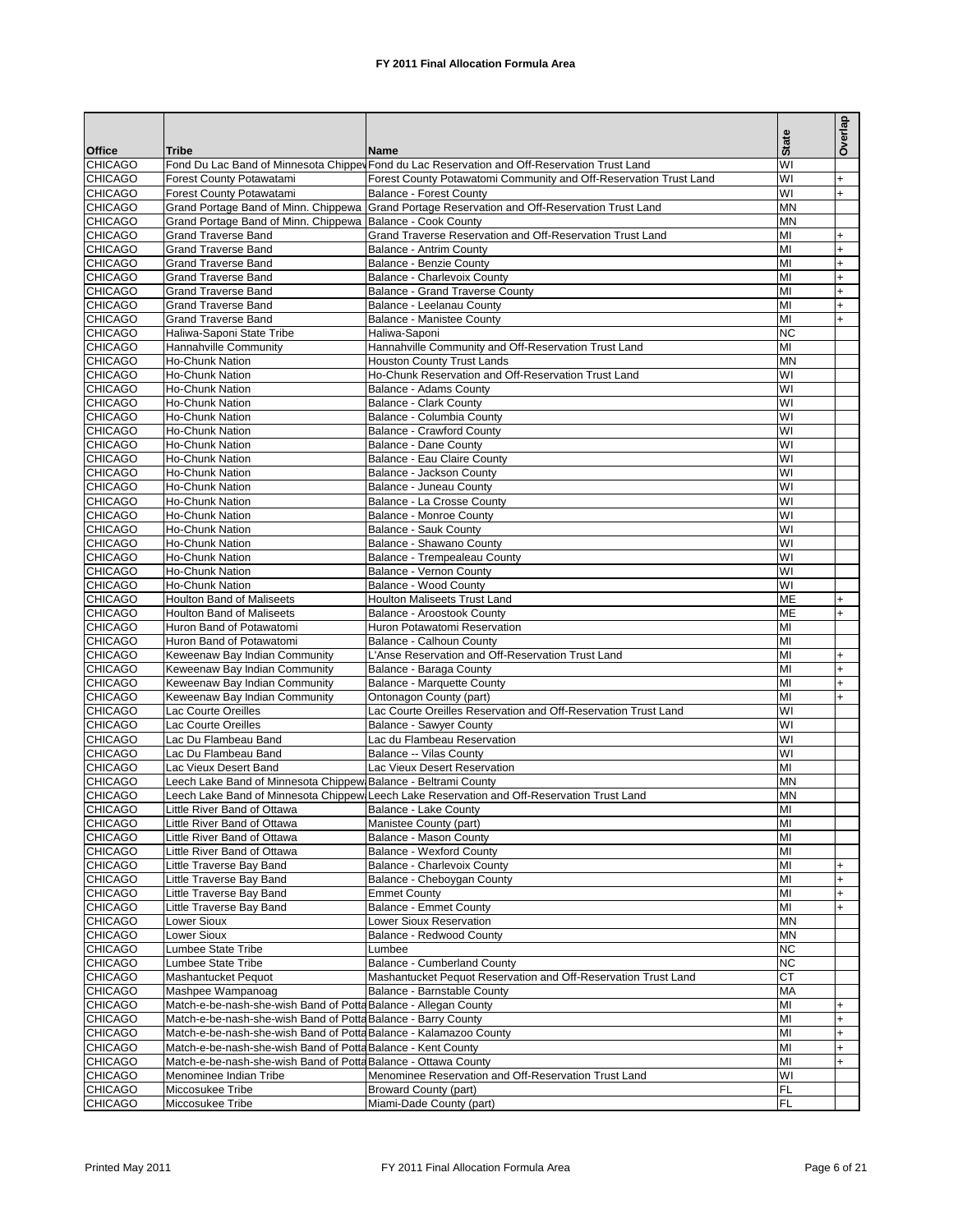|                                  |                                                                                |                                                                                            | <b>State</b>           | Overlap                |
|----------------------------------|--------------------------------------------------------------------------------|--------------------------------------------------------------------------------------------|------------------------|------------------------|
| <b>Office</b>                    | Tribe                                                                          | Name                                                                                       |                        |                        |
| <b>CHICAGO</b><br><b>CHICAGO</b> | Mille Lacs Band of Minnesota Chippewa<br>Mille Lacs Band of Minnesota Chippewa | Mille Lacs Reservation and Off-Reservation Trust Land<br><b>Balance - Crow Wing County</b> | MN<br><b>MN</b>        |                        |
| <b>CHICAGO</b>                   | Mille Lacs Band of Minnesota Chippewa Balance - Mille Lacs County              |                                                                                            | <b>MN</b>              |                        |
| <b>CHICAGO</b>                   | Mille Lacs Band of Minnesota Chippewa                                          | <b>Balance - Pine County</b>                                                               | <b>MN</b>              |                        |
| <b>CHICAGO</b>                   | Mississippi Choctaw Tribe                                                      | Mississippi Choctaw Reservation and Off-Reservation Trust Land                             | <b>MS</b>              |                        |
| <b>CHICAGO</b>                   | Mississippi Choctaw Tribe                                                      | Balance - Jackson County                                                                   | MS                     |                        |
| <b>CHICAGO</b>                   | Mississippi Choctaw Tribe                                                      | Balance - Jasper County                                                                    | <b>MS</b>              |                        |
| <b>CHICAGO</b><br><b>CHICAGO</b> | Mississippi Choctaw Tribe<br>Mississippi Choctaw Tribe                         | Balance - Jones County<br>Balance - Kemper County                                          | MS<br><b>MS</b>        |                        |
| <b>CHICAGO</b>                   | Mississippi Choctaw Tribe                                                      | Balance - Leake County                                                                     | MS                     |                        |
| <b>CHICAGO</b>                   | Mississippi Choctaw Tribe                                                      | Balance - Neshoba County                                                                   | <b>MS</b>              |                        |
| <b>CHICAGO</b>                   | Mississippi Choctaw Tribe                                                      | Balance - Newton County                                                                    | <b>MS</b>              |                        |
| <b>CHICAGO</b>                   | Mississippi Choctaw Tribe                                                      | <b>Balance - Scott County</b>                                                              | <b>MS</b>              |                        |
| <b>CHICAGO</b>                   | Mississippi Choctaw Tribe                                                      | <b>Balance - Winston County</b>                                                            | <b>MS</b>              |                        |
| <b>CHICAGO</b>                   | Mississippi Choctaw Tribe                                                      | Balance - Lauderdale County                                                                | ΤN                     |                        |
| <b>CHICAGO</b><br><b>CHICAGO</b> | <b>MOWA Band of Choctaw Indians</b><br><b>MOWA Band of Choctaw Indians</b>     | <b>MOWA Choctaw</b><br>Balance - Washington County                                         | AL<br>AL               |                        |
| <b>CHICAGO</b>                   | Narragansett Tribe                                                             | Narragansett Reservation                                                                   | R <sub>l</sub>         |                        |
| <b>CHICAGO</b>                   | Narragansett Tribe                                                             | Balance - Washington County                                                                | RI                     |                        |
| <b>CHICAGO</b>                   | Oneida Nation of New York                                                      | Balance - Chenango County                                                                  | <b>NY</b>              |                        |
| <b>CHICAGO</b>                   | Oneida Nation of New York                                                      | <b>Balance - Cortland County</b>                                                           | <b>NY</b>              |                        |
| <b>CHICAGO</b>                   | Oneida Nation of New York                                                      | <b>Balance - Herkimer County</b>                                                           | <b>NY</b>              |                        |
| <b>CHICAGO</b>                   | Oneida Nation of New York                                                      | Oneida (NY) Reservation                                                                    | <b>NY</b>              |                        |
| <b>CHICAGO</b>                   | Oneida Nation of New York                                                      | Balance - Madison County                                                                   | <b>NY</b><br><b>NY</b> |                        |
| <b>CHICAGO</b><br><b>CHICAGO</b> | Oneida Nation of New York<br>Oneida Nation of New York                         | Balance - Oneida County<br>Balance - Onondaga County                                       | <b>NY</b>              |                        |
| <b>CHICAGO</b>                   | Oneida Tribe                                                                   | Oneida (WI) Reservation and Off-Reservation Trust Land                                     | WI                     |                        |
| <b>CHICAGO</b>                   | Oneida Tribe                                                                   | Balance - Brown County                                                                     | WI                     |                        |
| <b>CHICAGO</b>                   | Oneida Tribe                                                                   | Balance - Outagamie County                                                                 | WI                     |                        |
| <b>CHICAGO</b>                   | Onondaga Nation                                                                | Onondaga Reservation                                                                       | <b>NY</b>              |                        |
| <b>CHICAGO</b>                   | Passamaquoddy Indian Tribe                                                     | Indian Township Reservation                                                                | ME                     |                        |
| <b>CHICAGO</b>                   | Penobscot Tribe                                                                | Penobscot Reservation and Off-Reservation Trust Land                                       | ME                     |                        |
| <b>CHICAGO</b><br><b>CHICAGO</b> | Penobscot Tribe<br><b>Pleasant Point</b>                                       | Balance - Penobscot County<br>Franklin County (part)                                       | ME<br>ME               |                        |
| <b>CHICAGO</b>                   | <b>Pleasant Point</b>                                                          | Hancock County (part)                                                                      | ME                     |                        |
| <b>CHICAGO</b>                   | <b>Pleasant Point</b>                                                          | Penobscot County (part)                                                                    | ME                     |                        |
| <b>CHICAGO</b>                   | <b>Pleasant Point</b>                                                          | Somerset County (part)                                                                     | ME                     |                        |
| <b>CHICAGO</b>                   | <b>Pleasant Point</b>                                                          | <b>Pleasant Point Reservation</b>                                                          | ME                     |                        |
| <b>CHICAGO</b>                   | <b>Pleasant Point</b>                                                          | Washington County (part)                                                                   | ME                     |                        |
| <b>CHICAGO</b><br><b>CHICAGO</b> | <b>Pleasant Point</b><br>Poarch Band of Creek Indians                          | Balance - Washington County                                                                | ME<br>AL               |                        |
| <b>CHICAGO</b>                   | Poarch Band of Creek Indians                                                   | Balance - Baldwin County<br>Poarch Creek Reservation and Off-Reservation Trust Land        | AL                     |                        |
| <b>CHICAGO</b>                   | Poarch Band of Creek Indians                                                   | Balance - Escambia County                                                                  | AL                     |                        |
| <b>CHICAGO</b>                   | Poarch Band of Creek Indians                                                   | Balance - Mobile County                                                                    | AL                     |                        |
| <b>CHICAGO</b>                   | Poarch Band of Creek Indians                                                   | Balance - Monroe County                                                                    | AL                     |                        |
| <b>CHICAGO</b>                   | Poarch Band of Creek Indians                                                   | Poarch Creek Reservation and Off-Reservation Trust Land                                    | FL                     |                        |
| <b>CHICAGO</b>                   | Poarch Band of Creek Indians                                                   | Balance - Escambia County                                                                  | FL                     |                        |
| <b>CHICAGO</b><br><b>CHICAGO</b> | Pokagon Band of Potawatomi<br>Pokagon Band of Potawatomi                       | <b>Balance - Elkhart County</b>                                                            | IN<br>IN               | $+$                    |
| <b>CHICAGO</b>                   | Pokagon Band of Potawatomi                                                     | Balance - Kosciusko County<br>Balance - LaPorte County                                     | IN                     | $\ddot{}$<br>$\ddot{}$ |
| <b>CHICAGO</b>                   | Pokagon Band of Potawatomi                                                     | <b>Balance - Marshall County</b>                                                           | IN                     | $\ddot{}$              |
| <b>CHICAGO</b>                   | Pokagon Band of Potawatomi                                                     | Pokagon Band of Potawatomi                                                                 | IN                     | $\ddot{}$              |
| <b>CHICAGO</b>                   | Pokagon Band of Potawatomi                                                     | Balance - St. Joseph County                                                                | IN                     | $\ddot{}$              |
| <b>CHICAGO</b>                   | Pokagon Band of Potawatomi                                                     | Balance - Starke County                                                                    | IN                     | $\ddot{}$              |
| <b>CHICAGO</b>                   | Pokagon Band of Potawatomi                                                     | Pokagon Band of Potawatomi                                                                 | MI                     | $\ddot{}$              |
| <b>CHICAGO</b><br><b>CHICAGO</b> | Pokagon Band of Potawatomi<br>Pokagon Band of Potawatomi                       | Balance - Allegan County                                                                   | MI                     | $\ddot{}$              |
| <b>CHICAGO</b>                   | Pokagon Band of Potawatomi                                                     | <b>Balance - Berrien County</b><br>Balance - Cass County                                   | MI<br>MI               | $\ddot{}$<br>$\ddot{}$ |
| <b>CHICAGO</b>                   | Pokagon Band of Potawatomi                                                     | Balance - Van Buren County                                                                 | MI                     | $\ddot{}$              |
| <b>CHICAGO</b>                   | Red Cliff Band of Lake Superior Chippe                                         | Red Cliff Reservation and Off-Reservation Trust Land                                       | WI                     |                        |
| <b>CHICAGO</b>                   | Red Lake Band of Chippewa                                                      | Balance - Beltrami County                                                                  | <b>MN</b>              |                        |
| <b>CHICAGO</b>                   | Red Lake Band of Chippewa                                                      | Red Lake Reservation                                                                       | <b>MN</b>              |                        |
| <b>CHICAGO</b>                   | Sac & Fox Tribe                                                                | Sac and Fox/Meskwaki Reservation and Off-Reservation Trust Land                            | IA                     |                        |
| <b>CHICAGO</b><br><b>CHICAGO</b> | Saginaw Chippewa                                                               | <b>Isabella Reservation and Trust Lands</b>                                                | MI<br>MI               |                        |
| <b>CHICAGO</b>                   | Saginaw Chippewa<br>Saginaw Chippewa                                           | <b>Balance-Arenac County</b><br><b>Balance-Gladwin County</b>                              | MI                     |                        |
| <b>CHICAGO</b>                   | Saginaw Chippewa                                                               | <b>Balance-Gratiot County</b>                                                              | MI                     |                        |
| <b>CHICAGO</b>                   | Saginaw Chippewa                                                               | Balance-Isabella County                                                                    | MI                     |                        |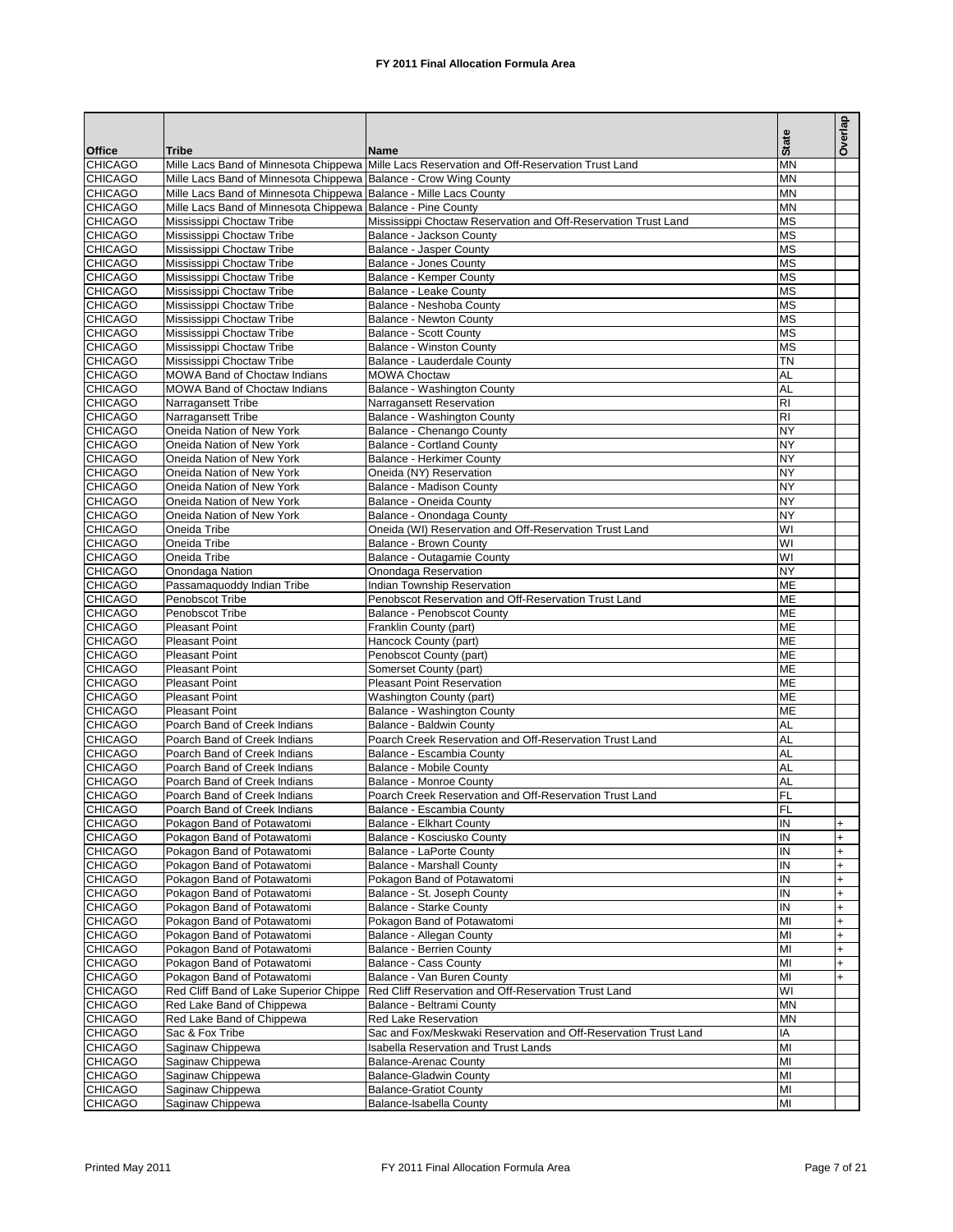|                |                                                                   |                                                                                              |                 | Overlap   |
|----------------|-------------------------------------------------------------------|----------------------------------------------------------------------------------------------|-----------------|-----------|
| <b>Office</b>  | <b>Tribe</b>                                                      | <b>Name</b>                                                                                  | <b>State</b>    |           |
| <b>CHICAGO</b> | Saginaw Chippewa                                                  | <b>Balance-Mecosta County</b>                                                                | MI              |           |
| <b>CHICAGO</b> | Saginaw Chippewa                                                  | <b>Balance-Midland County</b>                                                                | MI              |           |
| <b>CHICAGO</b> | Saginaw Chippewa                                                  | <b>Balance-Montcalm County</b>                                                               | MI              |           |
| <b>CHICAGO</b> | Saginaw Chippewa                                                  | <b>Balance-Osceola County</b>                                                                | MI              |           |
| CHICAGO        | Saint Croix Chippewa                                              | St. Croix Reservation and Off-Reservation Trust Land                                         | $\overline{W}$  |           |
| <b>CHICAGO</b> | Sault Ste. Marie Tribe                                            | Sault Ste. Marie Reservation and Off-Reservation Trust Land                                  | MI              | $+$       |
| <b>CHICAGO</b> | Sault Ste. Marie Tribe                                            | <b>Balance - Alger County</b>                                                                | MI              | $+$       |
| <b>CHICAGO</b> | Sault Ste. Marie Tribe                                            | Balance - Chippewa County                                                                    | MI              | $+$       |
| <b>CHICAGO</b> | Sault Ste. Marie Tribe                                            | Balance - Delta County                                                                       | MI              | $\ddot{}$ |
| <b>CHICAGO</b> | Sault Ste. Marie Tribe                                            | <b>Balance - Luce County</b>                                                                 | MI              | $\ddot{}$ |
| <b>CHICAGO</b> | Sault Ste. Marie Tribe                                            | <b>Balance - Mackinac County</b>                                                             | MI              | $\ddot{}$ |
| <b>CHICAGO</b> | Sault Ste. Marie Tribe                                            | <b>Balance - Marquette County</b>                                                            | MI              | $\ddot{}$ |
| <b>CHICAGO</b> | Sault Ste. Marie Tribe                                            | <b>Balance - Schoolcraft County</b>                                                          | MI              | $+$       |
| <b>CHICAGO</b> | Seminole Tribe                                                    | <b>Big Cypress Reservation</b>                                                               | FL              |           |
| <b>CHICAGO</b> | Seminole Tribe                                                    | <b>Broward County (part)</b>                                                                 | FL              |           |
| <b>CHICAGO</b> | Seminole Tribe                                                    | <b>Hollywood Reservation</b>                                                                 | <b>FL</b>       |           |
| <b>CHICAGO</b> | Seminole Tribe                                                    | Immokalee Reservation                                                                        | <b>FL</b>       |           |
| <b>CHICAGO</b> | Seminole Tribe                                                    | <b>Brighton Reservation</b>                                                                  | FL              |           |
| <b>CHICAGO</b> | Seminole Tribe                                                    | Hillsborough County (part)                                                                   | <b>FL</b>       |           |
| <b>CHICAGO</b> | Seminole Tribe                                                    | St. Lucie County (part)                                                                      | FL              |           |
| <b>CHICAGO</b> | Seneca Nation of New York                                         | Oil Springs Reservation                                                                      | <b>NY</b>       |           |
| <b>CHICAGO</b> | Seneca Nation of New York                                         | <b>Allegany Reservation</b>                                                                  | <b>NY</b>       |           |
| <b>CHICAGO</b> | Seneca Nation of New York                                         | <b>Cattaraugus Reservation</b>                                                               | <b>NY</b>       |           |
| <b>CHICAGO</b> | Shakopee Sioux                                                    | Shakopee Mdewakanton Sioux Community and Off-Reservation Trust Land                          | <b>MN</b>       |           |
| <b>CHICAGO</b> | Shinnecock Indian Reservation                                     | Shinnecock                                                                                   | <b>NY</b>       |           |
| CHICAGO        | Sokagoan Chippewa Tribe                                           | Sokaogon Chippewa Community and Off-Reservation Trust Land                                   | $\overline{W}$  | $+$       |
| <b>CHICAGO</b> | Sokagoan Chippewa Tribe                                           | <b>Balance - Forest County</b>                                                               | WI              | $+$       |
| CHICAGO        | St. Regis Mohawk Tribe                                            | St. Regis Mohawk Reservation                                                                 | <b>NY</b>       |           |
| <b>CHICAGO</b> | St. Regis Mohawk Tribe                                            | Balance - Franklin County                                                                    | <b>NY</b>       |           |
| <b>CHICAGO</b> | St. Regis Mohawk Tribe                                            | Balance - St. Lawrence County                                                                | NY              |           |
| <b>CHICAGO</b> | Stockbridge-Munsee Tribe                                          | Stockbridge-Munsee Community                                                                 | $\overline{W}$  |           |
| <b>CHICAGO</b> | Tonawanda Band of Senecas                                         | <b>Tonawanda Reservation</b>                                                                 | <b>NY</b>       |           |
| <b>CHICAGO</b> | <b>Tuscarora Nation</b>                                           | <b>Tuscarora Reservation</b>                                                                 | <b>NY</b>       |           |
| <b>CHICAGO</b> | <b>Upper Sioux Indian Community</b>                               | Balance - Chippewa County                                                                    | <b>MN</b>       |           |
| <b>CHICAGO</b> | <b>Upper Sioux Indian Community</b>                               | Balance - Renville County                                                                    | <b>MN</b>       |           |
| <b>CHICAGO</b> | <b>Upper Sioux Indian Community</b>                               | <b>Upper Sioux Reservation</b>                                                               | <b>MN</b>       |           |
| <b>CHICAGO</b> | Upper Sioux Indian Community                                      | Balance - Yellow Medicine County                                                             | <b>MN</b>       |           |
| <b>CHICAGO</b> | Waccamaw Siouan State Tribe                                       | Waccamaw-Siouan                                                                              | $\overline{NC}$ |           |
| <b>CHICAGO</b> | Wampanoag Tribe                                                   | Wampanoaq-Gay Head TDSA                                                                      | MA              |           |
| <b>CHICAGO</b> | Wampanoag Tribe                                                   | <b>Balance - Dukes County</b>                                                                | <b>MA</b>       |           |
| <b>CHICAGO</b> |                                                                   | White Earth Band of Minnesota Chippew White Earth Reservation and Off-Reservation Trust Land | <b>MN</b>       |           |
| <b>CHICAGO</b> | White Earth Band of Minnesota Chippew Balance - Becker County     |                                                                                              | <b>MN</b>       |           |
| <b>CHICAGO</b> | White Earth Band of Minnesota Chippew Balance - Clearwater County |                                                                                              | <b>MN</b>       |           |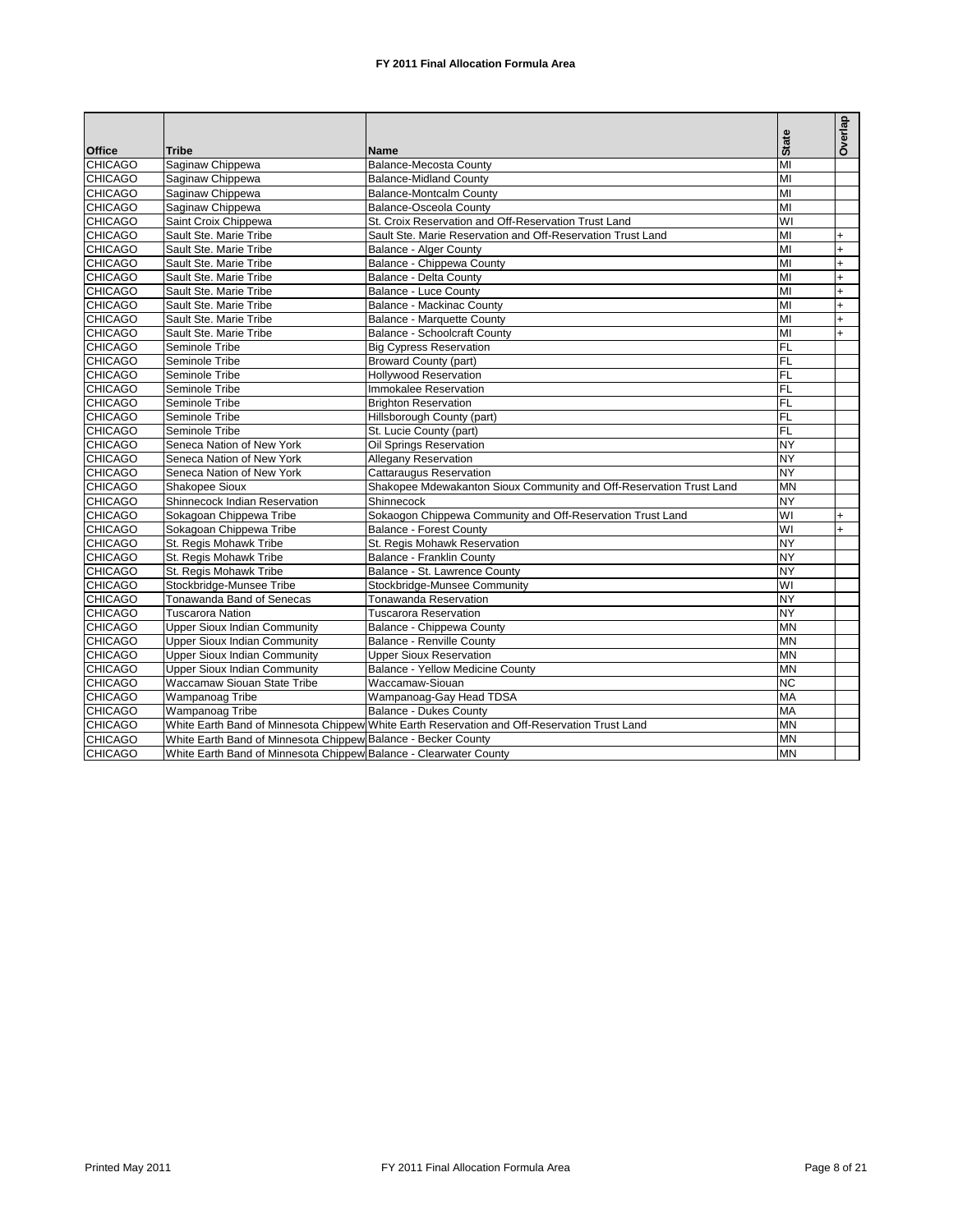|                                |                                                                          |                                                                                                                    | <b>State</b>           | Overlap        |
|--------------------------------|--------------------------------------------------------------------------|--------------------------------------------------------------------------------------------------------------------|------------------------|----------------|
| <b>Office</b>                  | Tribe                                                                    | Name<br>Blackfeet Reservation and Off-Reservation Trust Land                                                       | MT                     |                |
| <b>DENVER</b><br><b>DENVER</b> | <b>Blackfeet Tribe</b><br><b>Cheyenne River Sioux</b>                    | Cheyenne River Reservation and Off-Reservation Trust Land                                                          | <b>SD</b>              |                |
| <b>DENVER</b>                  | Crow Creek Sioux                                                         | <b>Crow Creek Reservation</b>                                                                                      | <b>SD</b>              |                |
| <b>DENVER</b>                  | Crow Tribe                                                               | Crow Reservation and Off-Reservation Trust Land                                                                    | MT                     |                |
| <b>DENVER</b>                  | Crow Tribe                                                               | Balance -- Big Horn County                                                                                         | MT                     |                |
| <b>DENVER</b>                  | <b>Flandreau Santee Sioux</b>                                            | <b>Flandreau Reservation</b>                                                                                       | <b>SD</b>              |                |
| <b>DENVER</b>                  | Fort Belknap Indian Community                                            | Fort Belknap Reservation and Off-Reservation Trust Land                                                            | MT                     |                |
| <b>DENVER</b><br><b>DENVER</b> | Fort Peck Assiniboine and Sioux<br><b>Ft. Berthold Affiliated Tribes</b> | Fort Peck Reservation and Off-Reservation Trust Land<br>Fort Berthold Reservation                                  | MT<br><b>ND</b>        |                |
| <b>DENVER</b>                  | Goshute Reservation                                                      | Balance - Ada County                                                                                               | ID                     |                |
| <b>DENVER</b>                  | Goshute Reservation                                                      | Balance - Canyon County                                                                                            | ID                     | +              |
| <b>DENVER</b>                  | Goshute Reservation                                                      | <b>Balance - Elmore County</b>                                                                                     | ID                     |                |
| <b>DENVER</b>                  | Goshute Reservation                                                      | Balance - Owyhee County                                                                                            | ID                     |                |
| <b>DENVER</b>                  | <b>Goshute Reservation</b>                                               | Balance - Elko County                                                                                              | <b>NV</b>              | +              |
| <b>DENVER</b>                  | <b>Goshute Reservation</b>                                               | Balance - Eureka County                                                                                            | <b>NV</b><br><b>NV</b> | +              |
| <b>DENVER</b><br><b>DENVER</b> | Goshute Reservation<br>Goshute Reservation                               | Community of Winnemucca<br>Balance - Lander County                                                                 | <b>NV</b>              | +<br>$\ddot{}$ |
| <b>DENVER</b>                  | <b>Goshute Reservation</b>                                               | Balance - Nye County                                                                                               | <b>NV</b>              | +              |
| <b>DENVER</b>                  | Goshute Reservation                                                      | <b>Goshute Reservation</b>                                                                                         | <b>NV</b>              | $\ddot{}$      |
| <b>DENVER</b>                  | <b>Goshute Reservation</b>                                               | Balance - White Pine County                                                                                        | <b>NV</b>              |                |
| <b>DENVER</b>                  | Goshute Reservation                                                      | <b>Goshute Reservation</b>                                                                                         | UT                     | $\ddot{}$      |
| <b>DENVER</b>                  | Goshute Reservation                                                      | <b>Balance - Tooele County</b>                                                                                     | <b>NV</b>              |                |
| <b>DENVER</b>                  | Lower Brule Sioux                                                        | Lower Brule Reservation and Off-Reservation Trust Land                                                             | <b>SD</b>              |                |
| <b>DENVER</b><br><b>DENVER</b> | Northern Arapahoe<br>Northern Arapahoe                                   | Wind River Reservation and Off-Reservation Trust Land<br>Cities of Lander and Riverton                             | <b>WY</b><br><b>WY</b> | +              |
| <b>DENVER</b>                  | Northern Cheyenne                                                        | Northern Chevenne Reservation and Off-Reservation Trust Land                                                       | MT                     |                |
| <b>DENVER</b>                  | Northern Cheyenne                                                        | Northern Cheyenne Reservation and Off-Reservation Trust Land                                                       | SD                     |                |
| <b>DENVER</b>                  | NW Band of Shoshone Nation                                               | <b>Balance - Power County</b>                                                                                      | ID                     |                |
| <b>DENVER</b>                  | NW Band of Shoshone Nation                                               | Box Elder County (part)                                                                                            | UT                     |                |
| <b>DENVER</b>                  | NW Band of Shoshone Nation                                               | Balance - Box Elder County                                                                                         | UT                     |                |
| <b>DENVER</b>                  | Oglala Sioux of Pine Ridge Reservation                                   | Pine Ridge Reservation and Off-Reservation Trust Land                                                              | <b>NE</b>              |                |
| <b>DENVER</b><br><b>DENVER</b> | Oglala Sioux of Pine Ridge Reservation<br>Omaha Tribe                    | Pine Ridge Reservation and Off-Reservation Trust Land<br>Omaha Reservation                                         | <b>SD</b><br>IA        |                |
| <b>DENVER</b>                  | Omaha Tribe                                                              | Omaha Reservation                                                                                                  | <b>NE</b>              |                |
| <b>DENVER</b>                  | Ponca Tribe of Nebraska                                                  | Balance - Pottawattamie County                                                                                     | IA                     |                |
| <b>DENVER</b>                  | Ponca Tribe of Nebraska                                                  | Balance - Woodbury County                                                                                          | IA                     |                |
| <b>DENVER</b>                  | Ponca Tribe of Nebraska                                                  | Balance - Boyd County                                                                                              | <b>NE</b>              |                |
| <b>DENVER</b>                  | Ponca Tribe of Nebraska                                                  | <b>Balance - Burt County</b>                                                                                       | <b>NE</b>              |                |
| <b>DENVER</b><br><b>DENVER</b> | Ponca Tribe of Nebraska<br>Ponca Tribe of Nebraska                       | <b>Balance - Douglas County</b>                                                                                    | <b>NE</b><br><b>NE</b> |                |
| <b>DENVER</b>                  | Ponca Tribe of Nebraska                                                  | Balance - Hall County<br>Balance - Holt County                                                                     | <b>NE</b>              |                |
| <b>DENVER</b>                  | Ponca Tribe of Nebraska                                                  | Balance - Knox County                                                                                              | <b>NE</b>              |                |
| <b>DENVER</b>                  | Ponca Tribe of Nebraska                                                  | <b>Balance - Lancaster County</b>                                                                                  | <b>NE</b>              |                |
| <b>DENVER</b>                  | Ponca Tribe of Nebraska                                                  | Balance - Madison County                                                                                           | <b>NE</b>              |                |
| <b>DENVER</b>                  | Ponca Tribe of Nebraska                                                  | <b>Balance - Platte County</b>                                                                                     | <b>NE</b>              |                |
| <b>DENVER</b>                  | Ponca Tribe of Nebraska                                                  | Balance - Sarpy County                                                                                             | <b>NE</b>              |                |
| <b>DENVER</b><br><b>DENVER</b> | Ponca Tribe of Nebraska<br>Ponca Tribe of Nebraska                       | Balance - Stanton County<br>Balance - Wayne County                                                                 | <b>NE</b><br><b>NE</b> |                |
| <b>DENVER</b>                  | Ponca Tribe of Nebraska                                                  | <b>Balance - Charles Mix County</b>                                                                                | SD                     |                |
| <b>DENVER</b>                  | Rocky Boy Chippewa-Cree                                                  | Rocky Boy's Reservation and Off-Reservation Trust Land                                                             | MT                     |                |
| <b>DENVER</b>                  | Rocky Boy Chippewa-Cree                                                  | Rocky Boy's Reservation and Trust Lands                                                                            | MT                     |                |
| <b>DENVER</b>                  | Rosebud Sioux                                                            | Rosebud Reservation and Off-Reservation Trust Land                                                                 | <b>SD</b>              |                |
| <b>DENVER</b>                  | Rosebud Sioux                                                            | Rosebud Reservation and Trust Lands                                                                                | <b>SD</b>              |                |
| <b>DENVER</b>                  | Salish and Kootenai Tribes                                               | <b>Flathead Reservation</b>                                                                                        | MT                     |                |
| <b>DENVER</b><br><b>DENVER</b> | Santee Sioux Tribe                                                       | Santee Reservation<br>Shoshone Tribe of the Wind River Reser Wind River Reservation and Off-Reservation Trust Land | <b>NE</b><br><b>WY</b> | $\ddot{}$      |
| <b>DENVER</b>                  | Sisseton-Wahpeton Oyate                                                  | Lake Traverse Reservation                                                                                          | <b>ND</b>              |                |
| <b>DENVER</b>                  | Sisseton-Wahpeton Oyate                                                  | Lake Traverse Reservation                                                                                          | <b>SD</b>              |                |
| <b>DENVER</b>                  | Skull Valley Band of Goshute                                             | Skull Valley Reservation                                                                                           | UT                     |                |
| <b>DENVER</b>                  | Southern Ute Tribe                                                       | Southern Ute Reservation                                                                                           | CO                     |                |
| <b>DENVER</b>                  | Spirit Lake Sioux Tribe                                                  | Spirit Lake Reservation                                                                                            | <b>ND</b>              |                |
| <b>DENVER</b>                  | <b>Standing Rock Sioux</b>                                               | <b>Standing Rock Reservation</b>                                                                                   | <b>ND</b><br><b>SD</b> |                |
| <b>DENVER</b><br><b>DENVER</b> | <b>Standing Rock Sioux</b><br>Turtle Mountain Band of Chippewa           | <b>Standing Rock Reservation</b><br>Turtle Mountain Reservation and Off-Reservation Trust Land                     | MT                     |                |
| <b>DENVER</b>                  | Turtle Mountain Band of Chippewa                                         | <b>Balance - Richland County</b>                                                                                   | MT                     |                |
| <b>DENVER</b>                  | Turtle Mountain Band of Chippewa                                         | <b>Balance - Roosevelt County</b>                                                                                  | MT                     |                |
| <b>DENVER</b>                  | Turtle Mountain Band of Chippewa                                         | Balance - Sheridan County                                                                                          | MT                     |                |
| <b>DENVER</b>                  | Turtle Mountain Band of Chippewa                                         | Turtle Mountain Reservation and Off-Reservation Trust Land                                                         | <b>ND</b>              |                |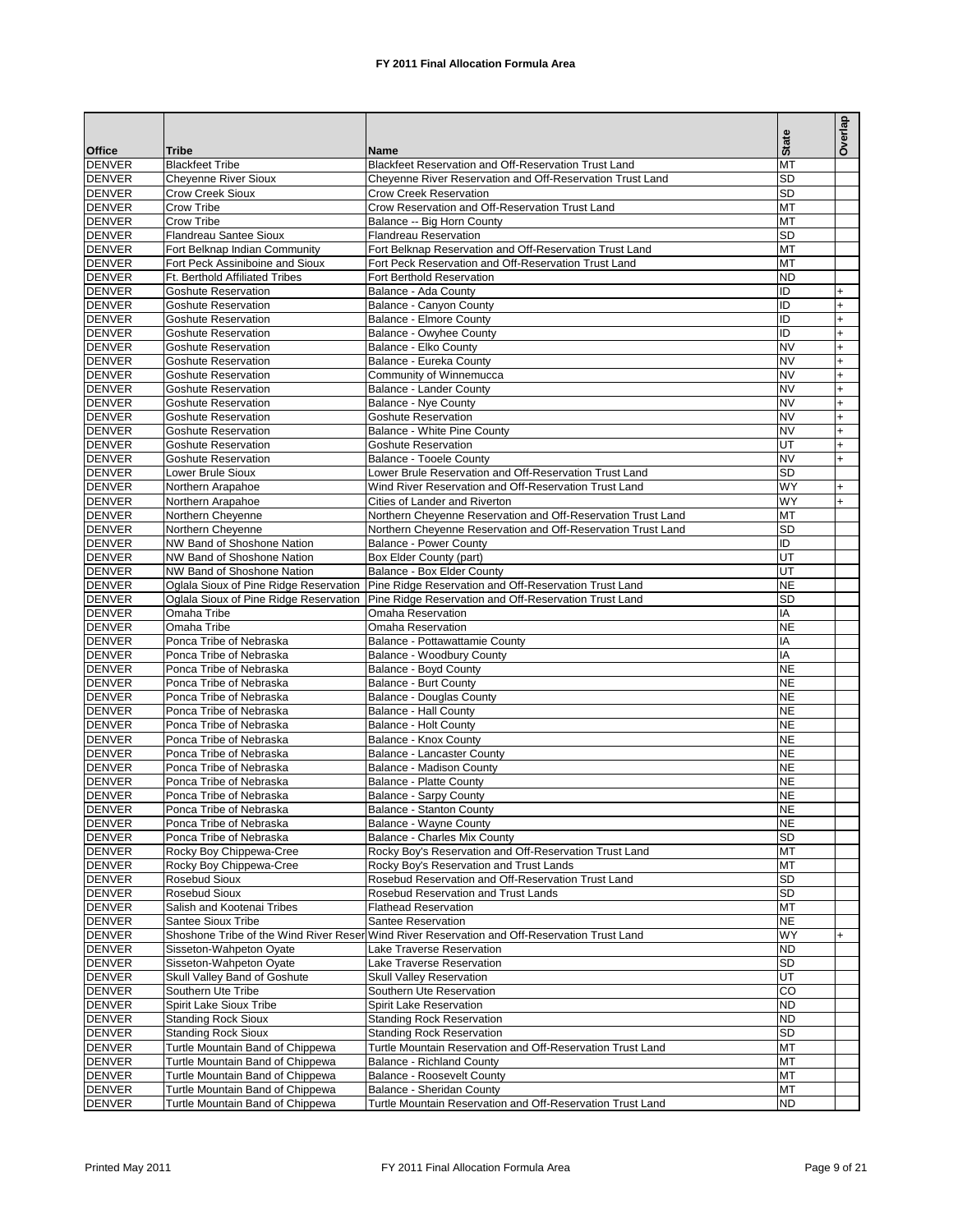|               |                                  |                                                             |           | 료         |
|---------------|----------------------------------|-------------------------------------------------------------|-----------|-----------|
| <b>Office</b> | <b>Tribe</b>                     | <b>Name</b>                                                 | Sta       | O         |
| <b>DENVER</b> | Turtle Mountain Band of Chippewa | <b>Balance - Divide County</b>                              | <b>ND</b> |           |
| <b>DENVER</b> | Turtle Mountain Band of Chippewa | Balance - McKenzie County                                   | <b>ND</b> |           |
| <b>DENVER</b> | Turtle Mountain Band of Chippewa | <b>Balance - Rolette County</b>                             | <b>ND</b> |           |
| <b>DENVER</b> | Turtle Mountain Band of Chippewa | <b>Balance - Williams County</b>                            | <b>ND</b> |           |
| <b>DENVER</b> | Turtle Mountain Band of Chippewa | Turtle Mountain Reservation and Off-Reservation Trust Land  | <b>SD</b> |           |
| <b>DENVER</b> | Uintah & Ouray Ute Indian Tribe  | Uintah and Ouray Reservation and Off-Reservation Trust Land | UT        |           |
| <b>DENVER</b> | Utah Paiute Tribe                | <b>Balance - Beaver County</b>                              | UT        | $\ddot{}$ |
| <b>DENVER</b> | Utah Paiute Tribe                | Paiute Reservation                                          | UT        |           |
| <b>DENVER</b> | Utah Paiute Tribe                | Balance - Iron County                                       | UT        |           |
| <b>DENVER</b> | Utah Paiute Tribe                | <b>Balance - Millard County</b>                             | UT        | $\ddot{}$ |
| <b>DENVER</b> | Utah Paiute Tribe                | <b>Balance - Sevier County</b>                              | UT        |           |
| <b>DENVER</b> | Utah Paiute Tribe                | Balance - Washington County                                 | UT        |           |
| <b>DENVER</b> | Ute Mountain Tribe               | Ute Mountain Reservation and Off-Reservation Trust Land     | CO        |           |
| <b>DENVER</b> | <b>Ute Mountain Tribe</b>        | Ute Mountain Reservation and Off-Reservation Trust Land     | <b>NM</b> |           |
| <b>DENVER</b> | Ute Mountain Tribe               | Ute Mountain Reservation and Off-Reservation Trust Land     | UT        |           |
| <b>DENVER</b> | Winnebago Tribe                  | Winnebago Reservation and Off-Reservation Trust Land        | IA        |           |
| <b>DENVER</b> | Winnebago Tribe                  | Winnebago Reservation and Off-Reservation Trust Land        | <b>NE</b> |           |
| <b>DENVER</b> | Winnebago Tribe                  | Winnebago Reservation                                       | <b>NE</b> |           |
| <b>DENVER</b> | <b>Yankton Sioux</b>             | <b>Yankton Reservation</b>                                  | <b>SD</b> |           |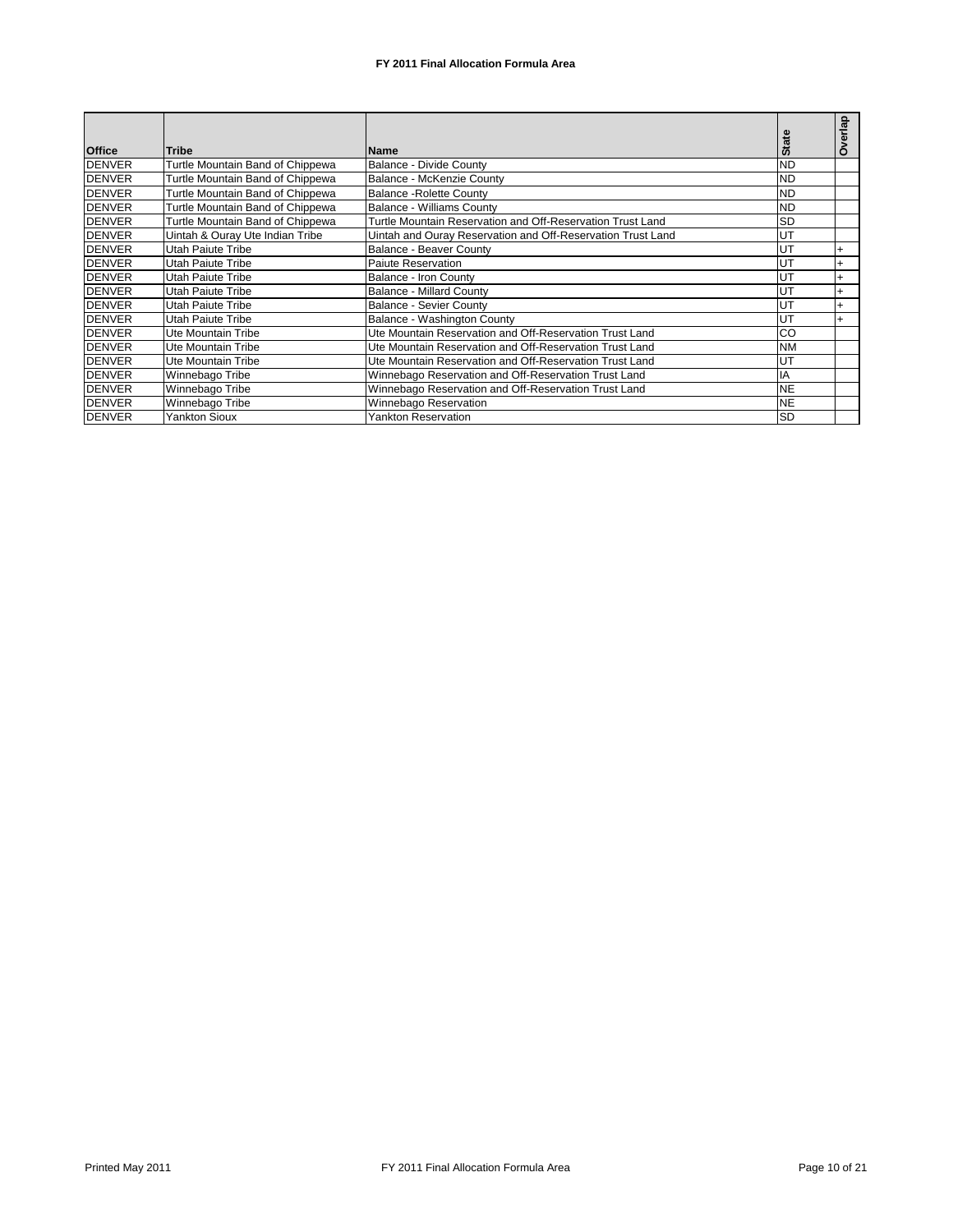|                                    |                                                                        |                                                                                 | <b>State</b>           | Overlap                          |
|------------------------------------|------------------------------------------------------------------------|---------------------------------------------------------------------------------|------------------------|----------------------------------|
| <b>Office</b><br><b>OKLAHOMA</b>   | <b>Tribe</b><br>Absentee-Shawnee                                       | Name<br>Citizen Potawatomi Nation-Absentee Shawnee Tribe OTSA                   | OK                     | $\ddot{}$                        |
| <b>OKLAHOMA</b>                    | Absentee-Shawnee                                                       | <b>Balance-Cleveland County</b>                                                 | OK                     | $\overline{+}$                   |
| <b>OKLAHOMA</b>                    | Absentee-Shawnee                                                       | Balance - Lincoln County                                                        | OK                     | $\overline{+}$                   |
| <b>OKLAHOMA</b>                    | Alabama-Couchatta                                                      | Alabama-Coushatta Reservation                                                   | ТX                     |                                  |
| <b>OKLAHOMA</b>                    | Alabama-Quassarte Tribal Town                                          | Creek OTSA                                                                      | OK                     | $\overline{+}$                   |
| <b>OKLAHOMA</b>                    | Apache Tribe                                                           | Kiowa-Comanche-Apache-Fort Sill Apache                                          | OK                     | $\overline{+}$                   |
| <b>OKLAHOMA</b>                    | Caddo Tribe                                                            | Caddo-Wichita-Delaware OTSA                                                     | OK                     | $\ddot{}$                        |
| <b>OKLAHOMA</b><br><b>OKLAHOMA</b> | Caddo Tribe<br><b>Cherokee Nation</b>                                  | Kiowa-Comanche-Apache-Fort Sill Apache-Caddo-Witchita-Delaware<br>Cherokee OTSA | OK<br>OK               | $\ddot{}$<br>$\ddot{}$           |
| <b>OKLAHOMA</b>                    | Cheyenne-Arapaho Tribes                                                | Cheyenne-Arapaho OTSA                                                           | OK                     |                                  |
| <b>OKLAHOMA</b>                    | Cheyenne-Arapaho Tribes                                                | Balance-Beckham County                                                          | OK                     |                                  |
| <b>OKLAHOMA</b>                    | Cheyenne-Arapaho Tribes                                                | <b>Balance-Blaine County</b>                                                    | OK                     |                                  |
| <b>OKLAHOMA</b>                    | Cheyenne-Arapaho Tribes                                                | <b>Balance-Canadian County</b>                                                  | OK                     |                                  |
| <b>OKLAHOMA</b>                    | Cheyenne-Arapaho Tribes                                                | <b>Balance-Custer County</b>                                                    | OK                     |                                  |
| <b>OKLAHOMA</b>                    | Cheyenne-Arapaho Tribes                                                | <b>Balance-Dewey County</b>                                                     | OK                     |                                  |
| <b>OKLAHOMA</b>                    | Cheyenne-Arapaho Tribes                                                | <b>Balance-Kingfisher County</b>                                                | OK                     |                                  |
| <b>OKLAHOMA</b><br><b>OKLAHOMA</b> | Cheyenne-Arapaho Tribes<br>Cheyenne-Arapaho Tribes                     | <b>Balance-Major County</b><br><b>Balance-Roger Mills County</b>                | OK<br>OK               |                                  |
| <b>OKLAHOMA</b>                    | Cheyenne-Arapaho Tribes                                                | Balance-Washita County                                                          | OK                     |                                  |
| <b>OKLAHOMA</b>                    | Cheyenne-Arapaho Tribes                                                | Balance-Woodward County                                                         | OK                     |                                  |
| <b>OKLAHOMA</b>                    | Chickasaw                                                              | Chickasaw OTSA                                                                  | OK                     |                                  |
| <b>OKLAHOMA</b>                    | Chitimacha Tribe                                                       | Chitimacha Reservation                                                          | LA                     |                                  |
| <b>OKLAHOMA</b>                    | <b>Choctaw Nation</b>                                                  | Choctaw OTSA                                                                    | OK                     |                                  |
| <b>OKLAHOMA</b>                    | Citizen Band Potawatomi Tribe                                          | Citizen Potawatomi Nation-Absentee Shawnee Tribe OTSA                           | OK                     | $\overline{+}$                   |
| <b>OKLAHOMA</b>                    | Citizen Band Potawatomi Tribe                                          | Balance - Lincoln County                                                        | OK                     | $\overline{+}$                   |
| <b>OKLAHOMA</b>                    | Citizen Band Potawatomi Tribe<br>Citizen Band Potawatomi Tribe         | <b>Balance-Cleveland County</b>                                                 | OK<br>OK               | $\ddot{}$<br>$\overline{+}$      |
| <b>OKLAHOMA</b><br><b>OKLAHOMA</b> | <b>Comanche Nation</b>                                                 | Eastern Portion Oklahoma Co<br>Kiowa-Comanche-Apache-Fort Sill Apache           | OK                     | $\ddot{}$                        |
| <b>OKLAHOMA</b>                    | Coushatta Tribe                                                        | Coushatta Reservation                                                           | LA                     |                                  |
| <b>OKLAHOMA</b>                    | Delaware Nation of West Oklahoma                                       | Caddo-Wichita-Delaware OTSA                                                     | OK                     | $\overline{+}$                   |
| <b>OKLAHOMA</b>                    | Eastern Shawnee Tribe                                                  | Eastern Shawnee OTSA                                                            | OK                     |                                  |
| <b>OKLAHOMA</b>                    | Fort Sill Apache Tribe                                                 | Kiowa-Comanche-Apache-Fort Sill Apache                                          | OK                     | $\overline{+}$                   |
| <b>OKLAHOMA</b>                    | lowa Tribe of Kansas and Nebraska                                      | Iowa Reservation and Off-Reservation Trust Land                                 | ΚS                     |                                  |
| <b>OKLAHOMA</b>                    | lowa Tribe of Kansas and Nebraska                                      | Balance - Brown County                                                          | ΚS                     |                                  |
| <b>OKLAHOMA</b>                    | lowa Tribe of Kansas and Nebraska                                      | Balance - Doniphan County                                                       | KS                     |                                  |
| <b>OKLAHOMA</b><br><b>OKLAHOMA</b> | lowa Tribe of Kansas and Nebraska<br>lowa Tribe of Kansas and Nebraska | lowa Reservation and Off-Reservation Trust Land<br>Balance - Richardson County  | <b>NE</b><br><b>NE</b> |                                  |
| <b>OKLAHOMA</b>                    | lowa Tribe of Oklahoma                                                 | lowa OTSA                                                                       | OK                     |                                  |
| <b>OKLAHOMA</b>                    | Jena Band of Choctaw                                                   | Jena Band of Choctaw                                                            | LA                     |                                  |
| <b>OKLAHOMA</b>                    | <b>Kaw Tribe</b>                                                       | Kaw OTSA                                                                        | OK                     | $+$                              |
| <b>OKLAHOMA</b>                    | <b>Kialegee Tribal Town</b>                                            | Creek OTSA                                                                      | OK                     | $+$                              |
| <b>OKLAHOMA</b>                    | Kickapoo Tribe                                                         | Kickapoo Reservation                                                            | KS                     |                                  |
| <b>OKLAHOMA</b>                    | Kickapoo Tribe of Oklahoma                                             | Kickapoo OTSA                                                                   | OK                     |                                  |
| <b>OKLAHOMA</b>                    | Kiowa Tribe                                                            | Kiowa-Comanche-Apache-Fort Sill Apache OTSA                                     | OK<br>OK               | $\overline{+}$                   |
| <b>OKLAHOMA</b><br><b>OKLAHOMA</b> | Miami Tribe<br>Miami Tribe                                             | Miami OTSA<br>Miami-Peoria Joint use area                                       | OK                     | $\overline{+}$<br>$\overline{+}$ |
| <b>OKLAHOMA</b>                    | Modoc Tribe                                                            | Modoc OTSA                                                                      | QK                     |                                  |
| <b>OKLAHOMA</b>                    | Muscogee (Creek) Nation                                                | Creek OTSA                                                                      | OK                     | $+$                              |
| <b>OKLAHOMA</b>                    | Muscogee (Creek) Nation                                                | Creek-Seminole Joint Area OTSA                                                  | OK                     | $+$                              |
| <b>OKLAHOMA</b>                    | Osage Tribe                                                            | Osage Reservation                                                               | OK                     |                                  |
| <b>OKLAHOMA</b>                    | Otoe-Missouria Tribe                                                   | Otoe-Missouria OTSA                                                             | OK                     |                                  |
| <b>OKLAHOMA</b>                    | Ottawa Tribe                                                           | Ottawa OTSA                                                                     | OK                     |                                  |
| <b>OKLAHOMA</b>                    | Pawnee Tribe                                                           | Pawnee OTSA                                                                     | OK                     |                                  |
| <b>OKLAHOMA</b><br><b>OKLAHOMA</b> | Peoria Tribe                                                           | Miami-Peoria Joint use area                                                     | ОК<br>OK               | $\ddot{}$<br>$\overline{+}$      |
| <b>OKLAHOMA</b>                    | Peoria Tribe<br>Ponca Tribe                                            | Peoria OTSA<br>Kaw-Ponca Joint OTSA                                             | OK                     | $\overline{+}$                   |
| <b>OKLAHOMA</b>                    | Ponca Tribe                                                            | Ponca OTSA                                                                      | OK                     | $\overline{+}$                   |
| <b>OKLAHOMA</b>                    | Ponca Tribe                                                            | Ponca                                                                           | ОК                     | $+$                              |
| <b>OKLAHOMA</b>                    | Prairie Band of Potawatomi                                             | Prairie Band Potawatomi Reservation                                             | ΚS                     |                                  |
| <b>OKLAHOMA</b>                    | Quapaw Tribe                                                           | Quapaw OTSA                                                                     | OK                     |                                  |
| <b>OKLAHOMA</b>                    | Sac and Fox of Missouri                                                | Sac and Fox Reservation and Off-Reservation Trust Land                          | ΚS                     |                                  |
| <b>OKLAHOMA</b>                    | Sac and Fox of Missouri                                                | Sac and Fox Reservation and Off-Reservation Trust Land                          | <b>NE</b>              |                                  |
| <b>OKLAHOMA</b>                    | Sac and Fox Tribe                                                      | Sac and Fox OTSA                                                                | OK                     |                                  |
| <b>OKLAHOMA</b><br><b>OKLAHOMA</b> | Seminole Nation                                                        | See Creek-Seminole Joint Area OTSA                                              | OK<br>OK               | $+$<br>$+$                       |
| <b>OKLAHOMA</b>                    | Seminole Nation<br>Seneca-Cayuga                                       | Seminole OTSA<br>Seneca-Cayuga OTSA                                             | OK                     |                                  |
| <b>OKLAHOMA</b>                    | Seneca-Cayuga                                                          | Seneca-Cayuga                                                                   | OK                     |                                  |
| <b>OKLAHOMA</b>                    | Shawnee                                                                | Minimum Needs                                                                   | OK                     |                                  |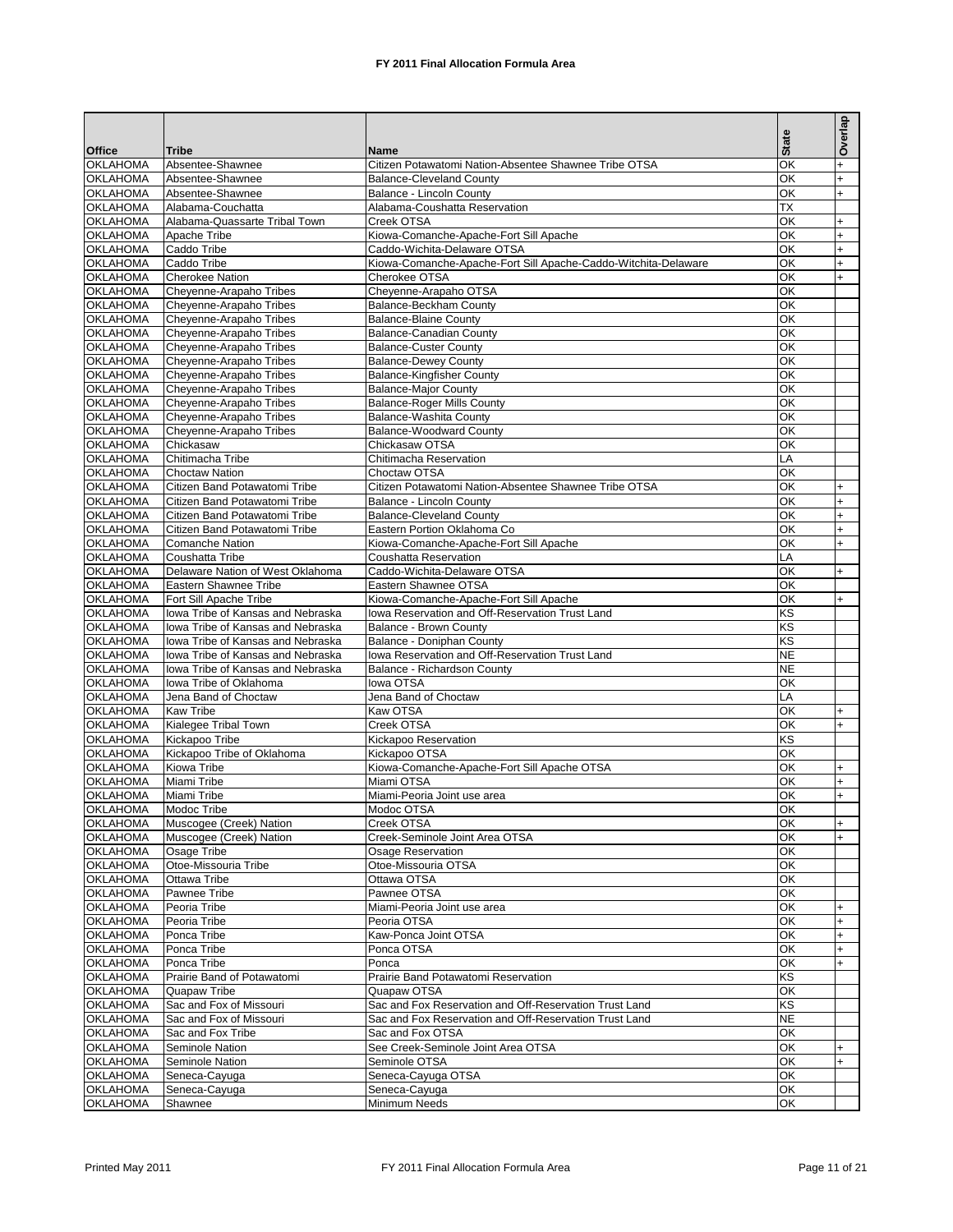| <b>Office</b>   | Tribe                           | <b>Name</b>                 | <b>State</b> | ௨ |
|-----------------|---------------------------------|-----------------------------|--------------|---|
| <b>OKLAHOMA</b> | Texas Band of Kickapoo Indians  | Kickapoo Reservation        | <b>TX</b>    |   |
| <b>OKLAHOMA</b> | Texas Band of Kickapoo Indians  | Balance - Maverick County   | <b>TX</b>    |   |
| <b>OKLAHOMA</b> | <b>Thiopthiocco Tribal Town</b> | Creek OTSA                  | OK           |   |
| <b>OKLAHOMA</b> | Tonkawa Tribe                   | Tonkawa OTSA                | OK           |   |
| <b>OKLAHOMA</b> | Tunica-Biloxi Tribe             | Tunica-Biloxi Reservation   | LA           |   |
| <b>OKLAHOMA</b> | Tunica-Biloxi Tribe             | Balance - Avoyelles Parish  | LA           |   |
| <b>OKLAHOMA</b> | Tunica-Biloxi Tribe             | Balance - Rapides Parish    | LA           |   |
| <b>OKLAHOMA</b> | <b>United Keetoowah</b>         | Cherokee OTSA               | OK           |   |
| <b>OKLAHOMA</b> | <b>Wichita Tribe</b>            | Caddo-Wichita-Delaware OTSA | OK           |   |
| <b>OKLAHOMA</b> | <b>Wyandotte Nation</b>         | Balance - Newton County     | <b>MO</b>    |   |
| <b>OKLAHOMA</b> | <b>Wyandotte Nation</b>         | <b>Wyandotte OTSA</b>       | OK           |   |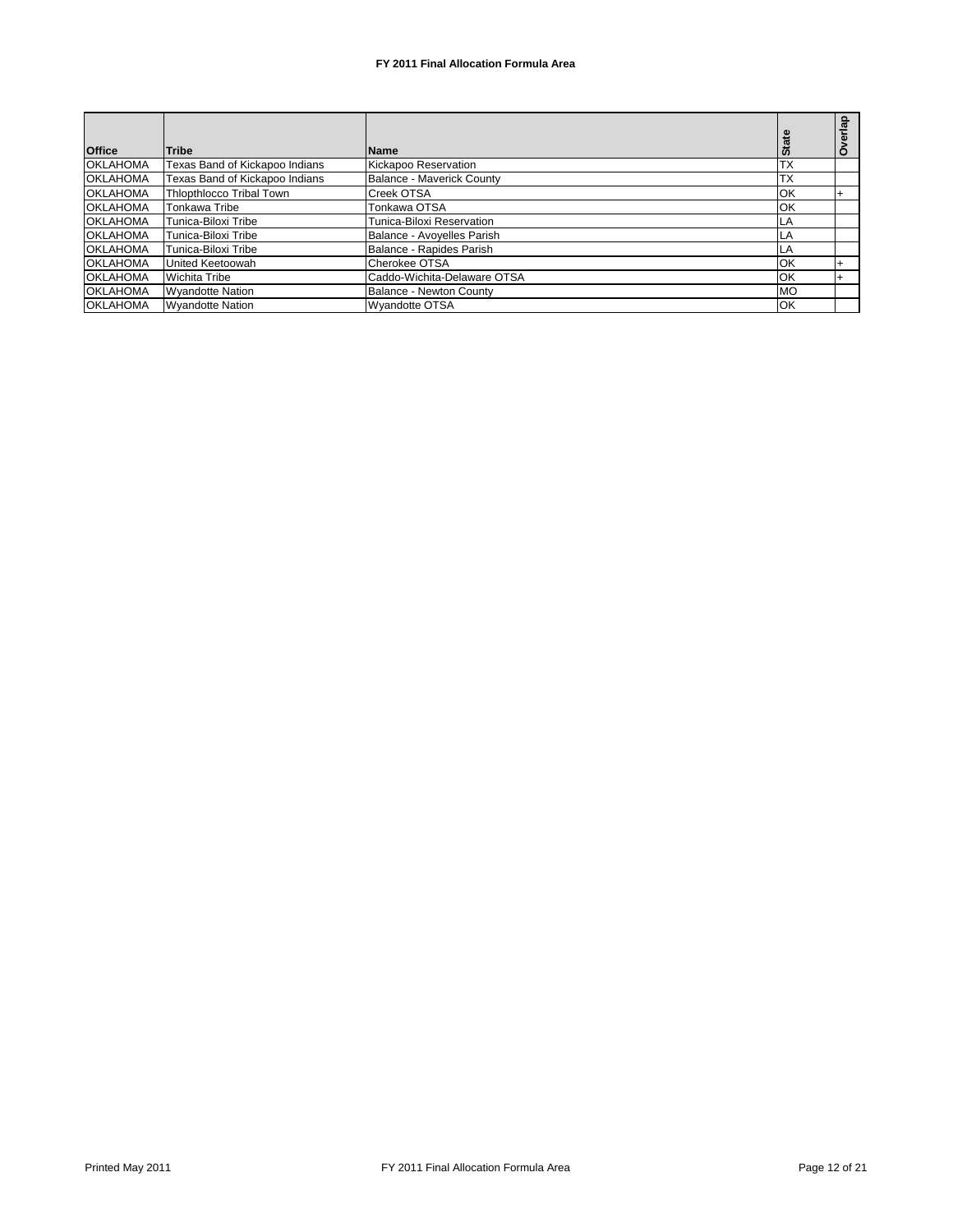|                |                                 |                                                      |              | Overlap                          |
|----------------|---------------------------------|------------------------------------------------------|--------------|----------------------------------|
| <b>Office</b>  | <b>Tribe</b>                    | <b>Name</b>                                          | <b>State</b> |                                  |
| <b>PHOENIX</b> | Acoma Pueblo                    | Acoma Pueblo and Off-Reservation Trust Land          | <b>NM</b>    |                                  |
| <b>PHOENIX</b> | Agua Caliente Band of Cahuilla  | Agua Caliente Reservation                            | CA           |                                  |
| <b>PHOENIX</b> | Ak-Chin                         | Maricopa (Ak Chin) Reservation                       | AZ           |                                  |
| PHOENIX        | Alturas Rancheria               | Alturas Rancheria                                    | CA           |                                  |
| <b>PHOENIX</b> | Auburn Rancheria                | Balance - Placer County                              | CA           |                                  |
| PHOENIX        | Augustine Band of Cahuilla      | Riverside County (part)                              | CA           |                                  |
| <b>PHOENIX</b> | Barona Group of Capitan Grande  | Barona Rancheria                                     | CA           |                                  |
| PHOENIX        | Berry Creek Rancheria           | Berry Creek Rancheria and Off-Reservation Trust Land | CA           | $\ddot{}$                        |
| <b>PHOENIX</b> | Berry Creek Rancheria           | Balance - Butte County                               | CA           | $+$                              |
| PHOENIX        | Big Lagoon Rancheria            | Big Lagoon Rancheria                                 | CA           |                                  |
| <b>PHOENIX</b> | <b>Big Pine Band</b>            | <b>Big Pine Reservation</b>                          | CA           |                                  |
| <b>PHOENIX</b> | <b>Big Sandy Rancheria</b>      | Big Sandy Rancheria                                  | CA           | $\ddot{}$                        |
| <b>PHOENIX</b> | Big Sandy Rancheria             | Balance - Fresno                                     | CA           | $+$                              |
| PHOENIX        | Big Sandy Rancheria             | Balance - Kings County                               | CA           | $+$                              |
| <b>PHOENIX</b> | Big Sandy Rancheria             | <b>Balance Madera County</b>                         | CA           | $+$                              |
| PHOENIX        | <b>Big Valley Rancheria</b>     | <b>Big Valley Rancheria</b>                          | CA           | $+$                              |
| <b>PHOENIX</b> | <b>Big Valley Rancheria</b>     | Balance - Lake County                                | CA           | $+$                              |
| PHOENIX        | Blue Lake Rancheria             | <b>Blue Lake Rancheria</b>                           | CA           |                                  |
| <b>PHOENIX</b> | Bridgeport Paiute Indian Colony | <b>Bridgeport Reservation</b>                        | CA           |                                  |
| PHOENIX        | Buena Vista Rancheria           | Balance - Amador County                              | CA           | $+$                              |
| <b>PHOENIX</b> | Cabazon Band                    | Cabazon Reservation                                  | CA           |                                  |
| PHOENIX        | Cahuilla Band                   | Cahuilla Reservation                                 | CA           |                                  |
| <b>PHOENIX</b> | California Valley Miwok Tribe   | <b>Calaveras County</b>                              | CA           |                                  |
| <b>PHOENIX</b> | Campo Band                      | Campo Reservation                                    | CA           |                                  |
| <b>PHOENIX</b> | Cedarville Rancheria            | Cedarville Rancheria                                 | CA           |                                  |
| <b>PHOENIX</b> | Chemehuevi                      | Chemehuevi Reservation                               | CA           |                                  |
| <b>PHOENIX</b> | Chicken Ranch Rancheria         | Tuolumne County (part)                               | CA           |                                  |
| PHOENIX        | Chico Rancheria                 | Mechoopda                                            | CA           | $\ddot{}$                        |
| <b>PHOENIX</b> | Chico Rancheria                 | Balance - Butte County                               | CA           | $+$                              |
| PHOENIX        | Cloverdale Rancheria            | Balance - Sonoma County                              | CA           | $+$                              |
| <b>PHOENIX</b> | Cochiti Pueblo                  | Cochiti Pueblo                                       | <b>NM</b>    |                                  |
| PHOENIX        | Cocopah Tribe                   | Cocopah Reservation                                  | <b>AZ</b>    |                                  |
| <b>PHOENIX</b> | Cold Springs Rancheria          | Cold Springs Rancheria                               | CA           |                                  |
| PHOENIX        | Colorado River Indian Tribes    | <b>Colorado River Reservation</b>                    | <b>AZ</b>    |                                  |
| <b>PHOENIX</b> | Colorado River Indian Tribes    | <b>Colorado River Reservation</b>                    | CA           |                                  |
| <b>PHOENIX</b> | Colusa Rancheria                | Colusa Rancheria                                     | CA           |                                  |
| <b>PHOENIX</b> | Cortina Rancheria               | Cortina Rancheria                                    | CA           | $\ddot{}$                        |
| <b>PHOENIX</b> | Cortina Rancheria               | Yolo County (part)                                   | CA           | $\ddot{}$                        |
| <b>PHOENIX</b> | Coyote Valley Band              | Coyote Valley Reservation                            | CA           | $\ddot{}$                        |
| <b>PHOENIX</b> | Coyote Valley Band              | Balance - Mendocino County                           | CA           | $\ddot{}$                        |
| <b>PHOENIX</b> | Coyote Valley Band              | Balance - Sonoma County                              | CA           | $\ddot{}$                        |
| <b>PHOENIX</b> | Death Valley Timba-Sha          | Balance - Inyo County                                | CA           |                                  |
| <b>PHOENIX</b> | Dry Creek Rancheria             | Dry Creek Rancheria                                  | СA           | +                                |
| <b>PHOENIX</b> | Dry Creek Rancheria             | Balance - Sonoma County                              | CA           | $\ddot{}$                        |
| <b>PHOENIX</b> | Duck Valley Shoshone-Paiute     | Balance - Ada County                                 | ID           | $\ddot{}$                        |
| <b>PHOENIX</b> | Duck Valley Shoshone-Paiute     | Balance - Canvon County                              | ID           | $\ddot{}$                        |
| <b>PHOENIX</b> | Duck Valley Shoshone-Paiute     | <b>Balance - Elmore County</b>                       | Θ            | l+                               |
| PHOENIX        | Duck Valley Shoshone-Paiute     | Duck Valley Reservation                              | ID           | $+$                              |
| <b>PHOENIX</b> | Duck Valley Shoshone-Paiute     | <b>Balance - Owyhee County</b>                       | ID           | $\ddot{}$                        |
| <b>PHOENIX</b> | Duck Valley Shoshone-Paiute     | <b>Duck Valley Reservation</b>                       | <b>NV</b>    | $+$                              |
| <b>PHOENIX</b> | Duck Valley Shoshone-Paiute     | Balance - Elko County                                | <b>NV</b>    | $\begin{array}{c} + \end{array}$ |
| <b>PHOENIX</b> | Duck Valley Shoshone-Paiute     | Balance - Eureka County                              | <b>NV</b>    | $\begin{array}{c} + \end{array}$ |
| <b>PHOENIX</b> | Duck Valley Shoshone-Paiute     | Community of Winnemucca                              | <b>NV</b>    | $\ddot{}$                        |
| <b>PHOENIX</b> | Duck Valley Shoshone-Paiute     | <b>Balance - Lander County</b>                       | <b>NV</b>    | $\ddot{}$                        |
| <b>PHOENIX</b> | Duck Valley Shoshone-Paiute     | Balance - Nye County                                 | <b>NV</b>    | $\begin{array}{c} + \end{array}$ |
| <b>PHOENIX</b> | Duck Valley Shoshone-Paiute     | Balance - White Pine County                          | <b>NV</b>    | $\ddot{}$                        |
| <b>PHOENIX</b> | Duck Valley Shoshone-Paiute     | <b>Balance - Tooele County</b>                       | UT           | $\ddot{}$                        |
| <b>PHOENIX</b> | Duckwater Shoshone              | <b>Duckwater Reservation</b>                         | <b>NV</b>    |                                  |
| <b>PHOENIX</b> | Elk Valley Rancheria            | Elk Valley Rancheria                                 | CA           |                                  |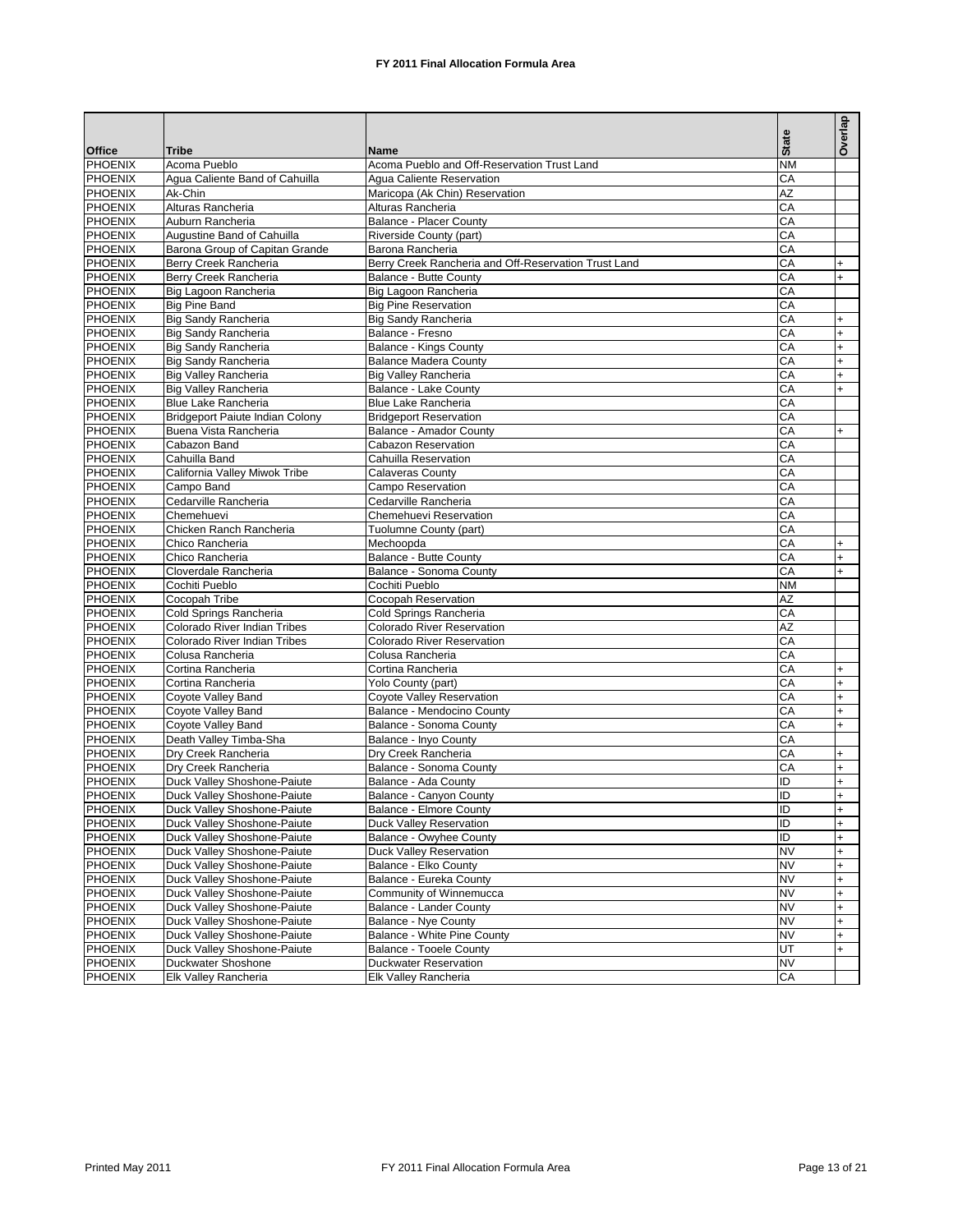|                                  |                                    |                                                                   |              | Overlap                     |
|----------------------------------|------------------------------------|-------------------------------------------------------------------|--------------|-----------------------------|
|                                  |                                    |                                                                   | <b>State</b> |                             |
| <b>Office</b>                    | <b>Tribe</b>                       | Name                                                              |              |                             |
| PHOENIX<br>PHOENIX               | Ely Shoshone<br>Ely Shoshone       | Balance - Ada County                                              | ID<br>ID     | $\ddot{}$<br>$\overline{+}$ |
| <b>PHOENIX</b>                   | Ely Shoshone                       | Balance - Canyon County<br><b>Balance - Elmore County</b>         | ID           | $+$                         |
| PHOENIX                          | Ely Shoshone                       | Balance - Owyhee County                                           | ID           | $\overline{+}$              |
| <b>PHOENIX</b>                   | Elv Shoshone                       | Balance - Elko County                                             | <b>NV</b>    | $\ddot{}$                   |
| <b>PHOENIX</b>                   | Ely Shoshone                       | Balance - Eureka County                                           | <b>NV</b>    | $+$                         |
| <b>PHOENIX</b>                   | Ely Shoshone                       | Community of Winnemucca                                           | <b>NV</b>    | $\ddot{}$                   |
| <b>PHOENIX</b>                   | Ely Shoshone                       | Balance - Lander County                                           | <b>NV</b>    | $\overline{+}$              |
| PHOENIX                          | Ely Shoshone                       | Balance - Nye County                                              | <b>NV</b>    | $\ddot{}$                   |
| <b>PHOENIX</b>                   | Ely Shoshone                       | <b>Ely Reservation</b>                                            | <b>NV</b>    | $\overline{+}$              |
| PHOENIX                          | Ely Shoshone                       | Balance - White Pine County                                       | <b>NV</b>    | $\ddot{}$                   |
| <b>PHOENIX</b>                   | Ely Shoshone                       | Balance - Tooele County                                           | UT           | $\overline{+}$              |
| PHOENIX                          | Enterprise Rancheria               | Enterprise Rancheria                                              | CA           | $\ddot{}$                   |
| <b>PHOENIX</b>                   | Enterprise Rancheria               | Balance - Butte County                                            | CA           | $\ddot{}$                   |
| PHOENIX                          | Ewiiaapaayp Band of Kumeyaay       | San Diego County (part)                                           | CA           |                             |
| <b>PHOENIX</b>                   | Fallon Paiute-Shoshone             | Fallon Paiute-Shoshone Colony                                     | <b>NV</b>    |                             |
| <b>PHOENIX</b>                   | Fallon Paiute-Shoshone             | Fallon Paiute-Shoshone Reservation and Off-Reservation Trust Land | <b>NV</b>    |                             |
| <b>PHOENIX</b>                   | Fort Bidwell                       | Fort Bidwell Reservation                                          | CA           | $+$                         |
| <b>PHOENIX</b>                   | Fort Bidwell                       | Balance - Klamath County                                          | OR           | $+$                         |
| <b>PHOENIX</b>                   | Fort Bidwell                       | Balance - Lake County                                             | OR           | $\ddot{}$                   |
| <b>PHOENIX</b>                   | Fort Independence                  | Fort Independence Reservation                                     | CA           |                             |
| PHOENIX                          | Fort McDermitt Paiute and Shoshone | Balance - Churchill County                                        | <b>NV</b>    | $+$                         |
| <b>PHOENIX</b>                   | Fort McDermitt Paiute and Shoshone | <b>Balance - Clark County</b>                                     | <b>NV</b>    | $\ddot{}$                   |
| <b>PHOENIX</b>                   | Fort McDermitt Paiute and Shoshone | <b>Balance - Douglas County</b>                                   | <b>NV</b>    | $\overline{+}$              |
| <b>PHOENIX</b>                   | Fort McDermitt Paiute and Shoshone | Balance - Esmeralda County                                        | <b>NV</b>    | $\ddot{}$                   |
| <b>PHOENIX</b>                   | Fort McDermitt Paiute and Shoshone | Fort McDermitt Reservation                                        | <b>NV</b>    | $+$                         |
| PHOENIX                          | Fort McDermitt Paiute and Shoshone | Balance - Humboldt County                                         | <b>NV</b>    | $\ddot{}$                   |
| <b>PHOENIX</b>                   | Fort McDermitt Paiute and Shoshone | Balance - Lyon County                                             | <b>NV</b>    | $\overline{+}$              |
| PHOENIX                          | Fort McDermitt Paiute and Shoshone | <b>Balance - Mineral County</b>                                   | <b>NV</b>    | $\ddot{}$                   |
| <b>PHOENIX</b>                   | Fort McDermitt Paiute and Shoshone | Balance - Nye County                                              | <b>NV</b>    | $\overline{+}$              |
| PHOENIX                          | Fort McDermitt Paiute and Shoshone | <b>Balance - Pershing County</b>                                  | <b>NV</b>    | $\ddot{}$                   |
| <b>PHOENIX</b>                   | Fort McDermitt Paiute and Shoshone | <b>Balance - Storey County</b>                                    | <b>NV</b>    | $\ddot{}$                   |
| <b>PHOENIX</b>                   | Fort McDermitt Paiute and Shoshone | Balance - Washoe County                                           | <b>NV</b>    | $\ddot{}$                   |
| <b>PHOENIX</b>                   | Fort McDermitt Paiute and Shoshone | Balance - Carson City                                             | <b>NV</b>    | $\ddot{}$                   |
| <b>PHOENIX</b>                   | Fort McDermitt Paiute and Shoshone | Fort McDermitt Reservation                                        | OR           | $\ddot{}$                   |
| <b>PHOENIX</b>                   | Fort McDowell Yavapai Nation       | Fort McDowell Reservation                                         | AZ           |                             |
| <b>PHOENIX</b>                   | Fort Mojave Tribe                  | Fort Mojave Reservation and Off-Reservation Trust Land            | AZ           |                             |
| PHOENIX                          | Fort Mojave Tribe                  | Fort Mojave Reservation and Off-Reservation Trust Land            | CA           |                             |
| <b>PHOENIX</b>                   | Fort Mojave Tribe                  | Fort Mojave Reservation and Off-Reservation Trust Land            | <b>NV</b>    |                             |
| <b>PHOENIX</b>                   | Gila River                         | <b>Gila River Reservation</b>                                     | ΑZ           |                             |
| <b>PHOENIX</b>                   | Graton Rancheria                   | Balance - Marin County                                            | CA           | $\ddot{}$                   |
| <b>PHOENIX</b>                   | Graton Rancheria                   | Balance - Sonoma County                                           | CA           | $\overline{+}$              |
| PHOENIX                          | Greenville Rancheria               | Greenville Rancheria                                              | СA           | $\ddot{}$                   |
| <b>PHOENIX</b>                   | Greenville Rancheria               | <b>Balance - Plumas County</b>                                    | СA           | $+$                         |
| <b>PHOENIX</b>                   | Greenville Rancheria               | <b>Balance - Sutter County</b>                                    | СA           | $\ddot{}$                   |
| <b>PHOENIX</b>                   | Greenville Rancheria               | Balance - Tehama County                                           | СA           | $\ddot{}$                   |
| PHOENIX                          | Greenville Rancheria               | Balance - Yuba County                                             | CA           |                             |
| <b>PHOENIX</b>                   | Grindstone Rancheria               | Grindstone Rancheria                                              | СA           |                             |
| <b>PHOENIX</b><br><b>PHOENIX</b> | Grindstone Rancheria               | Balance - Glenn County                                            | СA           |                             |
|                                  | Guidiville Rancheria               | Guidiville Rancheria & Balance-Mendocino                          | СA           |                             |
| <b>PHOENIX</b><br><b>PHOENIX</b> | Havasupai                          | Havasupai Reservation<br>Hoopa Valley Reservation                 | ΑZ           |                             |
| <b>PHOENIX</b>                   | Hoopa Valley                       | Hopi Reservation and Off-Reservation Trust Land                   | CA<br>ΑZ     |                             |
| <b>PHOENIX</b>                   | Hopi                               | Communities of Flagstaff, Grand Canyon and Page                   | ΑZ           | $\ddot{}$<br>$\ddot{}$      |
| <b>PHOENIX</b>                   | Hopi<br>Hopi                       | Communities of Winslow and Holbrook                               | ΑZ           | $\ddot{}$                   |
| <b>PHOENIX</b>                   | <b>Hopland Rancheria</b>           | Hopland Rancheria & Bal-Mendocino                                 | CA           | $\ddot{}$                   |
| <b>PHOENIX</b>                   | <b>Hopland Rancheria</b>           | Balance - Sonoma Co                                               | CA           | $\ddot{}$                   |
| <b>PHOENIX</b>                   | Hualapai                           | Hualapai Reservation and Trust Lands                              | ΑZ           |                             |
| <b>PHOENIX</b>                   | Inaja Band                         | San Diego County (part)                                           | CA           |                             |
|                                  |                                    |                                                                   |              |                             |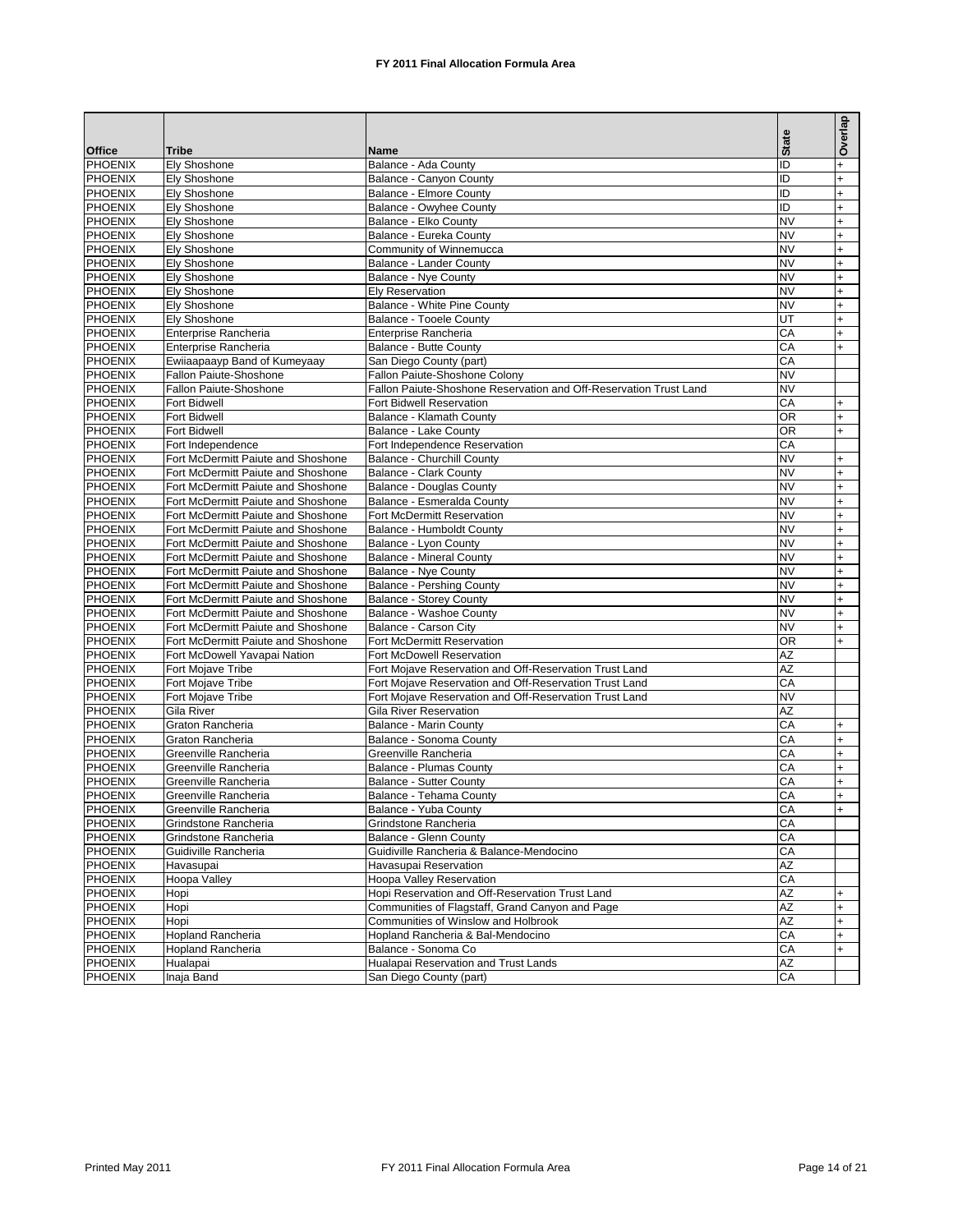|                                  |                                              |                                                          |                 | Overlap   |
|----------------------------------|----------------------------------------------|----------------------------------------------------------|-----------------|-----------|
| <b>Office</b>                    | <b>Tribe</b>                                 | Name                                                     | <b>State</b>    |           |
| <b>PHOENIX</b>                   | Ione Band of Miwok Indians                   | <b>Balance - Amador County</b>                           | CA              |           |
| <b>PHOENIX</b>                   | <b>Isleta Pueblo</b>                         | <b>Isleta Pueblo</b>                                     | <b>NM</b>       |           |
| PHOENIX                          | Jackson Rancheria                            | Amador County (part)                                     | CA              |           |
| PHOENIX                          | Jamul Indian Village                         | Jamul Indian Village                                     | CA              |           |
| PHOENIX                          | Jemez Pueblo                                 | Jemez Pueblo                                             | <b>NM</b>       |           |
| PHOENIX                          | Jicarilla Reservation                        | Jicarilla Apache Reservation                             | <b>NM</b>       |           |
| PHOENIX                          | Kaibab Band of Paiute                        | Kaibab Reservation                                       | $\overline{AZ}$ | $\ddot{}$ |
| PHOENIX                          | Kaibab Band of Paiute                        | Fredonia                                                 | AZ              | $\ddot{}$ |
| PHOENIX                          | Kaibab Band of Paiute                        | Cedar City                                               | UT              | $\ddot{}$ |
| PHOENIX                          | Kaibab Band of Paiute                        | Kanab                                                    | UT              | $\ddot{}$ |
| PHOENIX                          | Kaibab Band of Paiute                        | St. George                                               | UT              | $\ddot{}$ |
| PHOENIX                          | Karuk                                        | Karuk Reservation and Off-Reservation Trust Land         | CA              | $\ddot{}$ |
| PHOENIX                          | Karuk                                        | Balance - Humbolt County                                 | CA              | $\ddot{}$ |
| PHOENIX                          | Karuk                                        | Balance - Siskiyou County                                | CA              | $\ddot{}$ |
| PHOENIX                          | La Jolla Band                                | La Jolla Reservation                                     | CA              |           |
| PHOENIX                          | La Posta Band                                | La Posta Reservation                                     | CA              |           |
| PHOENIX                          | Laguna Pueblo                                | Laguna Pueblo and Off-Reservation Trust Land             | <b>NM</b>       |           |
| PHOENIX                          | Las Vegas Colony                             | Las Vegas Colony                                         | <b>NV</b>       |           |
| PHOENIX                          | Laytonville Rancheria                        | Laytonville Rancheria                                    | CA              | $\ddot{}$ |
| PHOENIX                          | Lavtonville Rancheria                        | Balance - Mendocino County                               | CA              | $\ddot{}$ |
| PHOENIX                          | Lone Pine Paiute-Shoshone                    | Lone Pine Reservation                                    | CA              |           |
| PHOENIX                          | Lone Pine Paiute-Shoshone                    | Balance - Mono County                                    | CA              |           |
| PHOENIX                          | Los Coyotes Band of Cahuilla                 | Los Coyotes Reservation                                  | CA              |           |
| PHOENIX                          | Lovelock Colony                              | Balance - Churchill County                               | <b>NV</b>       | $\ddot{}$ |
| PHOENIX                          | Lovelock Colony                              | <b>Balance - Clark County</b>                            | <b>NV</b>       | $\ddot{}$ |
| PHOENIX                          | Lovelock Colony                              | <b>Balance - Douglas County</b>                          | <b>NV</b>       | $\ddot{}$ |
| PHOENIX                          | Lovelock Colony                              | Balance - Esmeralda County                               | <b>NV</b>       | $\ddot{}$ |
| <b>PHOENIX</b>                   | Lovelock Colony                              | Balance - Humboldt County                                | <b>NV</b>       | $\ddot{}$ |
| PHOENIX                          | Lovelock Colony                              | Balance - Lyon County                                    | <b>NV</b>       | $\ddot{}$ |
| PHOENIX                          | Lovelock Colony                              | <b>Balance - Mineral County</b>                          | <b>NV</b>       | $\ddot{}$ |
| PHOENIX                          | Lovelock Colony                              | Balance - Nye County                                     | <b>NV</b>       | $\ddot{}$ |
| PHOENIX                          | Lovelock Colony                              | Lovelock Colony                                          | <b>NV</b>       | $\ddot{}$ |
| PHOENIX                          | Lovelock Colony                              | <b>Balance - Pershing County</b>                         | <b>NV</b>       | $\ddot{}$ |
| PHOENIX                          | Lovelock Colony                              | <b>Balance - Storey County</b>                           | <b>NV</b>       | $\ddot{}$ |
| PHOENIX                          | Lovelock Colony                              | Balance - Washoe County                                  | <b>NV</b>       | $\ddot{}$ |
| PHOENIX                          | Lovelock Colony                              | Balance - Carson City                                    | <b>NV</b>       | $\ddot{}$ |
| PHOENIX                          | Lower Lake Rancheria                         | Balance - Sonoma County                                  | CA              | $\ddot{}$ |
| <b>PHOENIX</b>                   | Lytton Rancheria of California               | Balance - Sonoma County                                  | CA              | $\ddot{}$ |
| <b>PHOENIX</b>                   | Manchester Point Arena Rancheria             | Manchester Point Rancheria                               | CA              | $+$       |
| PHOENIX                          | Manchester Point Arena Rancheria             | Balance - Mendocino County                               | CA              | $\ddot{}$ |
| <b>PHOENIX</b>                   | Manzanita Band                               | Manzanita Reservation                                    | CA              |           |
| PHOENIX                          | Mesa Grande Band                             | <b>Mesa Grande Reservation</b>                           | CA              |           |
| <b>PHOENIX</b>                   | <b>Mescalero Reservation</b>                 | <b>Mescalero Reservation</b>                             | <b>NM</b>       |           |
| PHOENIX                          | Middletown Rancheria                         | Middletown Rancheria                                     | CA              | $+$       |
| <b>PHOENIX</b>                   | Middletown Rancheria                         | Balance - Lake County                                    | CA              | $+$       |
| <b>PHOENIX</b>                   | Moapa Band of Paiute                         | Moapa River Reservation                                  | <b>NV</b>       |           |
| <b>PHOENIX</b>                   | Mooretown Rancheria                          | Mooretown Rancheria                                      | CA              | I+        |
| PHOENIX                          | Mooretown Rancheria                          | Balance - Butte County                                   | CA              |           |
| <b>PHOENIX</b>                   | Morongo Band of Cahuilla                     | Morongo Reservation                                      | CA              |           |
| PHOENIX                          | Nambe Pueblo                                 | Nambe Pueblo and Off-Reservation Trust Land              | <b>NM</b>       |           |
| PHOENIX<br><b>PHOENIX</b>        | Navajo Nation                                | Navajo Nation Reservation and Off-Reservation Trust Land | $\overline{AZ}$ |           |
|                                  | Navajo Nation                                | Navajo Nation Reservation and Off-Reservation Trust Land | <b>NM</b>       |           |
| <b>PHOENIX</b><br><b>PHOENIX</b> | Navajo Nation                                | Navajo Nation Reservation and Off-Reservation Trust Land | UT<br>CA        |           |
| <b>PHOENIX</b>                   | North Fork Rancheria                         | <b>Balance Fresno</b>                                    |                 | $\ddot{}$ |
| <b>PHOENIX</b>                   | North Fork Rancheria                         | North Fork Rancheria<br><b>Balance Madera County</b>     | CA              | $+$       |
| <b>PHOENIX</b>                   | North Fork Rancheria<br>North Fork Rancheria | <b>Balance Mariposa</b>                                  | СA<br>CA        | $+$       |
| <b>PHOENIX</b>                   | Ohkay Owingeh (was San Juan Pueblo)          | San Juan Pueblo                                          | NM              | $\ddot{}$ |
| <b>PHOENIX</b>                   | Ohkay Owingeh (was San Juan Pueblo)          | Balance - Rio Arriba County                              | <b>NM</b>       |           |
|                                  |                                              |                                                          |                 |           |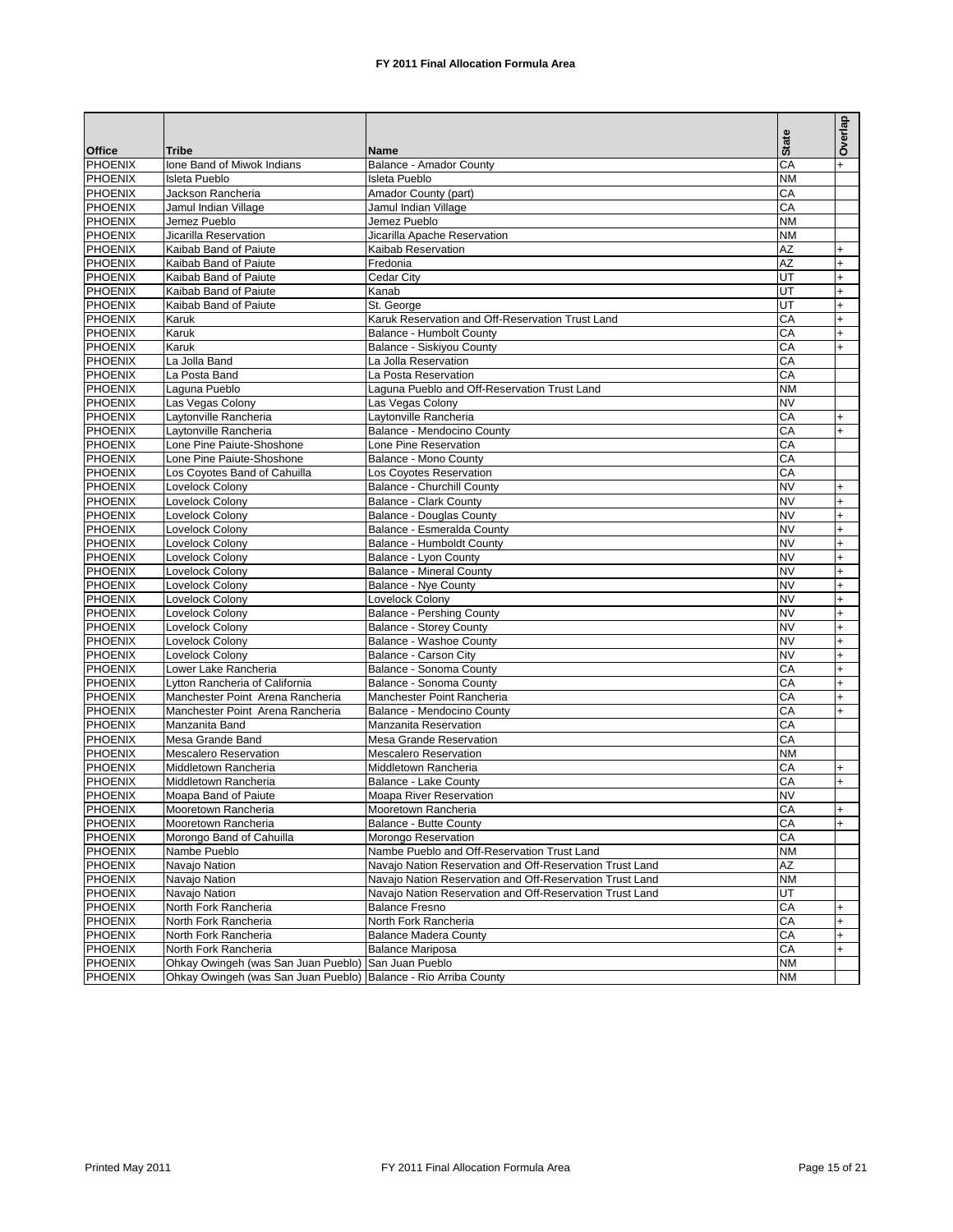|                |                                       |                                                                    | <b>State</b>    | Overlap   |
|----------------|---------------------------------------|--------------------------------------------------------------------|-----------------|-----------|
| <b>Office</b>  | <b>Tribe</b>                          | <b>Name</b>                                                        |                 |           |
| <b>PHOENIX</b> | Paiute-Shoshone of Bishop Colony      | <b>Bishop Rancheria</b>                                            | CA              |           |
| <b>PHOENIX</b> | Pala Band                             | Pala Reservation                                                   | CA              |           |
| <b>PHOENIX</b> | Pascua Yaqui Tribe                    | Guadalupe Town                                                     | $\overline{AZ}$ |           |
| <b>PHOENIX</b> | Pascua Yaqui Tribe                    | Pascua Yaqui Reservation                                           | <b>AZ</b>       |           |
| <b>PHOENIX</b> | Pascua Yaqui Tribe                    | So. Tuscon, Old Pascua Village and Yoem Pueblo                     | $\overline{AZ}$ |           |
| PHOENIX        | Paskenta Band of Nomlaki Indian       | Balance - Tehama County                                            | CA              | $+$       |
| <b>PHOENIX</b> | Pauma Band                            | Pauma and Yuima Reservation                                        | CA              |           |
| PHOENIX        | Pechanga Band                         | Pechanga Reservation                                               | CA              |           |
| <b>PHOENIX</b> | Picayune Rancheria                    | Balance - Fresno County                                            | CA              | $\ddot{}$ |
| <b>PHOENIX</b> | Picayune Rancheria                    | Picayune Rancheria                                                 | CA              | $\ddot{}$ |
| <b>PHOENIX</b> | Picayune Rancheria                    | Balance - Madera County                                            | CA              | $\ddot{}$ |
| PHOENIX        | Picavune Rancheria                    | Balance - Mariposa County                                          | CA              | $+$       |
| <b>PHOENIX</b> | Picuris Pueblo                        | Picuris Pueblo                                                     | <b>NM</b>       |           |
| PHOENIX        | Pinoleville Rancheria                 | Pinoleville Rancheria                                              | CA              | $\ddot{}$ |
| <b>PHOENIX</b> | Pinoleville Rancheria                 | Balance - Mendocino County                                         | CA              | $\ddot{}$ |
| <b>PHOENIX</b> | <b>Pit River Tribe</b>                | Likely Rancheria                                                   | CA              | $\ddot{}$ |
| <b>PHOENIX</b> | Pit River Tribe                       | Lookout Rancheria                                                  | CA              | $\ddot{}$ |
| <b>PHOENIX</b> | <b>Pit River Tribe</b>                | XL Ranch                                                           | CA              | $\ddot{}$ |
| <b>PHOENIX</b> | <b>Pit River Tribe</b>                | Balance - Modoc County                                             | CA              | $+$       |
| <b>PHOENIX</b> | <b>Pit River Tribe</b>                | Big Bend Rancheria                                                 | CA              | $\ddot{}$ |
| <b>PHOENIX</b> | Pit River Tribe                       | Montgomery Creek Rancheria                                         | CA              | $+$       |
| PHOENIX        | Pit River Tribe                       | <b>Pit River Trust Lands</b>                                       | CA              | $\ddot{}$ |
| <b>PHOENIX</b> | <b>Pit River Tribe</b>                | Roaring Creek Rancheria                                            | CA              | $+$       |
| PHOENIX        | Pit River Tribe                       | Balance - Shasta County                                            | CA              | $\ddot{}$ |
| <b>PHOENIX</b> | Pojoaque Pueblo                       |                                                                    | <b>NM</b>       |           |
| <b>PHOENIX</b> |                                       | Pojoaque Pueblo                                                    |                 |           |
|                | Potter Valley Rancheria               | Balance - Mendocino County                                         | CA              | $\ddot{}$ |
| <b>PHOENIX</b> | <b>Pyramid Lake Paiute</b>            | <b>Balance - Churchill County</b>                                  | <b>NV</b>       | $\ddot{}$ |
| <b>PHOENIX</b> | <b>Pyramid Lake Paiute</b>            | <b>Balance - Clark County</b>                                      | <b>NV</b>       | $\ddot{}$ |
| <b>PHOENIX</b> | <b>Pyramid Lake Paiute</b>            | <b>Balance - Douglas County</b>                                    | <b>NV</b>       | $\ddot{}$ |
| PHOENIX        | <b>Pyramid Lake Paiute</b>            | Balance - Esmeralda County                                         | <b>NV</b>       | $\ddot{}$ |
| <b>PHOENIX</b> | <b>Pyramid Lake Paiute</b>            | Balance - Humboldt County                                          | <b>NV</b>       | $\ddot{}$ |
| <b>PHOENIX</b> | <b>Pyramid Lake Paiute</b>            | <b>Pyramid Lake Reservation</b>                                    | <b>NV</b>       | $\ddot{}$ |
| <b>PHOENIX</b> | <b>Pyramid Lake Paiute</b>            | Balance - Lyon County                                              | <b>NV</b>       | $\ddot{}$ |
| <b>PHOENIX</b> | <b>Pyramid Lake Paiute</b>            | <b>Balance - Mineral County</b>                                    | <b>NV</b>       | $\ddot{}$ |
| <b>PHOENIX</b> | <b>Pyramid Lake Paiute</b>            | Balance - Nye County                                               | <b>NV</b>       | $\ddot{}$ |
| <b>PHOENIX</b> | <b>Pyramid Lake Paiute</b>            | <b>Balance - Pershing County</b>                                   | <b>NV</b>       | $\ddot{}$ |
| <b>PHOENIX</b> | <b>Pyramid Lake Paiute</b>            | <b>Balance - Storey County</b>                                     | <b>NV</b>       | $\ddot{}$ |
| <b>PHOENIX</b> | <b>Pyramid Lake Paiute</b>            | Balance - Washoe County                                            | <b>NV</b>       | $\ddot{}$ |
| <b>PHOENIX</b> | <b>Pyramid Lake Paiute</b>            | Balance - Carson City                                              | <b>NV</b>       | $\ddot{}$ |
| <b>PHOENIX</b> | <b>Quartz Valley Reservation</b>      | <b>Quartz Valley Reservation</b>                                   | CA              | $\ddot{}$ |
| <b>PHOENIX</b> | <b>Quartz Valley Reservation</b>      | Balance - Siskiyou County                                          | CA              | $\ddot{}$ |
| <b>PHOENIX</b> | Quechan Tribe                         | Fort Yuma Reservation                                              | AZ              |           |
| <b>PHOENIX</b> | Quechan Tribe                         | Cities of Gadsen, Roll, San Luis, Somerton, Tacna, Yuma and Welton | AZ              |           |
| <b>PHOENIX</b> | Quechan Tribe                         | Fort Yuma Reservation                                              | СA              |           |
| <b>PHOENIX</b> | Ramona Band                           | Riverside County (part)                                            | СA              |           |
| <b>PHOENIX</b> | Redding Rancheria                     | Redding Rancheria                                                  | СA              | +         |
| <b>PHOENIX</b> | Redding Rancheria                     | Balance - Shasta County                                            | CA              | $+$       |
| PHOENIX        | Redwood Valley Rancheria              | Redwood Valley Rancheria                                           | CA              | $+$       |
| <b>PHOENIX</b> | Redwood Valley Rancheria              | Balance - Mendocino County                                         | СA              | $\ddot{}$ |
| <b>PHOENIX</b> | Redwood Valley Rancheria              | Balance - Sonoma Co                                                | CA              | $\ddot{}$ |
| <b>PHOENIX</b> | Reno-Sparks Colony                    | Reno-Sparks Colony                                                 | <b>NV</b>       |           |
| <b>PHOENIX</b> | Resighini Rancheria                   | Resighini Rancheria                                                | CA              |           |
| <b>PHOENIX</b> | <b>Rincon Reservation</b>             | Rincon Reservation                                                 | СA              |           |
| <b>PHOENIX</b> | Robinson Rancheria                    | Robinson Rancheria and Off-Reservation Trust Land                  | CA              | +         |
| <b>PHOENIX</b> | Robinson Rancheria                    | Balance - Lake County                                              | СA              | $\ddot{}$ |
| <b>PHOENIX</b> | Rohnerville Rancheria (Bear River Bd) | Rohnerville Rancheria                                              | CA              |           |
| <b>PHOENIX</b> | Round Valley Reservation              | Round Valley Reservation and Off-Reservation Trust Land            | СA              | $\ddot{}$ |
| <b>PHOENIX</b> | Round Valley Reservation              | Balance - Mendocino County                                         | СA              | $\ddot{}$ |
| <b>PHOENIX</b> | Round Valley Reservation              | Balance - Sonoma County                                            | CA              |           |
|                |                                       |                                                                    |                 | $+$       |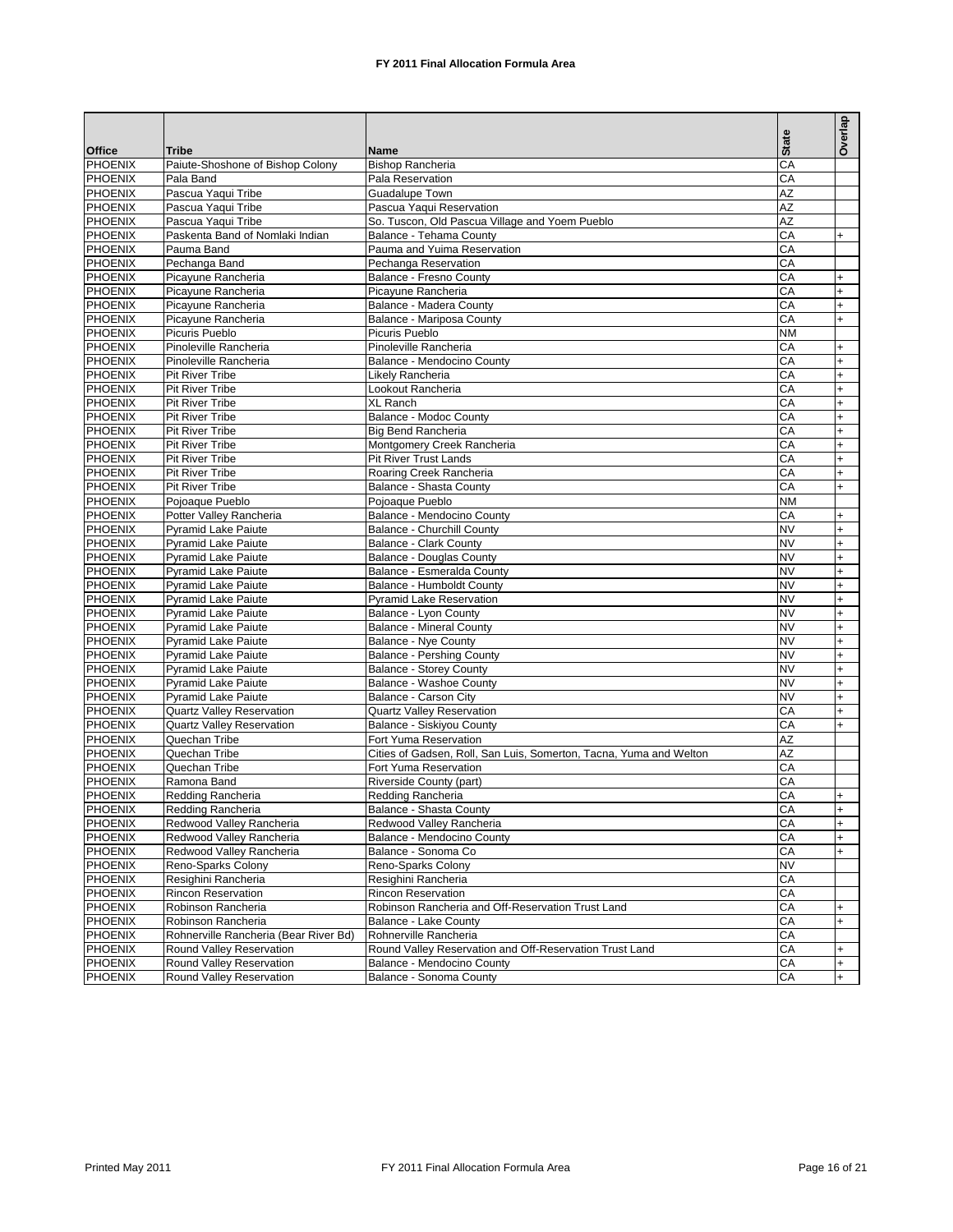|                                  |                                                                    |                                                                                | <b>State</b>           | Overlap                |
|----------------------------------|--------------------------------------------------------------------|--------------------------------------------------------------------------------|------------------------|------------------------|
| <b>Office</b>                    | <b>Tribe</b>                                                       | <b>Name</b>                                                                    |                        |                        |
| <b>PHOENIX</b>                   | Rumsey Rancheria                                                   | Rumsey Rancheria                                                               | CA                     | $+$                    |
| PHOENIX<br><b>PHOENIX</b>        | Rumsey Rancheria<br>Salt River Plma-Maricopa                       | Balance - Yolo County<br>Salt River Reservation                                | CA<br>AZ               | $+$                    |
| PHOENIX                          | San Carlos Apache                                                  | San Carlos Reservation                                                         | <b>AZ</b>              |                        |
| <b>PHOENIX</b>                   | San Carlos Apache                                                  | Cities of Hayden, Winkleman, Globe and Miami                                   | <b>AZ</b>              |                        |
| PHOENIX                          | San Carlos Apache                                                  | Cities of Eden, Thatcher, Pima, Safford and Fort Thomas                        | <b>AZ</b>              |                        |
| <b>PHOENIX</b>                   | San Carlos Apache                                                  | City of Showlow                                                                | <b>AZ</b>              |                        |
| PHOENIX                          | San Carlos Apache                                                  | City of Superior                                                               | <b>AZ</b>              |                        |
| <b>PHOENIX</b>                   | San Felipe Pueblo                                                  | San Felipe Pueblo                                                              | <b>NM</b>              |                        |
| PHOENIX                          | San Ildefonso Pueblo                                               | San Ildefonso Pueblo                                                           | <b>NM</b>              |                        |
| <b>PHOENIX</b><br><b>PHOENIX</b> | San Juan Southern Paiute Tribe<br>San Manuel Band                  | Balance - Coconino County<br>San Manuel Reservation                            | <b>AZ</b><br>CA        | $+$                    |
| <b>PHOENIX</b>                   | San Pasqual Band                                                   | San Pasqual Reservation                                                        | CA                     |                        |
| PHOENIX                          | San Rosa Band of Cahuilla                                          | Santa Rosa Reservation                                                         | CA                     |                        |
| <b>PHOENIX</b>                   | Sandia Pueblo                                                      | Sandia Pueblo                                                                  | <b>NM</b>              |                        |
| PHOENIX                          | Santa Ana Pueblo                                                   | Santa Ana Pueblo                                                               | <b>NM</b>              |                        |
| <b>PHOENIX</b>                   | Santa Clara Pueblo                                                 | Santa Clara Pueblo                                                             | <b>NM</b>              |                        |
| PHOENIX                          | Santa Rosa Rancheria                                               | Santa Rosa Rancheria                                                           | CA                     |                        |
| PHOENIX                          | Santa Ynez Band of Chumash                                         | Santa Ynez Reservation                                                         | CA                     |                        |
| PHOENIX                          | Santa Ysabel Reservation                                           | Santa Ysabel Reservation                                                       | CA                     |                        |
| <b>PHOENIX</b><br>PHOENIX        | Santo Domingo Pueblo<br>Scotts Valley (Pomo)                       | Santo Domingo Pueblo<br>Balance - Contra Costa County                          | <b>NM</b><br>CA        |                        |
| <b>PHOENIX</b>                   | Scotts Valley (Pomo)                                               | Balance - Lake County                                                          | CA                     | $\ddot{}$<br>$\ddot{}$ |
| PHOENIX                          | Scotts Valley (Pomo)                                               | Balance - Mendocino County                                                     | CA                     | $\ddot{}$              |
| <b>PHOENIX</b>                   | Scotts Valley (Pomo)                                               | Balance - Sonoma County                                                        | CA                     | $\ddot{}$              |
| PHOENIX                          | Sherwood Valley Rancheria                                          | Balance - Lake County                                                          | CA                     | $\ddot{}$              |
| <b>PHOENIX</b>                   | Sherwood Valley Rancheria                                          | Sherwood Valley Rancheria                                                      | CA                     | $+$                    |
| PHOENIX                          | Sherwood Valley Rancheria                                          | Balance - Mendocino County                                                     | CA                     | $\ddot{}$              |
| <b>PHOENIX</b>                   | Sherwood Valley Rancheria                                          | Balance - Sonoma County                                                        | CA                     | $\ddot{}$              |
| PHOENIX                          | Shingle Springs Rancheria                                          | Shingle Springs Rancheria                                                      | CA                     |                        |
| <b>PHOENIX</b>                   | Shingle Springs Rancheria                                          | Balance - El Dorado County                                                     | CA                     |                        |
| PHOENIX<br><b>PHOENIX</b>        | Smith River Rancheria<br>Smith River Rancheria                     | Smith River Rancheria<br>Balance - Del Norte County                            | CA<br>CA               | $\ddot{}$<br>$\ddot{}$ |
| PHOENIX                          | Smith River Rancheria                                              | Balance - Humboldt County                                                      | CA                     | $\ddot{}$              |
| <b>PHOENIX</b>                   | Smith River Rancheria                                              | Balance - Coos County                                                          | <b>OR</b>              | $\ddot{}$              |
| PHOENIX                          | Smith River Rancheria                                              | <b>Balance - Curry County</b>                                                  | СA                     | $\ddot{}$              |
| <b>PHOENIX</b>                   | Smith River Rancheria                                              | Balance - Josephine County                                                     | <b>OR</b>              | $\ddot{}$              |
| <b>PHOENIX</b>                   | Soboba Band                                                        | Soboba Reservation                                                             | CA                     |                        |
| <b>PHOENIX</b>                   | <b>Stewarts Point Rancheria</b>                                    | Stewarts Point Rancheria                                                       | СA                     | $\ddot{}$              |
| <b>PHOENIX</b>                   | Stewarts Point Rancheria                                           | Balance - Sonoma County                                                        | СA                     | $\ddot{}$              |
| <b>PHOENIX</b>                   | Sulphur Bank Rancheria                                             | Sulphur Bank Rancheria                                                         | СA                     | $\ddot{}$              |
| <b>PHOENIX</b><br><b>PHOENIX</b> | Sulphur Bank Rancheria<br>Summit Lake Paiute Tribe                 | Balance - Lake County<br><b>Summit Lake Reservation</b>                        | CA<br><b>NV</b>        | $\ddot{}$              |
| <b>PHOENIX</b>                   | Susanville Rancheria                                               | Susanville Rancheria                                                           | СA                     |                        |
| <b>PHOENIX</b>                   | Susanville Rancheria                                               | Balance - Lassen County                                                        | СA                     |                        |
| <b>PHOENIX</b>                   | Sycuan Band of Kumeyaay Nation                                     | Sycuan Reservation                                                             | СA                     |                        |
| <b>PHOENIX</b>                   | Table Bluff Rancheria, Wiyot Tribe                                 | Table Bluff Reservation and Off-Reservation Trust Land                         | CA                     |                        |
| <b>PHOENIX</b>                   | Table Mountain Rancheria                                           | Table Mountain Rancheria                                                       | СA                     |                        |
| <b>PHOENIX</b>                   | Taos Pueblo                                                        | Taos Pueblo and Off-Reservation Trust Land                                     | <b>NM</b>              |                        |
| <b>PHOENIX</b>                   | Te-Moak                                                            | Elko Colony                                                                    | <b>NV</b>              |                        |
| <b>PHOENIX</b><br><b>PHOENIX</b> | Te-Moak<br>Te-Moak                                                 | South Fork Reservation and Off-Reservation Trust Land<br><b>Wells Colony</b>   | <b>NV</b><br><b>NV</b> |                        |
| <b>PHOENIX</b>                   | Te-Moak                                                            | <b>Battle Mountain Reservation</b>                                             | <b>NV</b>              |                        |
| <b>PHOENIX</b>                   | Tesuque Pueblo                                                     | Tesuque Pueblo and Off-Reservation Trust Land                                  | <b>NM</b>              |                        |
| <b>PHOENIX</b>                   | Tohono O'Odham Nation                                              | Tohono O'odham Reservation and Off-Reservation Trust Land                      | AΖ                     |                        |
| <b>PHOENIX</b>                   | Tonto Apache of Arizona                                            | Payson (Yavapai-Apache) Community                                              | AZ                     |                        |
| <b>PHOENIX</b>                   | Torres-Martinez Band of Cahuilla                                   | <b>Torres-Martinez Reservation</b>                                             | СA                     |                        |
| <b>PHOENIX</b>                   | <b>Trinidad Rancheria</b>                                          | Trinidad Rancheria and Off-Reservation Trust Land                              | СA                     |                        |
| <b>PHOENIX</b>                   | Tule River Indian Tribe                                            | <b>Tule River Reservation</b>                                                  | СA                     |                        |
| <b>PHOENIX</b>                   | Tule River Indian Tribe                                            | <b>Balance - Tulare County</b>                                                 | СA                     |                        |
| <b>PHOENIX</b><br><b>PHOENIX</b> | Tuolumne Band of Me-Wuk Indians<br>Tuolumne Band of Me-Wuk Indians | Tuolumne Rancheria and Off-Reservation Trust Land<br>Balance - Tuolumne County | СA<br>СA               |                        |
| <b>PHOENIX</b>                   | Twenty Nine Palms Band                                             | Riverside County (part)                                                        | СA                     |                        |
| <b>PHOENIX</b>                   | Twenty Nine Palms Band                                             | San Bernardino County (part)                                                   | СA                     |                        |
| <b>PHOENIX</b>                   | Upper Lake Rancheria (Habematolel Por Upper Lake Rancheria         |                                                                                | СA                     | +                      |
| <b>PHOENIX</b>                   | Upper Lake Rancheria (Habematolel Por Balance - Lake County        |                                                                                | СA                     | $\ddot{}$              |
| <b>PHOENIX</b>                   | Utu Utu Gwaiti Paiute                                              | <b>Benton Paiute Reservation</b>                                               | СA                     |                        |
| <b>PHOENIX</b>                   | Viejas Group of Capitan Grande                                     | Viejas Rancheria                                                               | СA                     |                        |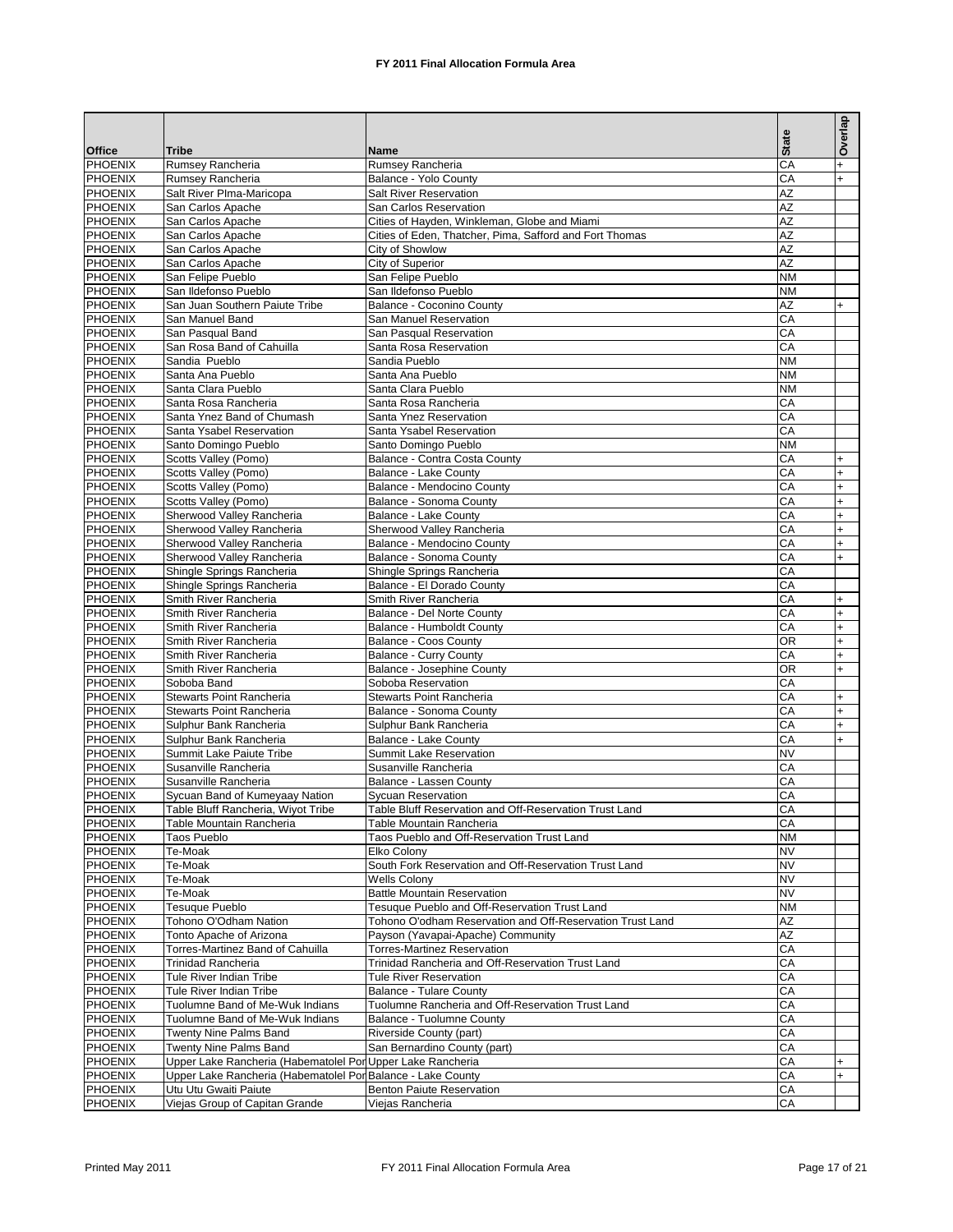|                                  |                                                                      |                                                                    |                        | Overlap                |
|----------------------------------|----------------------------------------------------------------------|--------------------------------------------------------------------|------------------------|------------------------|
|                                  |                                                                      |                                                                    | <b>State</b>           |                        |
| <b>Office</b><br>PHOENIX         | <b>Tribe</b>                                                         | <b>Name</b>                                                        | <b>NV</b>              |                        |
| <b>PHOENIX</b>                   | <b>Walker River Paiute Tribe</b><br><b>Walker River Paiute Tribe</b> | <b>Walker River Reservation</b><br>Balance - Churchill County      | <b>NV</b>              | $\ddot{}$<br>$\ddot{}$ |
| <b>PHOENIX</b>                   | Walker River Paiute Tribe                                            | <b>Balance - Clark County</b>                                      | <b>NV</b>              | $\ddot{}$              |
| <b>PHOENIX</b>                   | <b>Walker River Paiute Tribe</b>                                     | <b>Balance - Douglas County</b>                                    | <b>NV</b>              | $\ddot{}$              |
| PHOENIX                          | <b>Walker River Paiute Tribe</b>                                     | Balance - Esmeralda County                                         | <b>NV</b>              | $\ddot{}$              |
| <b>PHOENIX</b>                   | <b>Walker River Paiute Tribe</b>                                     | Balance - Humboldt County                                          | <b>NV</b>              | $\ddot{}$              |
| PHOENIX                          | <b>Walker River Paiute Tribe</b>                                     | Balance - Lyon County                                              | <b>NV</b>              | $\ddot{}$              |
| <b>PHOENIX</b>                   | <b>Walker River Paiute Tribe</b>                                     | <b>Balance - Mineral County</b>                                    | <b>NV</b>              | $+$                    |
| <b>PHOENIX</b><br><b>PHOENIX</b> | Walker River Paiute Tribe                                            | Balance - Nye County                                               | <b>NV</b>              | $\ddot{}$              |
| <b>PHOENIX</b>                   | <b>Walker River Paiute Tribe</b><br><b>Walker River Paiute Tribe</b> | <b>Balance - Pershing County</b><br><b>Balance - Storey County</b> | <b>NV</b><br><b>NV</b> | $\ddot{}$<br>$\ddot{}$ |
| <b>PHOENIX</b>                   | <b>Walker River Paiute Tribe</b>                                     | Balance - Washoe County                                            | <b>NV</b>              | $\ddot{}$              |
| <b>PHOENIX</b>                   | <b>Walker River Paiute Tribe</b>                                     | Balance - Carson City                                              | <b>NV</b>              | $\ddot{}$              |
| <b>PHOENIX</b>                   | <b>Washoe Tribe</b>                                                  | <b>Woodfords Community</b>                                         | CA                     | $\overline{+}$         |
| <b>PHOENIX</b>                   | <b>Washoe Tribe</b>                                                  | Balance - Churchill County                                         | <b>NV</b>              | $+$                    |
| <b>PHOENIX</b>                   | <b>Washoe Tribe</b>                                                  | <b>Balance - Clark County</b>                                      | <b>NV</b>              | $\overline{+}$         |
| PHOENIX                          | <b>Washoe Tribe</b>                                                  | <b>Dresslerville Colony</b>                                        | <b>NV</b>              | $\ddot{}$              |
| <b>PHOENIX</b>                   | <b>Washoe Tribe</b>                                                  | <b>Stewart Community</b>                                           | <b>NV</b>              | $\ddot{}$              |
| <b>PHOENIX</b>                   | <b>Washoe Tribe</b>                                                  | <b>Balance - Douglas County</b>                                    | <b>NV</b>              | $+$                    |
| PHOENIX<br><b>PHOENIX</b>        | <b>Washoe Tribe</b><br><b>Washoe Tribe</b>                           | Balance - Esmeralda County<br>Balance - Humboldt County            | <b>NV</b><br><b>NV</b> | $\overline{+}$<br>$+$  |
| <b>PHOENIX</b>                   | <b>Washoe Tribe</b>                                                  | Balance - Lyon County                                              | <b>NV</b>              | $\overline{+}$         |
| <b>PHOENIX</b>                   | <b>Washoe Tribe</b>                                                  | <b>Balance - Mineral County</b>                                    | <b>NV</b>              | $\ddot{}$              |
| <b>PHOENIX</b>                   | Washoe Tribe                                                         | <b>Balance - Nye County</b>                                        | <b>NV</b>              | $\overline{+}$         |
| PHOENIX                          | <b>Washoe Tribe</b>                                                  | <b>Balance - Pershing County</b>                                   | <b>NV</b>              | $\ddot{}$              |
| <b>PHOENIX</b>                   | <b>Washoe Tribe</b>                                                  | <b>Balance - Storey County</b>                                     | <b>NV</b>              | $+$                    |
| PHOENIX                          | <b>Washoe Tribe</b>                                                  | Balance - Washoe County                                            | <b>NV</b>              | $\ddot{}$              |
| <b>PHOENIX</b>                   | Washoe Tribe                                                         | Carson Colony                                                      | <b>NV</b>              | $\overline{+}$         |
| <b>PHOENIX</b>                   | Washoe Tribe                                                         | Balance - Carson City                                              | <b>NV</b>              | $\ddot{}$              |
| <b>PHOENIX</b>                   | White Mountain Apache (Fort Apache)                                  | Fort Apache Reservation                                            | AZ                     |                        |
| PHOENIX<br><b>PHOENIX</b>        | Wilton Rancheria<br>Winnemucca Colony                                | Newly Recognized Tribe<br>Winnemucca Colony                        | CA<br><b>NV</b>        |                        |
| PHOENIX                          | Yavapai-Apache (Camp Verde)                                          | Camp Verde Reservation                                             | AZ                     |                        |
| <b>PHOENIX</b>                   | Yavapai-Prescott                                                     | Yavapai Reservation                                                | ΑZ                     |                        |
| PHOENIX                          | Yerington Paiute Tribe                                               | Balance - Churchill County                                         | <b>NV</b>              | $+$                    |
| PHOENIX                          | <b>Yerington Paiute Tribe</b>                                        | <b>Balance - Clark County</b>                                      | <b>NV</b>              | $\overline{+}$         |
| <b>PHOENIX</b>                   | Yerington Paiute Tribe                                               | <b>Balance - Douglas County</b>                                    | <b>NV</b>              | $+$                    |
| PHOENIX                          | <b>Yerington Paiute Tribe</b>                                        | Balance - Esmeralda County                                         | <b>NV</b>              | $\ddot{}$              |
| <b>PHOENIX</b>                   | <b>Yerington Paiute Tribe</b>                                        | Balance - Humboldt County                                          | <b>NV</b>              | $\ddot{}$              |
| <b>PHOENIX</b><br><b>PHOENIX</b> | Yerington Paiute Tribe<br>Yerington Paiute Tribe                     | Campbell Ranch                                                     | <b>NV</b><br><b>NV</b> | $\overline{+}$         |
| <b>PHOENIX</b>                   | <b>Yerington Paiute Tribe</b>                                        | <b>Yerington Colony</b><br>Balance - Lyon County                   | <b>NV</b>              | $\ddot{}$<br>$+$       |
| <b>PHOENIX</b>                   | <b>Yerington Paiute Tribe</b>                                        | <b>Balance - Mineral County</b>                                    | <b>NV</b>              | $\ddot{}$              |
| <b>PHOENIX</b>                   | Yerington Paiute Tribe                                               | <b>Balance - Nve County</b>                                        | <b>NV</b>              | $\ddot{}$              |
| <b>PHOENIX</b>                   | Yerington Paiute Tribe                                               | <b>Balance - Pershing County</b>                                   | <b>NV</b>              | $\ddot{}$              |
| <b>PHOENIX</b>                   | <b>Yerington Paiute Tribe</b>                                        | <b>Balance - Storey County</b>                                     | <b>NV</b>              | $\ddot{}$              |
| PHOENIX                          | Yerington Paiute Tribe                                               | Balance - Washoe County                                            | <b>NV</b>              |                        |
| <b>PHOENIX</b>                   | <b>Yerington Paiute Tribe</b>                                        | Balance - Carson City                                              | NV                     | $+$                    |
| <b>PHOENIX</b>                   | Yomba Shoshone Tribe                                                 | Balance - Churchill County                                         | <b>NV</b>              | $\ddot{}$              |
| <b>PHOENIX</b><br><b>PHOENIX</b> | Yomba Shoshone Tribe<br>Yomba Shoshone Tribe                         | Balance - Clark County                                             | NV<br><b>NV</b>        | $\ddot{}$<br>$\ddot{}$ |
| <b>PHOENIX</b>                   | Yomba Shoshone Tribe                                                 | <b>Balance - Douglas County</b><br>Balance - Esmeralda County      | NV                     | $\ddot{}$              |
| <b>PHOENIX</b>                   | Yomba Shoshone Tribe                                                 | Balance - Humboldt County                                          | <b>NV</b>              | $\ddot{}$              |
| <b>PHOENIX</b>                   | Yomba Shoshone Tribe                                                 | Balance - Lyon County                                              | NV                     | $\ddot{}$              |
| <b>PHOENIX</b>                   | Yomba Shoshone Tribe                                                 | <b>Balance - Mineral County</b>                                    | <b>NV</b>              | $\ddot{}$              |
| <b>PHOENIX</b>                   | Yomba Shoshone Tribe                                                 | Yomba Reservation                                                  | NV                     | $\ddot{}$              |
| <b>PHOENIX</b>                   | Yomba Shoshone Tribe                                                 | Balance - Nye County                                               | <b>NV</b>              | $\ddot{}$              |
| <b>PHOENIX</b>                   | Yomba Shoshone Tribe                                                 | <b>Balance - Pershing County</b>                                   | NV                     | $\ddot{}$              |
| <b>PHOENIX</b>                   | Yomba Shoshone Tribe                                                 | <b>Balance - Storey County</b>                                     | <b>NV</b>              | $\ddot{}$              |
| <b>PHOENIX</b><br><b>PHOENIX</b> | Yomba Shoshone Tribe                                                 | Balance - Washoe County<br>Balance - Carson City                   | NV<br><b>NV</b>        | $\ddot{}$<br>$\ddot{}$ |
| <b>PHOENIX</b>                   | Yomba Shoshone Tribe<br>Ysleta Del Sur                               | Ysleta Del Sur Pueblo and Off-Reservation Trust Land               | ТX                     |                        |
| <b>PHOENIX</b>                   | Ysleta Del Sur                                                       | Balance - El Paso County                                           | ТX                     |                        |
| <b>PHOENIX</b>                   | Ysleta Del Sur                                                       | Balance - Hudspeth County                                          | ТX                     |                        |
| <b>PHOENIX</b>                   | Yurok Tribe                                                          | <b>Yurok Reservation</b>                                           | СA                     | $\ddot{}$              |
| <b>PHOENIX</b>                   | Yurok Tribe                                                          | Balance - Del Norte County                                         | СA                     | $\ddot{}$              |
| <b>PHOENIX</b>                   | Yurok Tribe                                                          | Balance - Humboldt County                                          | СA                     | $\ddot{}$              |
| <b>PHOENIX</b>                   | Zia Pueblo                                                           | Zia Pueblo and Off-Reservation Trust Land                          | <b>NM</b>              |                        |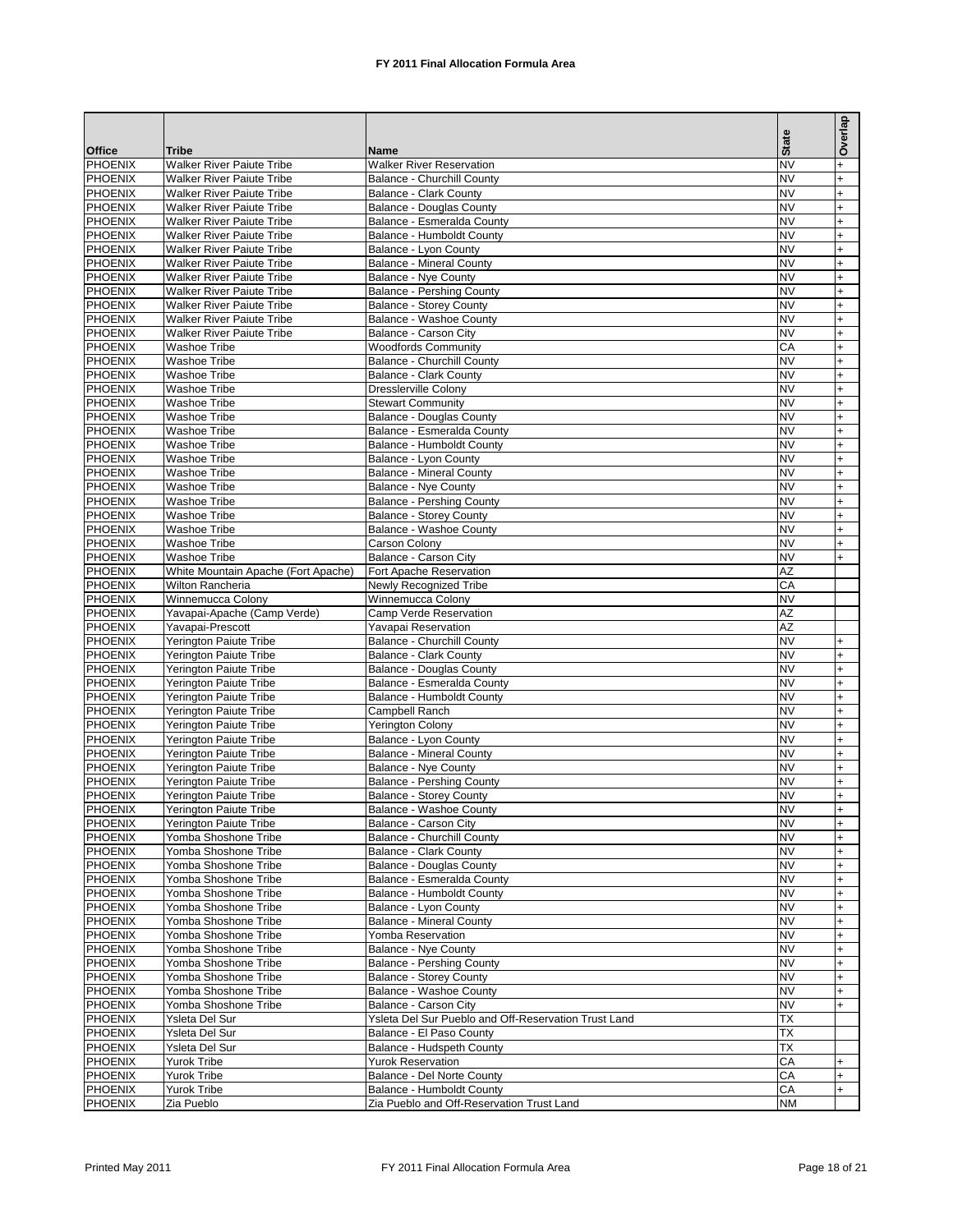| <b>Office</b>  | <b>Tribe</b> | <b>Name</b>                                     | ທ         |  |
|----------------|--------------|-------------------------------------------------|-----------|--|
| <b>PHOENIX</b> | Zuni Tribe   | Zuni Reservation and Off-Reservation Trust Land | -Az       |  |
| <b>PHOENIX</b> | Zuni Tribe   | Zuni Reservation and Off-Reservation Trust Land | <b>NM</b> |  |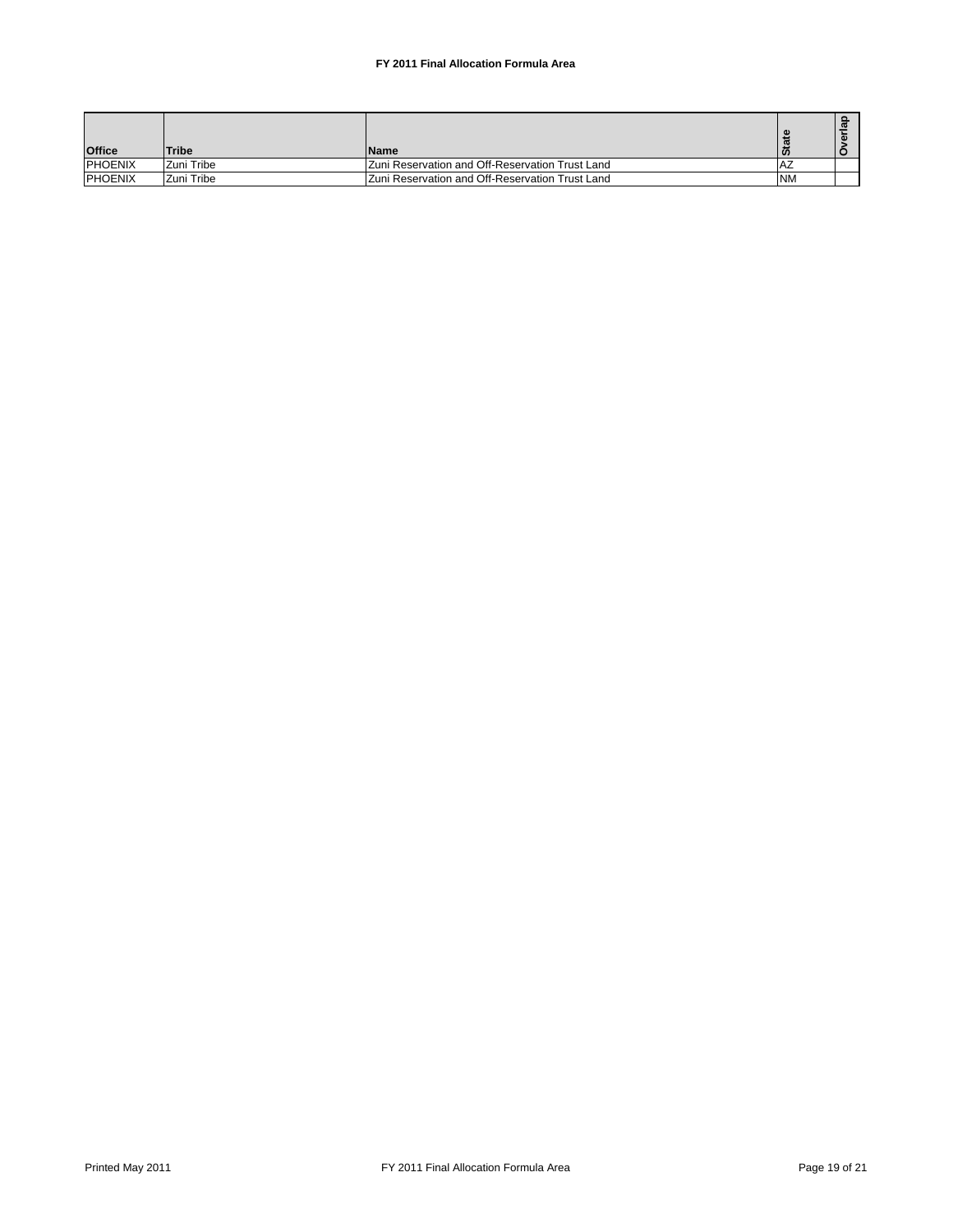| <b>Office</b>                    | Tribe                                                        | <b>Name</b>                                                                | <b>State</b>    | Overlap                          |
|----------------------------------|--------------------------------------------------------------|----------------------------------------------------------------------------|-----------------|----------------------------------|
| <b>SEATTLE</b>                   | <b>Burns-Paiute Colony</b>                                   | Burns Paiute Colony and Off-Reservation Trust Land                         | <b>OR</b>       |                                  |
| <b>SEATTLE</b>                   | <b>Burns-Paiute Colony</b>                                   | <b>Balance - Harney County</b>                                             | <b>OR</b>       |                                  |
| <b>SEATTLE</b>                   | <b>Chehalis Confederated Tribes</b>                          | <b>Chehalis Reservation</b>                                                | <b>WA</b>       | $\ddot{}$                        |
| <b>SEATTLE</b>                   | <b>Chehalis Confederated Tribes</b>                          | Balance - Grays Harbor County                                              | <b>WA</b>       | $\ddot{}$                        |
| <b>SEATTLE</b>                   | <b>Chehalis Confederated Tribes</b>                          | Balance - Mason County                                                     | <b>WA</b>       | $\ddot{}$                        |
| <b>SEATTLE</b>                   | <b>Chehalis Confederated Tribes</b>                          | <b>Balance - Thurston County</b>                                           | <b>WA</b>       | $\div$                           |
| <b>SEATTLE</b>                   | Coeur D'Alene Tribe                                          | Coeur d'Alene Reservation                                                  | ID              |                                  |
| <b>SEATTLE</b>                   | <b>Colville Confederated Tribes</b>                          | Colville Reservation and Off-Reservation Trust Land                        | <b>WA</b>       |                                  |
| <b>SEATTLE</b>                   | <b>Colville Confederated Tribes</b>                          | <b>Balance - Douglas County</b>                                            | <b>WA</b>       |                                  |
| <b>SEATTLE</b>                   | <b>Colville Confederated Tribes</b>                          | Balance - Ferry County                                                     | <b>WA</b>       |                                  |
| <b>SEATTLE</b>                   | <b>Colville Confederated Tribes</b>                          | Balance - Okanogan County                                                  | <b>WA</b>       |                                  |
| <b>SEATTLE</b>                   | <b>Colville Confederated Tribes</b>                          | <b>Balance - Stevens County</b>                                            | <b>WA</b>       |                                  |
| <b>SEATTLE</b>                   | Coos Bay Confederated Tribes                                 | Coos, Lower Umpqua, and Siuslaw Reservation and Off-Reservation Trust Land | <b>OR</b>       | $\ddot{}$                        |
| <b>SEATTLE</b>                   | Coos Bay Confederated Tribes                                 | Balance - Coos County                                                      | <b>OR</b>       | $\ddot{}$                        |
| <b>SEATTLE</b>                   | Coos Bay Confederated Tribes                                 | <b>Balance - Curry County</b>                                              | CA<br><b>OR</b> | $\ddot{}$                        |
| <b>SEATTLE</b><br><b>SEATTLE</b> | Coos Bay Confederated Tribes<br>Coos Bay Confederated Tribes | <b>Balance - Douglas County</b>                                            | <b>OR</b>       | $\ddot{}$                        |
| <b>SEATTLE</b>                   | Coos Bay Confederated Tribes                                 | Balance - Lane County<br>Balance - Lincoln County                          | <b>OR</b>       | $\ddot{}$<br>$\ddot{}$           |
| <b>SEATTLE</b>                   | Coquille Indian Tribe                                        | Coquille Reservation and Off-Reservation Trust Land                        | OR              | $\ddot{}$                        |
| <b>SEATTLE</b>                   | Coquille Indian Tribe                                        | Balance - Coos County                                                      | <b>OR</b>       | $\ddot{}$                        |
| <b>SEATTLE</b>                   | Coquille Indian Tribe                                        | <b>Balance - Curry County</b>                                              | <b>OR</b>       | $\ddot{}$                        |
| <b>SEATTLE</b>                   | Coquille Indian Tribe                                        | <b>Balance - Douglas County</b>                                            | OR              | $\ddot{}$                        |
| <b>SEATTLE</b>                   | Coquille Indian Tribe                                        | Balance - Jackson County                                                   | <b>OR</b>       | $\ddot{}$                        |
| <b>SEATTLE</b>                   | Coquille Indian Tribe                                        | Balance - Lane County                                                      | OR              | $\ddot{}$                        |
| <b>SEATTLE</b>                   | <b>Cow Creek Tribes</b>                                      | Balance - Coos County                                                      | <b>OR</b>       | $\ddot{}$                        |
| <b>SEATTLE</b>                   | <b>Cow Creek Tribes</b>                                      | <b>Balance - Deschutes County</b>                                          | OR              | $\ddot{}$                        |
| <b>SEATTLE</b>                   | <b>Cow Creek Tribes</b>                                      | Cow Creek Reservation                                                      | <b>OR</b>       | $\ddot{}$                        |
| <b>SEATTLE</b>                   | <b>Cow Creek Tribes</b>                                      | <b>Balance - Douglas County</b>                                            | <b>OR</b>       | $\ddot{}$                        |
| <b>SEATTLE</b>                   | <b>Cow Creek Tribes</b>                                      | Balance - Jackson County                                                   | <b>OR</b>       | $\ddot{}$                        |
| <b>SEATTLE</b>                   | <b>Cow Creek Tribes</b>                                      | Balance - Josephine County                                                 | <b>OR</b>       | $\ddot{}$                        |
| <b>SEATTLE</b>                   | <b>Cow Creek Tribes</b>                                      | Balance - Klamath County                                                   | <b>OR</b>       | $\ddot{}$                        |
| <b>SEATTLE</b>                   | <b>Cow Creek Tribes</b>                                      | <b>Balance - Lane County</b>                                               | <b>OR</b>       | $\div$                           |
| <b>SEATTLE</b>                   | <b>Cowlitz Tribe</b>                                         | <b>Balance - Clark County</b>                                              | <b>WA</b>       |                                  |
| <b>SEATTLE</b>                   | <b>Cowlitz Tribe</b>                                         | <b>Balance - Cowlitz County</b>                                            | <b>WA</b>       |                                  |
| <b>SEATTLE</b>                   | <b>Cowlitz Tribe</b>                                         | <b>Balance - Lewis County</b>                                              | <b>WA</b>       |                                  |
| <b>SEATTLE</b>                   | Fort Hall Shoshone-Bannock                                   | Fort Hall Reservation and Off-Reservation Trust Land                       | ID              |                                  |
| <b>SEATTLE</b>                   | <b>Grand Ronde Confederated Tribes</b>                       | <b>Balance - Marion County</b>                                             | <b>OR</b>       | $\ddot{}$                        |
| <b>SEATTLE</b>                   | <b>Grand Ronde Confederated Tribes</b>                       | Balance - Multnomah County                                                 | <b>OR</b>       | $\overline{+}$                   |
| <b>SEATTLE</b>                   | <b>Grand Ronde Confederated Tribes</b>                       | <b>Grand Ronde Reservation</b>                                             | <b>OR</b>       | $\ddot{}$                        |
| <b>SEATTLE</b>                   | <b>Grand Ronde Confederated Tribes</b>                       | <b>Balance - Polk County</b>                                               | OR              | $\ddot{}$                        |
| <b>SEATTLE</b>                   | <b>Grand Ronde Confederated Tribes</b>                       | Balance - Tillamook County                                                 | <b>OR</b>       | $\ddot{}$                        |
| <b>SEATTLE</b>                   | <b>Grand Ronde Confederated Tribes</b>                       | Balance - Washington County                                                | <b>OR</b>       | $\ddot{}$                        |
| <b>SEATTLE</b>                   | <b>Grand Ronde Confederated Tribes</b>                       | Balance - Yamhill County                                                   | <b>OR</b>       | $\begin{array}{c} + \end{array}$ |
| <b>SEATTLE</b>                   | Hoh Indian Tribe                                             | <b>Balance - Clallam County</b>                                            | <b>WA</b>       | $\ddot{}$                        |
| <b>SEATTLE</b>                   | Hoh Indian Tribe                                             | Balance - Grays Harbor County                                              | <b>WA</b>       | $\begin{array}{c} + \end{array}$ |
| <b>SEATTLE</b>                   | Hoh Indian Tribe                                             | <b>Hoh Reservation</b>                                                     | <b>WA</b>       | $\ddot{}$                        |
| <b>SEATTLE</b>                   | Jamestown S'Klallam Tribe                                    | Jamestown S'Klallam Reservation and Off-Reservation Trust Land             | WA              | I+                               |
| <b>SEATTLE</b><br><b>SEATTLE</b> | Jamestown S'Klallam Tribe<br>Jamestown S'Klallam Tribe       | Balance - Clallam County<br>Balance - Jefferson County                     | WA<br>WA        | $+$                              |
| <b>SEATTLE</b>                   | Kalispel Indian Community                                    | Kalispel Reservation                                                       | <b>WA</b>       | $\ddot{}$                        |
| <b>SEATTLE</b>                   | Klamath Tribes                                               | Klamath Reservation                                                        | $\overline{OR}$ | $+$                              |
| <b>SEATTLE</b>                   | <b>Klamath Tribes</b>                                        | Balance - Klamath County                                                   | OR              | $\ddot{}$                        |
| <b>SEATTLE</b>                   | Kootenai Tribe                                               | Kootenai Reservation                                                       | ID              |                                  |
| <b>SEATTLE</b>                   | Lower Elwha Tribal Community                                 | Lower Elwha Reservation and Off-Reservation Trust Land                     | WA              | $+$                              |
| <b>SEATTLE</b>                   | Lower Elwha Tribal Community                                 | Balance - Clallam County                                                   | WA              | $+$                              |
| <b>SEATTLE</b>                   | Lummi Tribe                                                  | Lummi Reservation                                                          | WA              | $+$                              |
| <b>SEATTLE</b>                   | Lummi Tribe                                                  | Whatcom County (part)                                                      | WA              | $\ddot{}$                        |
| <b>SEATTLE</b>                   | Makah Indian Tribe                                           | <b>Makah Reservation</b>                                                   | <b>WA</b>       |                                  |
| <b>SEATTLE</b>                   | Muckleshoot Indian Tribe                                     | Muckleshoot Reservation and Off-Reservation Trust Land                     | WA              |                                  |
| <b>SEATTLE</b>                   | Nez Perce Tribe                                              | Nez Perce Reservation                                                      | ID              |                                  |
| <b>SEATTLE</b>                   | Nisqually Indian Community                                   | <b>Nisqually Reservation</b>                                               | WA              | $+$                              |
| <b>SEATTLE</b>                   | Nisqually Indian Community                                   | Pierce County (part)                                                       | WA              | $+$                              |
| <b>SEATTLE</b>                   | Nisqually Indian Community                                   | <b>Balance - Thurston County</b>                                           | WA              | $+$                              |
| <b>SEATTLE</b>                   | Nooksack Tribe                                               | Nooksack Reservation and Off-Reservation Trust Land                        | WA              | $\ddot{}$                        |
| <b>SEATTLE</b>                   | Nooksack Tribe                                               | Balance - Whatcom County                                                   | WA              | $\begin{array}{c} + \end{array}$ |
| <b>SEATTLE</b>                   | Port Gamble Indian Community                                 | Port Gamble Reservation                                                    | WA              | $\ddot{}$                        |
| <b>SEATTLE</b>                   | Port Gamble Indian Community                                 | Balance - Kitsap County                                                    | WA              | $+$                              |
| <b>SEATTLE</b>                   | Puyallup Tribe                                               | Puyallup Reservation and Off-Reservation Trust Land                        | WA              | $+$                              |